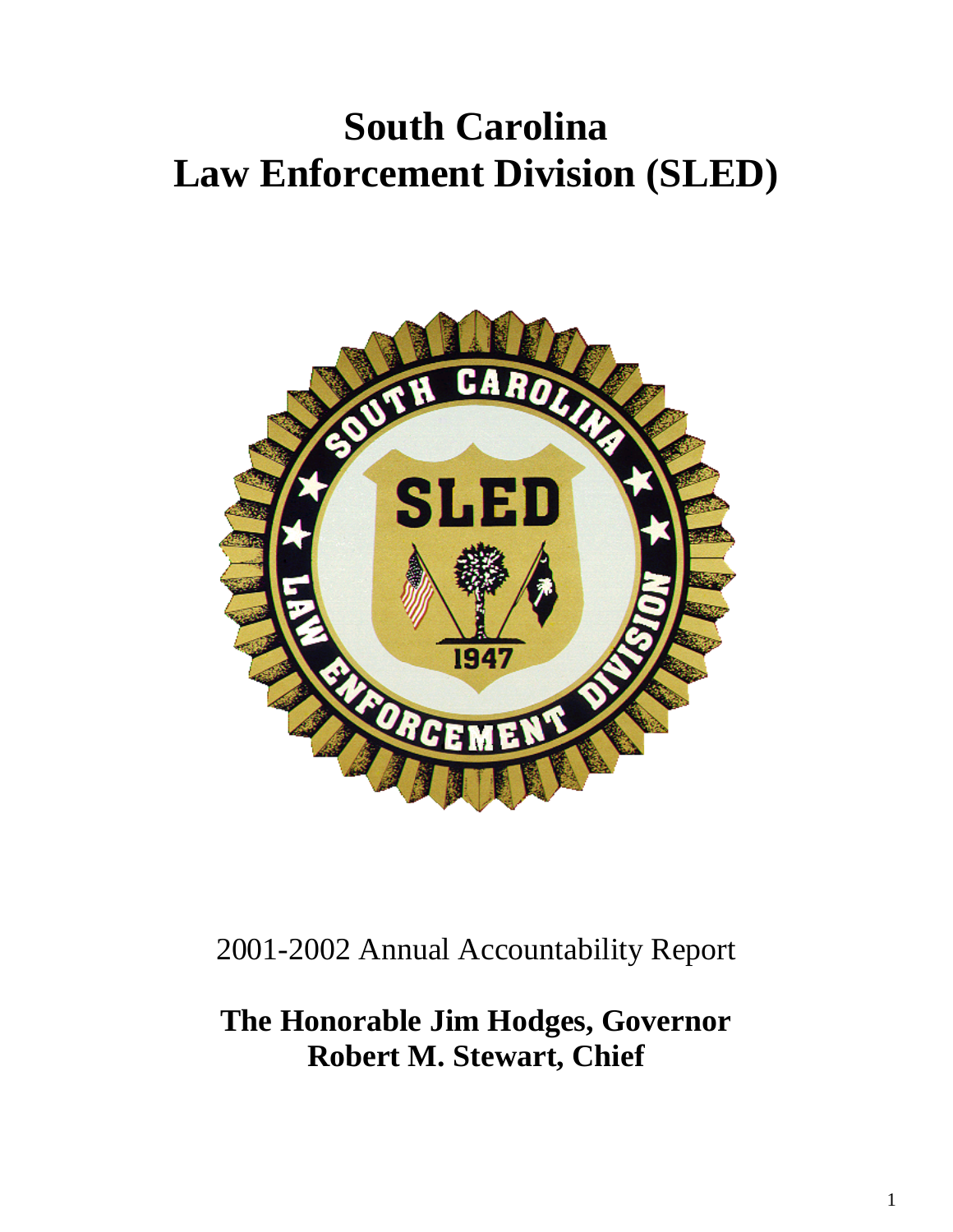# **SOUTH CAROLINA LAW ENFORCEMENT DIVISION ACCOUNTABILITY REPORT (2001-2002)**

#### **Section I - Executive Summary**

*1. Major Achievements (2001-2002) - The South Carolina Law Enforcement Division (SLED) improved processes and service delivery throughout the agency during the fiscal year. The agency's major achievements by functional area and program are as follows:* 

#### *Homeland Security –*

Within 90 minutes of the September 11, 2001 attack, a SLED command post was established in conjunction with the Federal Bureau of Investigation (FBI) whereby numerous leads were investigated and many suspicious packages processed. SLED announced the appointment of a *SLED Counter-terrorism Coordinator* responsible for managing and coordinating SLED resources to ensure proper response to threats or acts of terrorism as well as strategies for prevention. Personnel in this program will ensure that components involved in the counter terrorism mission at SLED are integrated and that a comprehensive delivery of quality law enforcement services will be provided. The terrorist attacks of September 11th dramatically changed America. The role of law enforcement in combating terrorism also changed on September 11, 2001. All police officers and police agencies are now partners in the nation's war on terrorism. America, through the office of Homeland Security, has a definitive plan to prevent, prepare and respond to the threat of terrorism.

SLED developed and successfully pursued legislative initiatives that will further enhance law enforcement's ability to detect, prevent, and respond to terroristic acts. SLED continues to seek federal funding for Counterterrorism efforts to include extensive training and specialized equipment.

Partnerships between local, state and federal agencies must be enhanced in the combined effort to prevent, prepare and respond to potential attacks. SLED has established a partnership with the Federal Bureau of Investigation (FBI) creating the SLED-FBI Joint Terrorism Task Force. *Joint Terrorism Task Force (JTTF)* is an effort to enhance coordination of investigation and intelligence to detect, pre-empt, and prevent future terroristic acts by combining resources, to include personnel, equipment, and information of the South Carolina Law Enforcement Division, the Federal Bureau of Investigation and the United States Secret Service. SLED and FBI agents work together on investigations related to terrorism. SLED intelligence/investigative agents will work with local law enforcement, citizens, and informants to collect intelligence. SLED intelligence analysts will assess the information collected by the intelligence agents in an effort to identify potential threats. This process is crucial to the prevention of future terrorist's acts. SLED is a member of a coalition of states seeking to establish a single repository of terrorism related intelligence. This repository will provide a secure data environment, which will receive information from multiple sources and will permit a "one stop shop" for terrorism intelligence.

SLED established a partnership with the South Carolina Department of Health and Environmental Control in 1999 in preparation for responding to suspected weapons of mass destruction events. The *Forensic Weapons of Mass Destruction Response Team (FWMDRT)* was created. In coordination with DHEC, the SLED Bomb Squad, and SLED Forensic Services have developed strategies and plans, and have trained team members to respond to suspected or possible weapons of mass destruction (WMD) events. This group, in conjunction with the JTTF, also conducted post 9/11analysis on over 300 packages suspected to contain anthrax.

SLED has also established a *Terrorism Threat Assessment Team*. This team consists of experts who respond to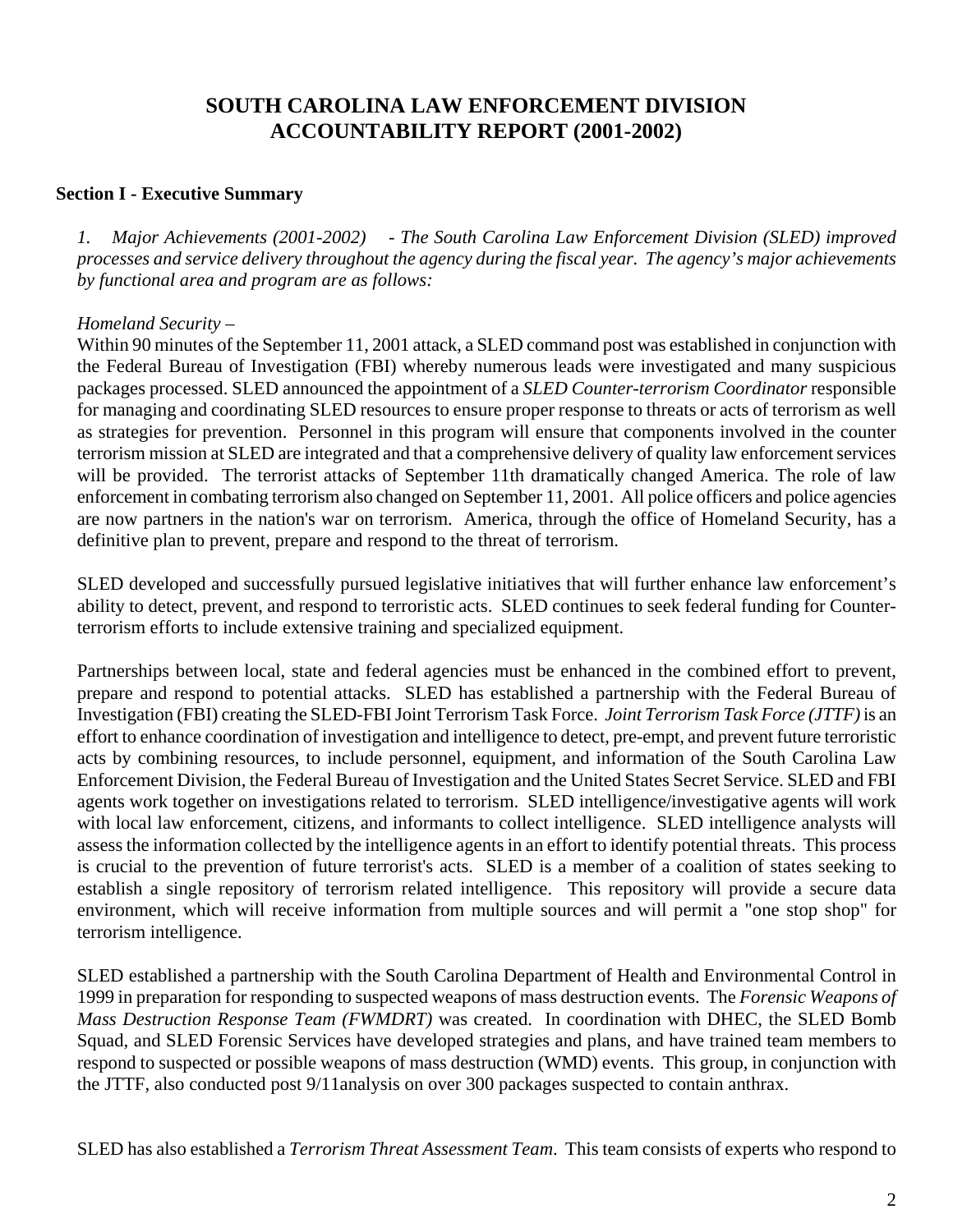requests regarding security risks and recommend security measures and plans to minimize risks. This service is extensively used by private and governmental agencies.

The role of the newly created SLED Computer Crimes Unit has been expanded as a result of the 9/11 attacks. SLED created a *Cyber Attack Response Initiative* whereby information technologists and agents from the SLED Computer Crimes Unit are developing strategies to preventive potential terrorist cyber attacks. This newly created unit will also provide assistance to the Joint Terrorism Task Force (JTTF) in its fight against terrorism.

SLED has been very successful in obtaining grant funding this fiscal year, receiving approximately \$14.5 million in federal funds for Counter-Terrorism/WMD, Tactical Support, Forensic Services Laboratory, Computer Crime Center, and the Criminal Justice Information Center.

*Forensic Services Laboratory* – provides the criminal justice system of the State of South Carolina with a fullservice Forensic Laboratory having state-of-the-art capabilities in the analysis of evidence; employs persons of the highest possible ethical and educational standards and supply them with sufficient training, equipment, and facilities enables them to perform their analyses with the highest possible degree of competence and integrity; maintains a sufficiently large staff of skilled forensic experts so that courts of the State can be furnished with expert testimony on the analyses performed; and, provides results of analyses to aid the investigation and prosecution of criminal cases in a manner which is also consistent with the highest standards of quality and scientific reliability. Each of the Departments in the Forensic Services Laboratory has seen increased efficiencies and improved service delivery.

Arson Department – The case backlog has been reduced from approximately six months to two weeks; the training of a second arson examiner has largely been responsible for this reduction.

Drug Analysis Department – This department conducted approximately 11,279 requests for analysis in FY01-02, and represents a 19% increase over the previous year. This group, in conjunction with the JTTF, conducted post 9/11 analysis on over 300 packages suspected to contain anthrax. Drug Analysis personnel also responded to three (3) clandestine laboratory scenes during FY01-02. The bench top infrared spectrometers continue to have a positive impact on case turn around time.

Firearms Department – This department conducted over 2900 analyses during this fiscal year. The Integrated Ballistic Identification System (IBIS) was provided by the Bureau of Alcohol, Tobacco, and Firearms (BATF) for South Carolina. IBIS is an instrument that performs automated bullet and cartridge case analysis and detects possible matches between previously unrelated cases. The current IBIS database contains approximately 1400 cartridge cases and projectiles.

Latent Prints (and Crime Scene Processing) Department – This department completed 14,824 analyses representing a 31% increase over the previous year. In addition, over 325 crime scenes were processed during this same period of time. SLED is currently submitting latent fingerprints to the Federal Bureau of Investigation through newly implemented electronic technology. This improvement has resulted in substantially improved turnaround time. In order to improve evidence collection, SLED has developed an internship program to train officers from local jurisdiction in crime scene processing. In FY01-02, six officers from local departments completed a three-week internship in crime scene processing at the Forensic Services Laboratory.

Serology/DNA Department – SLED has been able to implement South Carolina statutes that require all individuals convicted of specific crimes must provide a DNA sample (blood) to SLED for inclusion in the State DNA Database. This has been accomplished with limited state funds and an aggressive effort to secure federal grant monies. The original statute required individuals convicted of specific sex crimes to provide DNA samples. In July 2000, an amendment to the existing statute was enacted that requires most violent offenders to provide a DNA sample to SLED for inclusion in the database. As a result of this amendment approximately 18,000 new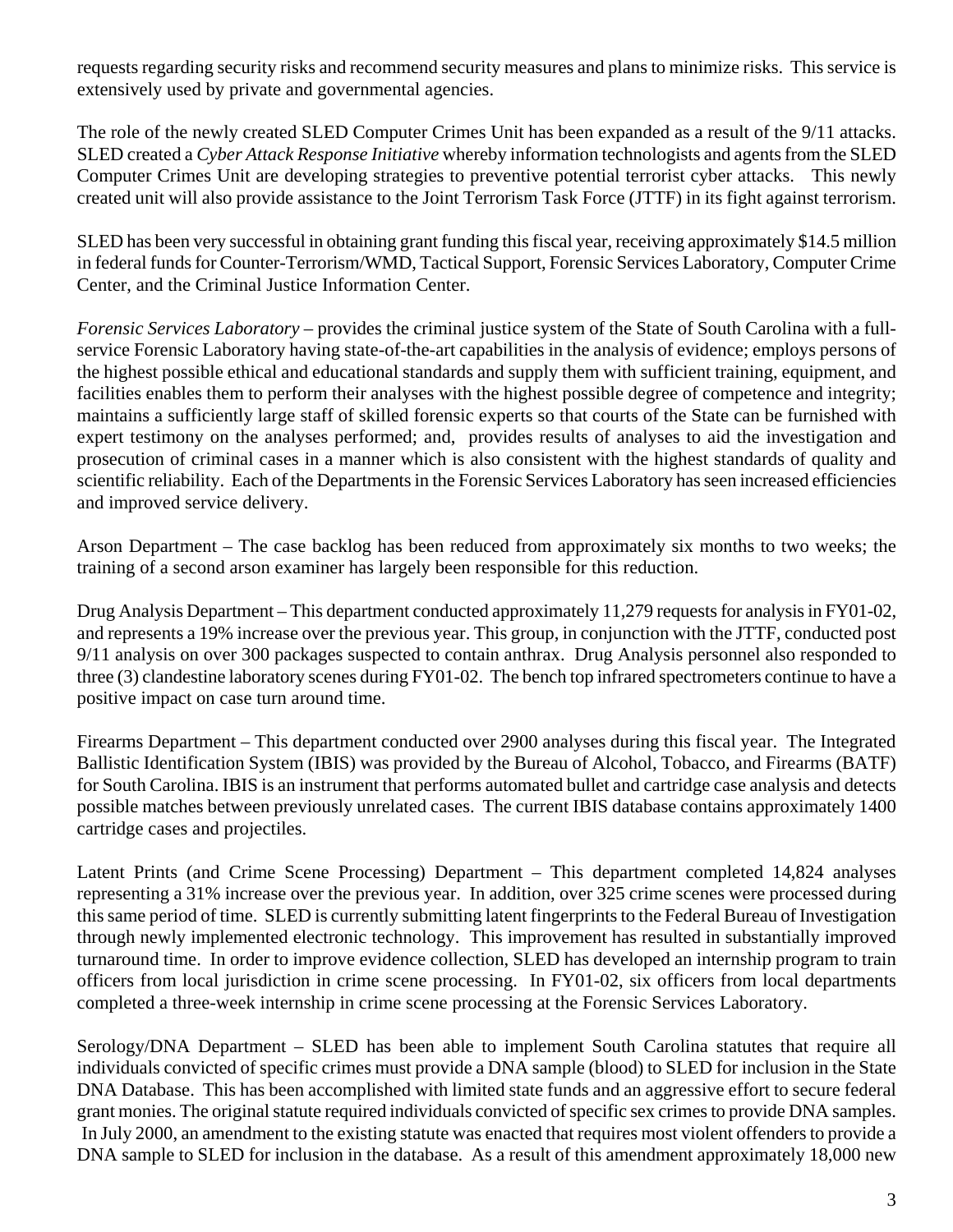DNA samples have been submitted to SLED since July 2000. Another amendment was passed in May of 2001 requiring individuals convicted of 2nd Degree Burglary to provide DNA samples. To facilitate the development of this database and to handle the influx of samples, two new positions were authorized for this laboratory, and brought the total number of employees assigned to this area to five. Additionally, grant funds have been received which will allow SLED to contract out much of the backlog to a private laboratory. Approximately 30,000 DNA samples have been received of which approximately 20,000 have been uploaded to the national DNA database.

As a result of the DNA Database being implemented, non-suspect and /or "cold" cases can now be analyzed; if a DNA print is generated, this print can be searched against the Database. If a "hit" is made the information is confirmed by the laboratory and forwarded to the investigating agency. The local agency can often use the "hit" information as probable cause to obtain a search warrant for a fresh DNA standard from the newly identified suspect. Subsequent to the new standard being submitted to the laboratory the DNA analysis is repeated to confirm the match. If the match is confirmed, the information often leads to the arrest and subsequent conviction of this individual. In addition to the State DNA Database, there is also a National DNA Database, which is maintained by the FBI. Unknown DNA profiles identified as a result of criminal investigations can be searched against the National DNA Database.

Toxicology Department – This department conducted over 10,879 analyses during FY01-02, an increase of 7% over FY00-01. The use of overtime, along with streamlining the entire analytical process reduced the case backlog and increased staff efficiency. At the same time, this allowed the other analysts to concentrate on the more difficult and time consuming cases; we have seen an improvement in the turn around times of these more complex cases as well. This group, in conjunction with the JTTF, also conducted post 9/11analysis on over 300 packages suspected to contain anthrax.

Trace Evidence Department – This department completed 859 cases during FY01-02 representing a 17% increase over FY00-01. A new analytical tool was acquired through a federal grant program. This new system will be used to distinguish colors in microscopic samples of fibers, paint, and other evidence.

Photography Department – This department completed 7,679 requests during FY01-02 representing a 37% increase in casework.

*Criminal Justice Information System (CJIS)* Since September 11, 2001 this department has used its Justice Communications (JCOM) network to furnish statewide law enforcement sensitive information regarding terrorism suspects, possible attacks and related information as supplied by the FBI. The network used to exchange terrorism and other criminal justice information is the National Law Enforcement Telecommunications System (NLETS). SLED pays the fees and provides the intrastate network (JCOM) to enable South Carolina law enforcement agencies to benefit from the use of NLETS and other systems. During this report period, CJIS installed the hardware and software for a law enforcement message switch (LEMS) that will interface with NLETS, the National Crime Information Center (NCIC) and related systems. Work to fully implement this switch continues, but initial interface connectivity with NLETS and NCIC was achieved. As part of a commitment to offer improved justice information services, CJIS has been developing its capacity to meet NCIC 2000 specifications. The deadline for NCIC 2000 compliance was July 11, 2002. CJIS achieved compliance by transitioning to TCP/IP for the SLED-to-FBI segment prior to June 30, 2002. Statewide compliance (i.e., TCP/IP extended to all JCOM end users) is required by SLED by December 31, 2003. Enabling the conversion to Transmission Control Protocol / Internet Protocol (TCP/IP) in the SLED to FBI segment required significant upgrades on the Unisys 2200 mainframe computer used by SLED. During FY 2002, an assessment of JCOM network infrastructure was conducted and an implementation plan developed, which is scheduled for FY2003. Several new laws have resulted in a significant work increase for the SLED State Identification Bureau (SIB) within CJIS. These include the federal Campus Sex Crimes Act requiring changes to the Sex Offender Registry program; a state mandate for background checks for direct care givers in nursing homes; a change in law requiring SLED to receive records for juveniles charged with any crime having a penalty of five years or more; a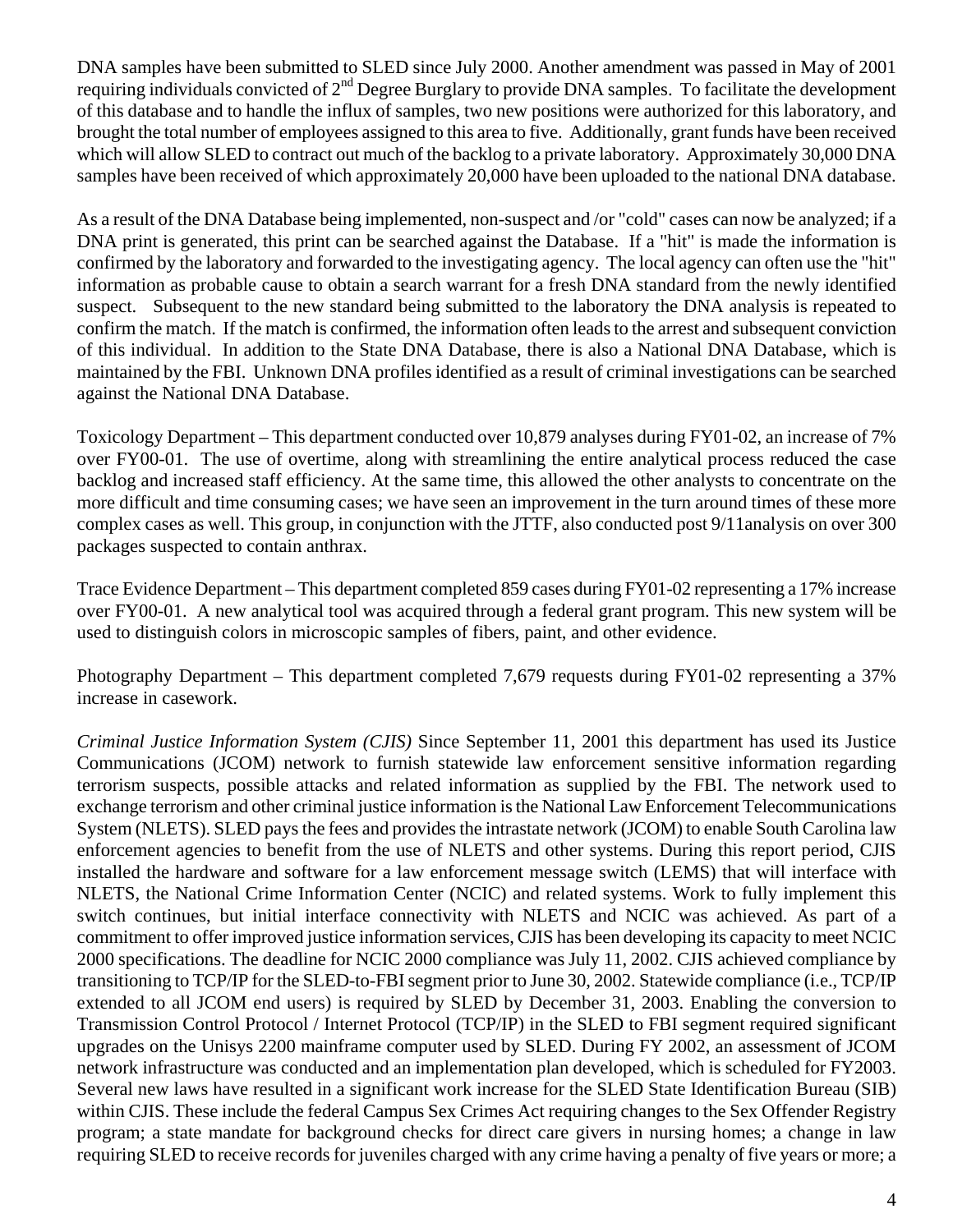new state mandate to conduct a criminal record history from SLED for past conviction of any crime before the initial employment of a school bus driver or school bus aide; and a state required background check for persons legally changing their names. In addition, the federal "three strikes" law has resulted in increased fingerprint comparisons requested by federal law enforcement agencies. The transition of JCOM from a Uniscope Transmission Protocol to TCP/IP will allow the use of more common technologies and the exchange of images through the network. Normally, these images consist of photographs and fingerprints. Fingerprints are the most reliable and practical means used to identify people and are used to support all criminal history records maintained by SLED. Photographs are vital to police investigations and are immensely important to investigations where fingerprint or other biometrics identification is not available. In November 2001, the Computerized Criminal Histories (CCH) / Automated Fingerprint Identification System (AFIS) interface was completed, which permitted the initial operating capability (IOC) of livescan fingerprint devices properly connected and supported. Arresting agencies submit fingerprints in hardcopy, which results in a six to eight week turnaround time for identification results, unless using the "livescan" process. The use of "livescan" devices enable efficient identifications of criminal suspects through electronically scanned fingerprints, with results received the same day and often within minutes. The South Carolina Department of Corrections, the North Charleston Police Department, and the Greenville County Detention Center came on-line in FY2002 with livescan submissions, and SLED SIB staff members have trained personnel from several other agencies expected to go on-line with live scan in FY2003. In addition, latent fingerprint images began to be electronically submitted to the FBI during FY2002. A significant enhancement for state crime lab users was established during this period permitting the remote login of evidence being submitted to the lab for analysis or examination. The sex offender registry was modified to permit the presentation of juvenile sex offenders on the Internet, as allowable under state law. The Uniform Crime Reporting (UCR) section of CJIS implemented a policy requiring local law enforcement agencies to automate their record reporting systems or code their own reports (100,000 per month) before sending them to SLED CJIS. Finally, two very significant advances were developed and will begin to be implemented in FY2003. First, the project known as "LEMS.WEB" was developed allowing browser based access to NLETS and NCIC. Inquiry only capability will be available via the Internet at much less cost than using dedicated connectivity and with greater availability for law enforcement. Second, the Judicial Department and SLED CJIS have collaborated in an initiative to eliminate redundant data entry and ensure timely access to arrest warrants and orders of protection. Information from the court case management system will be automatically forwarded to SLED CJIS for NCIC entry and to the SIB for CCH use. In addition, sentencing information will be made available to the Department of Corrections. Initially, this project will encompass Pickens, Greenville, and Richland Counties. Eventually, all counties will benefit from this justice data integration effort.

*Investigative Services* – Each department and unit within Investigative Services has experienced major accomplishments in addition to achieving success in their primary missions and goals for the year 2002. Administratively, Investigative Services continues to examine management issues in an effort to provide customers the quality product that has become SLED's trademark. To this end Investigative Services strives to provide customers (local, state, and federal law enforcement, courts, prosecutors, coroners, the citizens of South Carolina, and its agents) with the ability to conduct investigations by providing a foundation based on training, expertise, and management support.

The Arson/Bomb Squad continues to more than triple the national average in Arson cases cleared by arrest. Since the Oklahoma City Bombing, and the Terrorist Attack on September 11, federal agencies have stepped up their partnership with state and local authorities with regards to weapons of mass destruction.

Emergency Preparedness/Protective Services Unit, along with the SWAT team and Bomb Squad, has developed strategies and plans, and has implemented training to fulfill SLED's obligation as the lead law enforcement agency for the state in emergency responses. After September 11, 2001, a representative from the Terrorism Research Center stated that SLED was a model agency with regards to training, infrastructure, and preparedness in dealing with Weapons of Mass Destruction.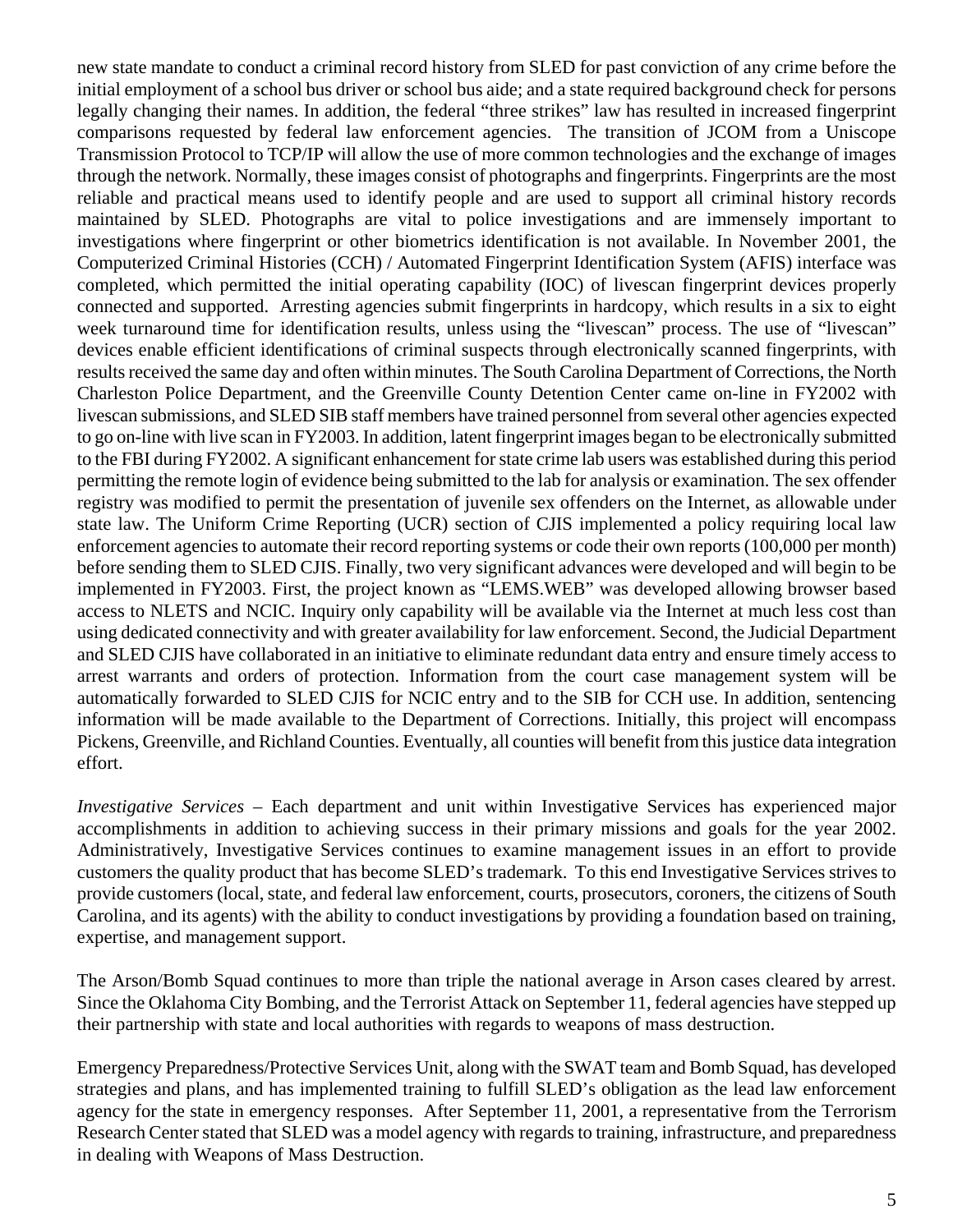Investigations - The four regional investigative units were tasked with investigating complaints of employeeinmate relations at the Department of Corrections. This resulted in additional cases being investigated at the regional level. After September 11, 2001, SLED joined with the Federal Bureau of Investigation and the United States Attorney's Office as partners in the Anti-Terrorism Taskforce to include joint command post, training, and operations. This taskforce subsequently handled hundreds of calls concerning mail suspected to contain anthrax.

The High-Tech Crime Center - The Computer Crimes Unit continues to receive federal grant monies in the amount of over \$4 million and is partnering with the U.S. Secret Service and the FBI in the formation of a Computer Crimes Center. This unit has now assisted in over 1,400 investigations and requests for service involving computer related crimes, including Internet child pornography, telecommunications fraud, and calling card fraud/theft. This unit has drafted a plan for response to cyber-terrorism incidents; any such response would take place in coordination with the agency's critical incident response plan.

The Intelligence/Missing Persons/Case Files Unit signed a Memorandum of Understanding with the FBI that allows direct computer access to the Violent Criminal Apprehension Program (VICAP) with the ultimate goal of including every law enforcement agency in the state.

Tactical Services Units provide a statewide response in the areas of SWAT, Tracking, Aviation, and Fugitive apprehension. In FY01-02, the Fugitive Task Force arrested 183 wanted felons out of 209 cases that were opened. Also, the Bloodhound Tracking Unit received 146 calls for assistance in the year 2001 of which 45 persons were apprehended. Forty-five percent of those calls for assistance-involved weapons. Additionally, the tracking team responded to 12 missing person calls and 9 of those persons were located.

*Community Services* – The South Carolina Law Enforcement Assistance Program (SCLEAP) was developed as a partnership between SLED, the South Carolina Department of Natural Resources (SCDNR), the South Carolina Department of Public Safety (SCDPS), and the South Carolina Department of Probation, Parole, and Pardon Services (SCDPPPS). The purpose of SCLEAP is to respond to and provide counseling services to all requesting law enforcement agencies and departments in the state that have experienced deaths or other tragedies involving law enforcement officers or other employees.

The Inspections Unit conducted 14 annual audits of evidentiary property and four unannounced inspections of evidence storage areas. Additionally, this unit trained 110 personnel on administrative procedures regarding OSHA/Safety, vehicle accidents, workers' compensation, and evidence procedures.

The SLED Training Department provided 185 self-conducted training sessions on various subject matters for SLED employees and for the agency's personnel. Approximately 275 training requests were processed for training externally. A total of 2,753 personnel participated.

The Alcohol and Tobacco Enforcement Unit, in cooperation with the Department of Alcohol and Other Drug Abuse Services (DAODAS), received grant funding for a Tobacco Enforcement Program in an effort to lower tobacco product sales to underage teens. Obtaining this grant was critical in this enforcement effort. The Alcohol Enforcement Unit, DAODAS, and DOR have identified components of and are developing a comprehensive training program for local law enforcement involving alcohol sales to minors. During FY01-02, the Alcohol Enforcement Unit and the Narcotics Unit combined to form a VICE Unit. This new unit was responsible for over 2,736 arrests, 12,060 inspections and over \$21,257,288 in drugs purchased / seized. The unit continues to actively enforce laws governing alcohol sales to minors.

The Regulatory Services and Alcohol Licensing units performed / processed over 32,000 investigations, issuance and renewals of licenses and concealed weapons permits while maintaining staffing at existing levels. All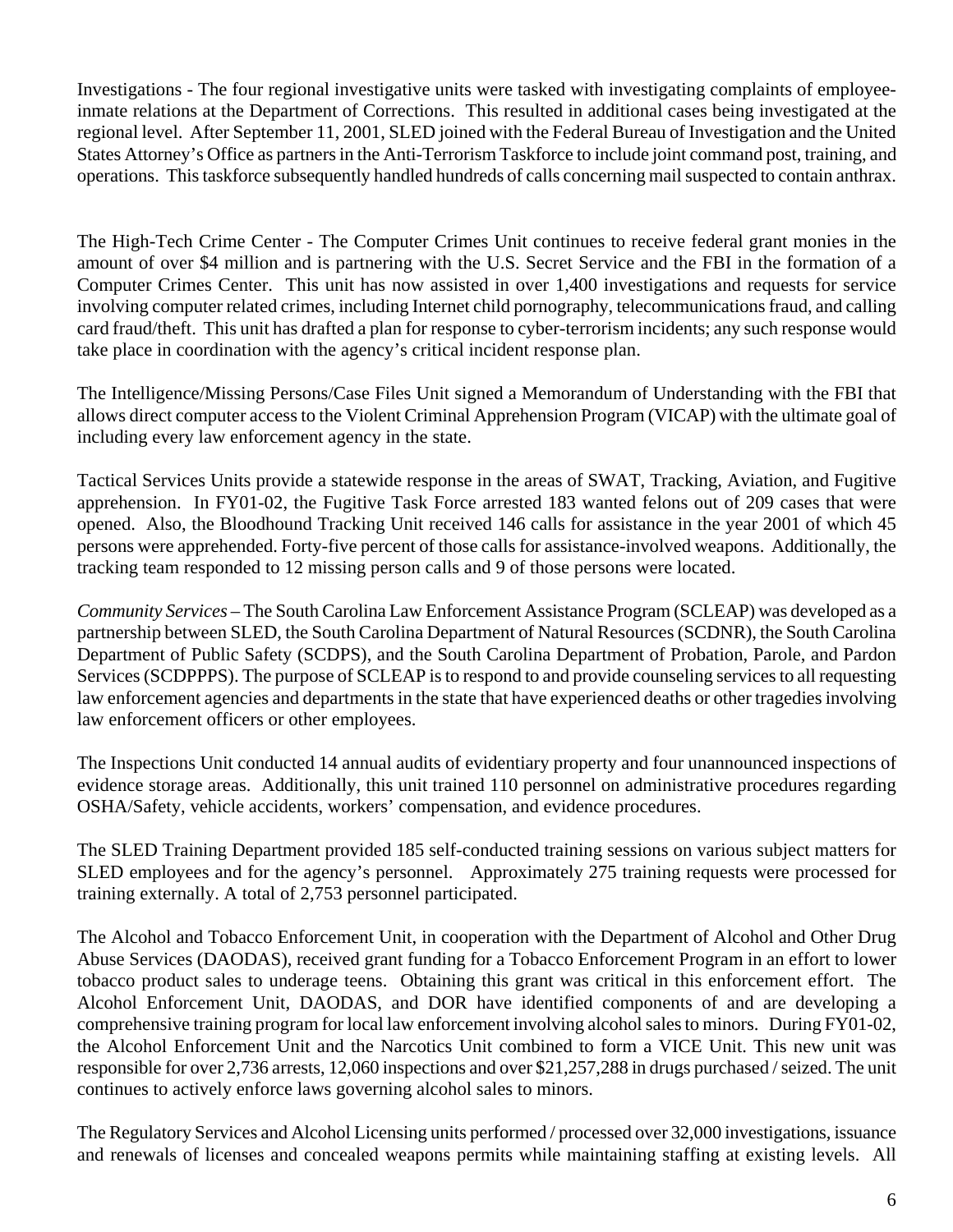applications and special investigations requested by the Department of Revenue, members of the public, and members of regulated industries were conducted. Investigations were initiated on all complaints by citizens against regulated industry members.

## *2. Mission and Values*

The South Carolina Law Enforcement Division (SLED) is an enforcement agency of South Carolina State government. SLED was established in 1947 by Executive Order of the Governor at the request of the South Carolina Sheriffs. In 1974, enabling legislation for SLED was enacted.

The primary mission of SLED is to provide quality manpower and technical assistance to all law enforcement agencies and to conduct professional investigations on behalf of the state, as directed by the Governor or Attorney General, for the purpose of solving crime and promoting public order in South Carolina. To accomplish this mission, the South Carolina Law Enforcement Division will: investigate organized criminal activities or combined state-federal interstate criminal activities, all general criminal activities, arson criminal activity; provide emergency event management pertaining to explosive devices; maintain and operate a statewide comprehensive forensic sciences laboratory; conduct covert investigation of illegal activities pertaining to the interdiction of narcotics and other illicit substances; operate and maintain a central, statewide criminal justice data base and data communication system; establish and operate a highly specialized, rapid response tactical law enforcement unit; operate and regulate state polygraph examination services; enforce and regulate alcohol statutes; and, provide enforcement assistance that is not inconsistent with the mission of the Division or otherwise prescribed by law.

## *SLED Vision*

To ensure the safety of our citizens through the pursuit of innovations and initiatives, which coordinate and improve the collective efforts of statewide law enforcement and criminal justice systems. Our success in realizing this vision requires the agency's leadership to embrace change, aggressively employ new technology, and adopt progressive management, investigative, and enforcement practices. Members at all levels within the agency shall promote an organizational culture that subscribes to the Division's "Philosophy of Leadership" and that: anticipates and reacts quickly to the needs of the citizens and agencies we serve through improvements in our organization and the services we provide; recognizes our role as one component within the law enforcement community and pursues system-wide solutions to multi-faceted problems through collaboration with other government agencies, the public, and the agency members; maximizes the use of new technology to improve efficiency and effectiveness; empowers members to critically analyze problems and prescribe solutions that enhance our ability to provide service.

#### *SLED Values*

Senior leadership continues to stress the following core ethical values as goals for all SLED personnel:

*Honesty -* SLED employees should be truthful and sincere in all their interactions with the public and with each other. They should avoid the appearance of wrongdoing, and should confront and challenge any unethical behavior.

*Integrity -* SLED employees should adhere to a personal code of conduct, which supports the moral values necessary for good government and advances the purpose and mission of this agency as well as the ideals of their profession.

*Respect for Others -* SLED employees should discharge their duties with care, compassion, and concern for the well being of all those they serve. They should recognize the inherent worth and dignity of all persons regardless of race, color, sex, age, religion, national origin, disability, or social or economic status.

*Fairness -* SLED employees should make decisions in a fair, objective, and impartial manner.

*Accountability -* SLED employees should take responsibility for their own actions and personal decisions, and protect the public trust by upholding the Constitution and laws of the United States of America and the State of South Carolina.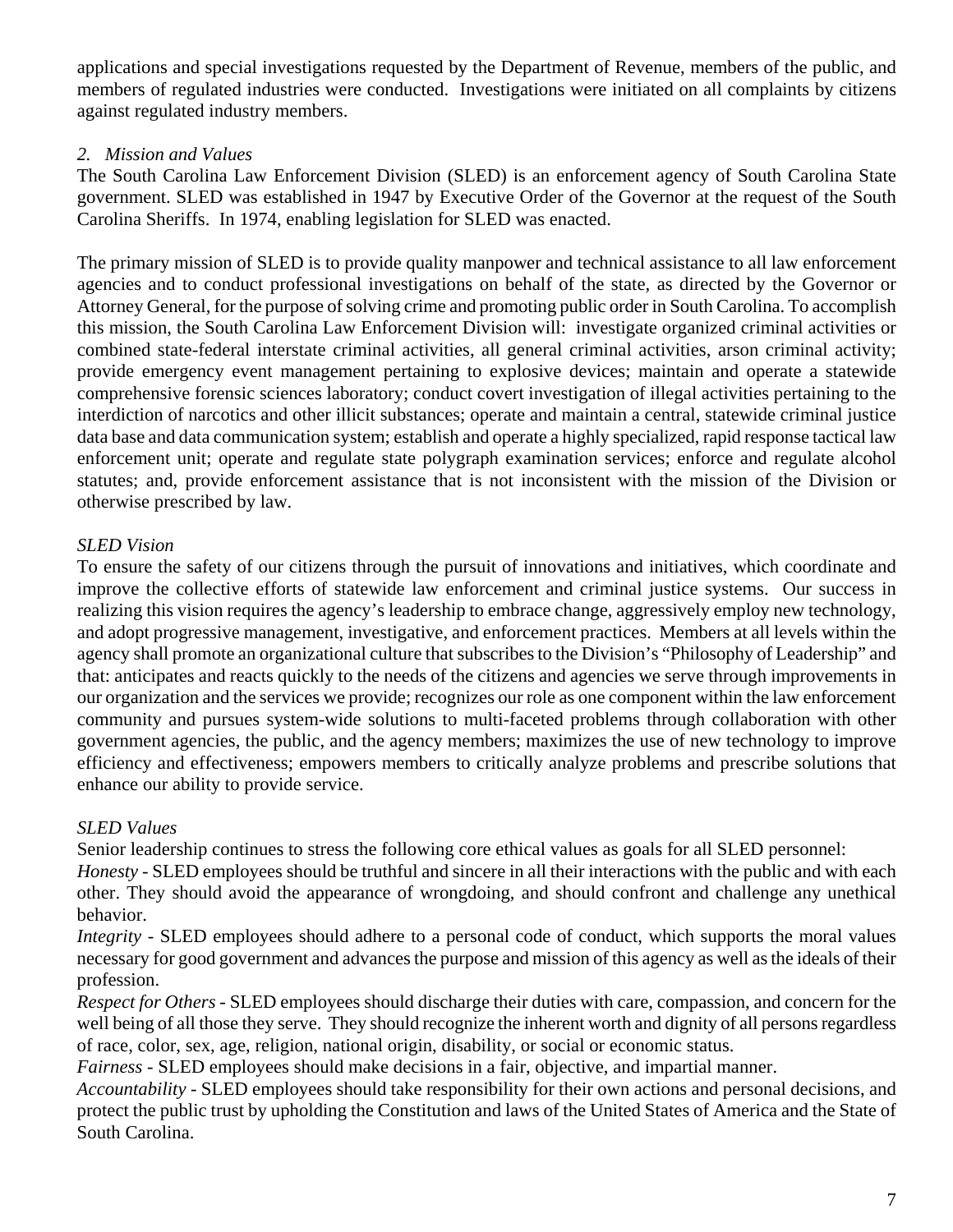#### *Mission by Department*

*Forensic Services Laboratory -* provides the criminal justice system of the State of South Carolina with a fullservice Forensic Laboratory having state-of-the-art capabilities in the analysis of evidence; employs persons of the highest possible ethical and educational standards and supplies them with sufficient training, equipment, and facilities enables them to perform their analyses with the highest possible degree of competence and integrity; maintains a sufficiently large staff of skilled forensic experts so that courts of the State can be furnished with expert testimony on the analyses performed; and, provides results of analyses to aid the investigation and prosecution of criminal cases in a manner which is also consistent with the highest standards of quality and scientific reliability.

 *Criminal Justice Information System (CJIS)* - assists in law enforcement, crime prevention, and the administration of criminal justice by providing accurate and timely criminal justice information to federal, state and local criminal justice agencies, other governmental agencies, and to the public, as authorized by law. The values of the CJIS program are those expressed by SLED and are honesty, integrity, respect for others, fairness, and accountability.

*Investigative Services* - provides quality manpower and technical assistance to all law enforcement agencies and conducts professional investigations on behalf of the state, as directed by the Governor or Attorney General, for the purpose of solving crime and promoting public order in South Carolina. To accomplish this mission, Investigative Services will: investigate organized criminal activities or combined state-federal interstate criminal activities, all general criminal activities; arson criminal activity; support emergency event management pertaining to explosive devices; establish and operate a highly specialized, rapid response tactical law enforcement unit; operate and regulate state polygraph examination services; provide enforcement assistance that is not inconsistent with the mission of the Division or otherwise prescribed by law. Additionally, Investigative Services will partner with the F.B.I. in the Joint Terrorism Task Force and with the U.S. Attorney's Office in the Anti-Terrorism Task Force.

*Community Services* - ensures community wellness through quality-oriented Community Services programs; promotes interaction between law enforcement and the public through community awareness programs and improves communications among all parties affected by law enforcement activities; ensures compliance with alcoholic beverage control statutes and enforcement of underage alcohol and tobacco laws; conducts covert investigation of illegal activities pertaining to the interdiction of narcotics and other illicit substances; assists local agencies in the development of Community Services programs; pursues compliance with rigorous accreditation standards and compliance with statutes, rules and regulations, and agency policy through the continuous inspections of agency practices; continues to assess and monitor agency personnel training needs to ensure appropriate training is received; and aggressively pursues increased volunteer participation in the South Carolina Law Enforcement Assistance Program (SCLEAP).

## *3. Key Strategic Goals*

*Comply with Statutory Mandates.* SLED will continue to meet all statutory requirements, regulatory requirements, and policies and procedures.

*Retention Services.* SLED will work to maintain critical services with current budget levels.

*Retention of quality employees while reducing personnel costs*. During January 2001, SLED began exploring various opportunities to address financial needs of the agency, in an effort to maintain critical service levels. SLED developed a plan over a six-month period, which was executed August 1, 2001. During the 2001 legislative year, the legislature offered agencies an opportunity to develop retirement incentive programs specifically designed to create savings within agencies to address the FY2001-2002 budget limitations. SLED developed a VOLUNTARY RETIREMENT INCENTIVE Program whereby the agency will purchase either "qualified" service credit, "nonqualified" service credit, the cost to convert up to five years of SCRS earned service credit to PORS service credit, or a combination of these three, not to exceed 70% of base salary, for eligible participants. This Program is completely voluntary and can benefit employees who are interested in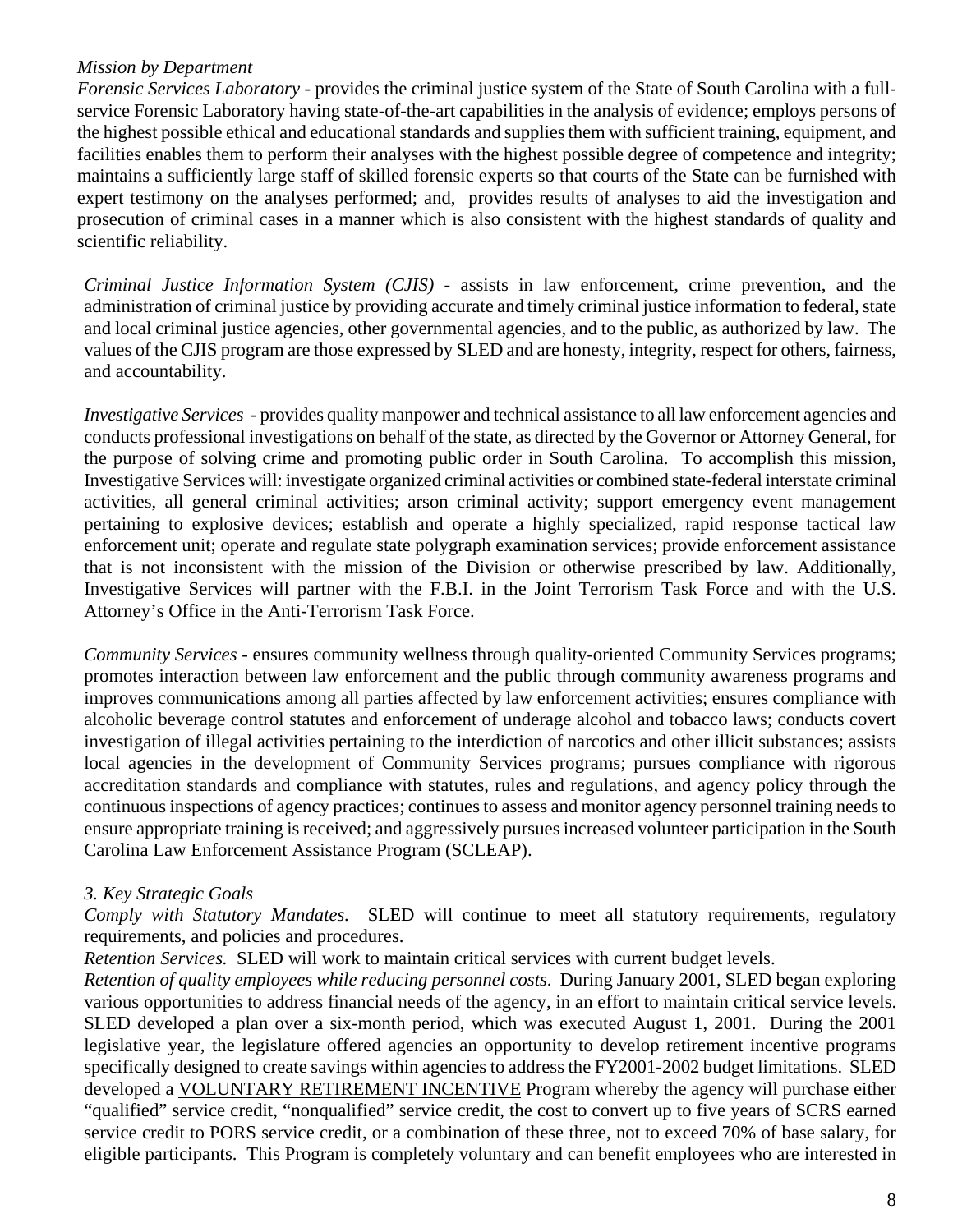retiring and who are eligible to retire with 25 years service credit in the PORS or 28 years service credit in the SCRS on or before October 1, 2001. SLED will also use a percentage of those individuals who retire as temporary employees to address the critical manpower needs of the agency. SLED will use legislation (S.163, R.44, and A.25), which was signed into law in May of 2001. This legislation raised the income limit for retirees, and enabled SLED to bring certain retirees back to conduct critical work at a substantially reduced cost to the agency. In an effort to retain current staff, SLED will ensure that employees are aware and take advantage of all benefits and services for which they are entitled. Salaries and benefits of both law enforcement and civilian employees must be continuously monitored as we compete with industry, government, and other law enforcement agencies for top quality employees. The Division will continue to offer its employees promotional opportunities through the progressive step system.

*Promoting Equal Employment Opportunities*. Ensuring our workforce is representative of the citizens we serve will continue to be a top priority. The agency will continue to evaluate and address these issues and, when appropriate, make the necessary proposals for legislative consideration. SLED continues to improve its level of overall goal attainment.

*Eliminate Space Concerns.* Additional office space and funds to adequately maintain our current facilities is an ongoing need for the agency. The agency has aggressively pursued capital funds over the last four years to address critical needs in the Criminal Justice Information Center and the Forensic Sciences Laboratory. Because of state revenue shortfalls and limited revenue growth, SLED will be requesting funds for the Criminal Justice Information Center and the Forensic Laboratory during FY2002-03 to address space and equipment needs. SLED's current space, equipment, and personnel resources have quickly been surpassed by demand for services.

*Address Growing Technology Needs.* During the next several years, SLED will be faced with a significant challenge to meet existing and growing information technology needs. Many present initiatives reflect the Division's commitment toward taking advantage of technology for the benefit of law enforcement in South Carolina. Continual effort will be placed on providing the state's criminal justice community appropriate and timely information relating to criminal records, wanted persons, and stolen property. The Division will utilize innovative approaches in computer automation to detect and combat crime in the state. Additional emphasis will be placed upon the use of advanced information technology to provide efficient and effective services to the citizens of the state. For example, criminal history checks have become virtually instant with use of the Internet and e-commerce. Criminal justice information is available on SLED's web site (http://www.sled.state.sc.us) and includes crime statistics, the Statewide Sex Offender Registry, criminal history checks, and other agency information. The Division must also plan to establish replacement schedules for computer hardware, develop appropriate maintenance plans for systems and hardware, and expand our system security. Improving law enforcement communications through computer networking will also be an agency priority. Plans and initiatives are in place to seek funding to meet these new technological challenges over the next several years.

#### *4.Opportunities and barriers that may affect the agency's success in fulfilling its mission and achieving its strategic goals. (This establishes the basis for the agency's budget request.)*

SLED aggressively pursued legislative changes and programmatic changes during the 2001-2002 legislative session, specifically targeted to improve public safety and law enforcement effectiveness and efficiency. The agency's major efforts included:

• H.4416 (Homeland Security Legislation) provides substantial new tools for enhanced law enforcement efforts to combat terrorism, to include electronic surveillance ability, trap and trace clarification, tracking device codification, expansion of state grand jury jurisdiction, updating current bomb laws to include weapons of mass destruction and hoax devices, securing confidential information, updated current computer crime statutes in an effort to address cyber-terrorism concerns, creating a first responders advisory committee and implementing an enhanced intelligence gathering network; S.1007 (State Constables legislation) was attached to H.4416. This legislation provides that local entities may provide workers' compensation coverage to unpaid constables, who are being used to augment local law enforcement efforts in the fight against terrorism; H.4758 (Private Security Personnel legislation) was also attached to H.4416.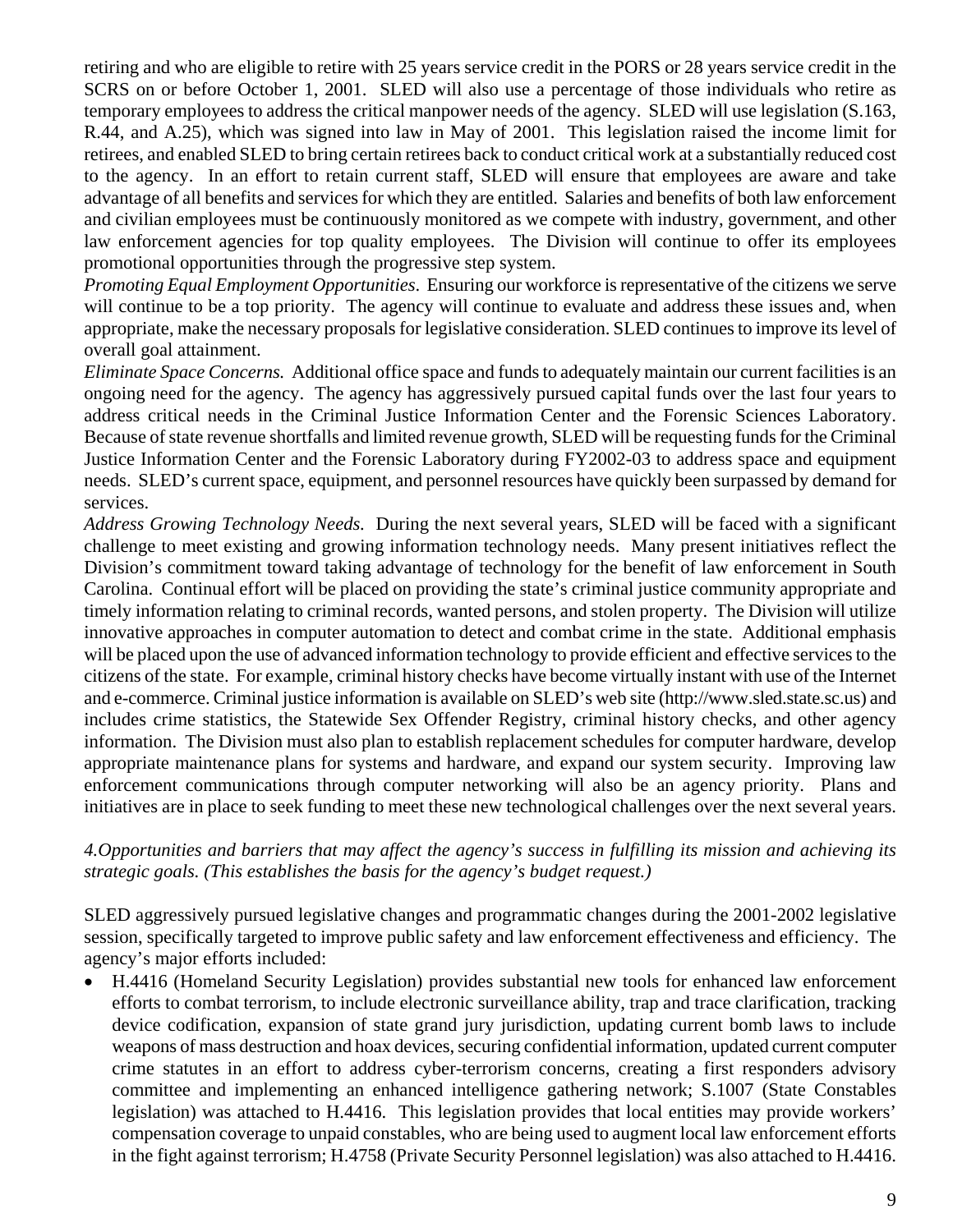This legislation continues the practice requiring state and federal fingerprint based criminal records checks to be conducted in an effort to disclose any record irregularities for these personnel;

- H.4878 (FY02-03 Appropriations Bill) stabilizes the South Carolina Law Enforcement Division's 2002- 2003 budget primarily due to the extensive efforts by Chief Stewart to work with the Governor and members of the finance committees in an effort to safeguard South Carolina from terrorists; Chief continues to aggressively pursue ways and means to absorb the 2001-2002 legislatively mandated and Budget and Control Board mid-year reductions while not laying personnel off or greatly reducing services; Chief Stewart worked with the finance committee members in an effort to provide alternative funding sources which include: reimbursement for security of nuclear shipments, registration fees imposed on sex offenders; and fee recoupment from private security/detective personnel for state and national fingerprint background checks;
- S.182 (Illegal Per Se legislation) was made law on 5-1-02 and greatly enhances the State Law Enforcement Division's ability to properly implement the provisions of compulsory testimony;
- H.3010 (Concealed Weapons Permit legislation) was made law on 5-28-02, and provides numerous revisions to current law;
- H.3145 (Caregiver Records Checks legislation) was made law on 5-14-02 and provides that direct caregivers must undergo both state and federal criminal records checks prior to employment;
- S.576 (Body Armor legislation) was signed into law on 8-31-01 and provides that those convicted of violent crimes cannot possess/purchase body armor and that anyone who uses body armor during the commission of, or while threatening to commit, a violent crime will suffer a penalty;
- H.4629 (Controlled Substances legislation) was signed into law on 5-20-02 and provides penalties for purchase/possession/trafficking of Ecstasy (MDMA);
- S.496 (Lottery legislation) was signed into law on 6-13-01, and provides for the creation of a South Carolina State Lottery with provisions requiring law enforcement to investigate applicants and vendors, and to investigate criminal violations;
- S.339 (Sexual Misconduct legislation) was signed into law on 7-11-01 and increases the penalty for sexual misconduct by correctional personnel, and creates a penalty for false allegations and for failure to report;
- H.4728 (Intentional Assault with Body Fluids) was signed into law on 5-1-02 and provides that any intentional assault upon law enforcement officers with body fluids is illegal and provides penalties for violations;
- H.4879 (Codification legislation) goes into effect on July 1, 2002. This legislation provides a retirement incentive for members of the Police Officers Retirement System; and,
- H.3309 (Campus Sexual Assault Information Act and Campus Sex Crimes Prevention Act) was signed into law on June 5, 2002, and requires institutions of higher education to develop policies and procedures regarding prevention, awareness, and remedies for campus sex crimes, and provides that sexual offenders give notice, as required under State law, of each institution of higher education in the State at which the person is employed, carries on a vocation, or is a student when enrollment, employment, or vocation changes.

Under Chief Stewart's leadership and supervision, SLED continues to offer technical services and manpower assistance to other law enforcement agencies throughout South Carolina when requested. These services are provided to local, state, and federal entities throughout the state at no cost, allowing the request for critical services to be first and foremost. The primary mission of SLED is to provide quality manpower and technical assistance to all law enforcement agencies and to conduct professional investigations on behalf of the state, as directed by the Governor or Attorney General, for the purposes of solving crime and promoting public order in South Carolina. To accomplish this, SLED investigates organized criminal activities or combined state-federal interstate criminal activities, all general criminal activities, arson, and emergency event management pertaining to explosive devices; maintains and operates a statewide comprehensive forensic sciences laboratory; conducts covert investigations of illegal activities pertaining to and the interdiction of narcotics and other illicit substances; operates and maintains a central, statewide criminal justice data base and data communication system; establishes and operates a highly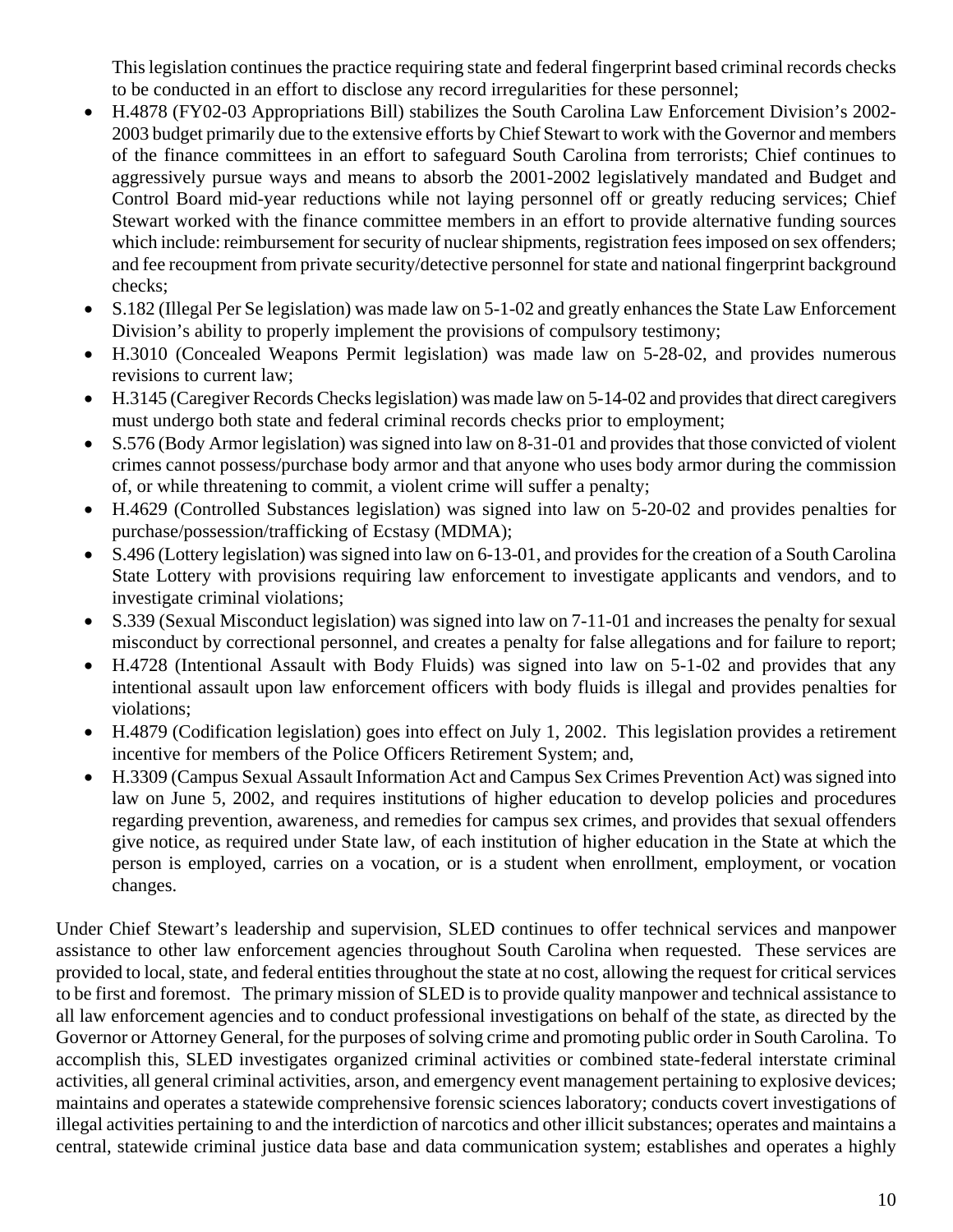specialized, rapid response tactical law enforcement unit; operates and regulates state polygraph examination services; enforces and regulates alcohol statutes; and provides enforcement assistance that is not inconsistent with the mission of the Division or otherwise prescribed by law.

In light of limited general funds, it has become increasingly important for SLED to pursue alternative funding resources in his effort to maintain law enforcement services to local, state, and federal agencies. A key ingredient to SLED's 2001-2002 budgetary success has been an aggressive pursuit of federal and other funds. SLED has been successful in receiving 23 federally funded projects totaling approximately \$20.5 million as well as \$1 million in alternative funding adopted in the FY02-03 State Appropriations Act. The federally funded programs include the creation of a SLED High Tech Crime Unit, a substantive Weapons of Mass Destruction component; creation of a Critical Incident Response Team; building of a DNA Offender Database; and, continued Criminal Justice Information Systems upgrades designed to fully integrate with federal information systems. SLED leadership continues to operate a fiscally sound agency using management practices that minimize any reduction or limitations in funding and resource allocation.

In addition, SLED will continue to pursue innovations and initiatives that enhance the safety of our citizens and improve the collective efforts of statewide law enforcement and criminal justice systems. Our success in realizing this commitment requires the agency's leadership to embrace change, aggressively employ new technology, and adopt progressive management, investigative, and enforcement practices. SLED is working with sheriffs and chiefs of police to provide needed services, while other duplicative services are reduced or eliminated. New technology has rendered a more efficient process in drug identification while robotics and continued hard work by criminalists in toxicology have resulted in a substantially reduced backlog and turnaround time thereby providing quick and efficient resolution of cases for prosecution.

SLED has been able to implement South Carolina statutes that require all individuals convicted of specific crimes must provide a DNA sample (blood) to SLED for inclusion in the State DNA Database. This has been accomplished with limited state funds and an aggressive effort to secure federal grant monies. The original statute required individuals convicted of specific sex crimes to provide DNA samples. In July 2000, an amendment to the existing statute was enacted that requires most violent offenders to provide a DNA sample to SLED for inclusion in the database. As a result of this amendment approximately 18,000 new DNA samples have been submitted to SLED since July 2000. Another amendment was passed in May of 2001 requiring individuals convicted of  $2^{nd}$  Degree Burglary to provide DNA samples. To facilitate the development of this database and to handle the influx of samples, two new positions were authorized for this laboratory, and brought the total number of employees assigned to this area to five. Additionally, grant funds have been received which will allow us to contract out much of the backlog to a private laboratory. Approximately 30,000 DNA samples have been received of which approximately 20,000 have been uploaded to the national DNA database.

As a result of the DNA Database being implemented, non-suspect and /or "cold" cases can now be analyzed; if a DNA print is generated, this print can be searched against the Database. If a "hit" is made the information is confirmed by the laboratory and forwarded to the investigating agency. The local agency can often use the "hit" information as probable cause to obtain a search warrant for a fresh DNA standard from the newly identified suspect. Subsequent to the new standard being submitted to the laboratory the DNA analysis is repeated to confirm the match. If the match is confirmed, the information often leads to the arrest and subsequent conviction of this individual. In addition to the State DNA Database, there is also a National DNA Database, which is maintained by the FBI. Unknown DNA profiles identified as a result of criminal investigations can be searched against the National DNA Database.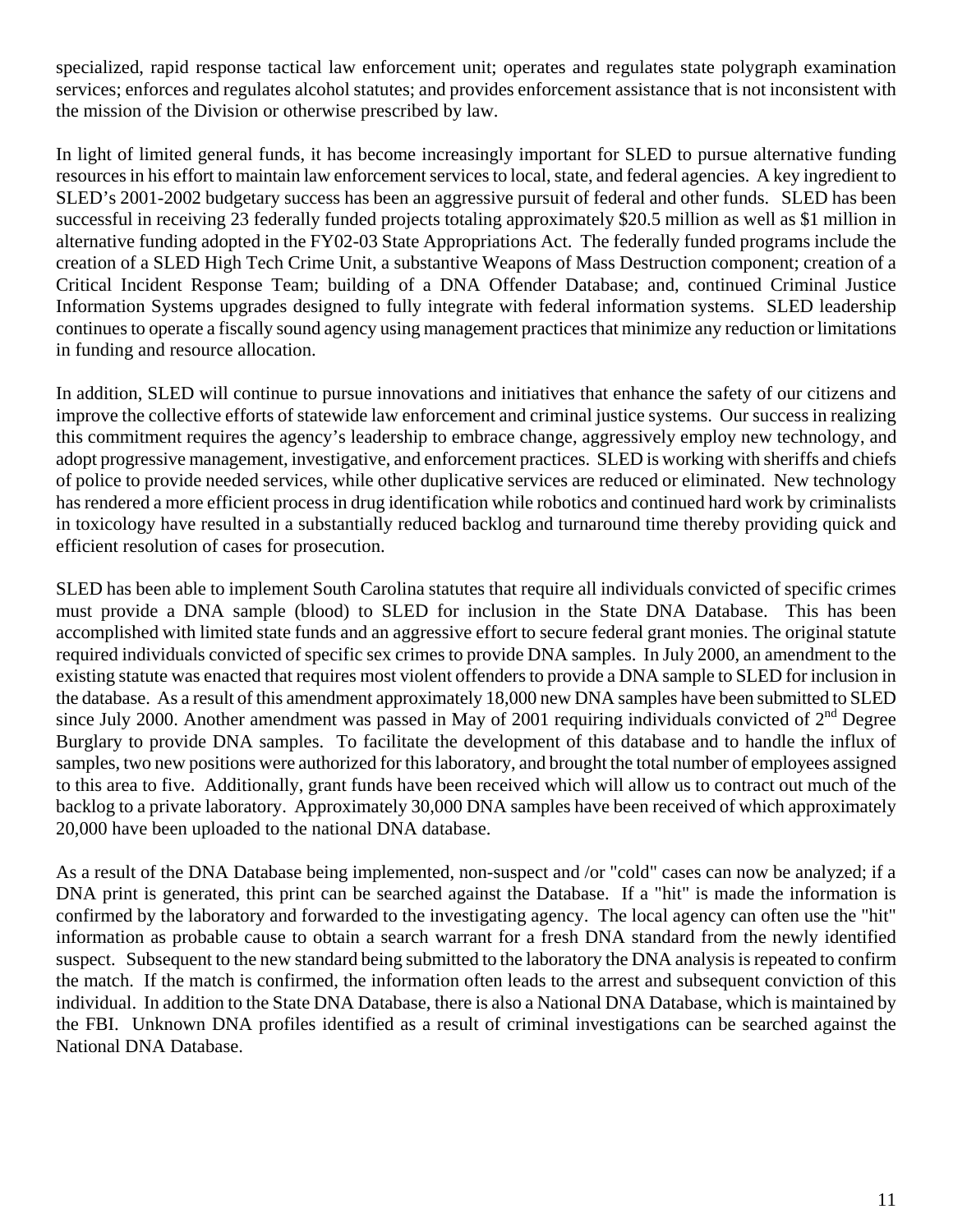#### ♦ **Section II – Business Overview**

*1. Number of Employees: SLED Organizational Chart.*

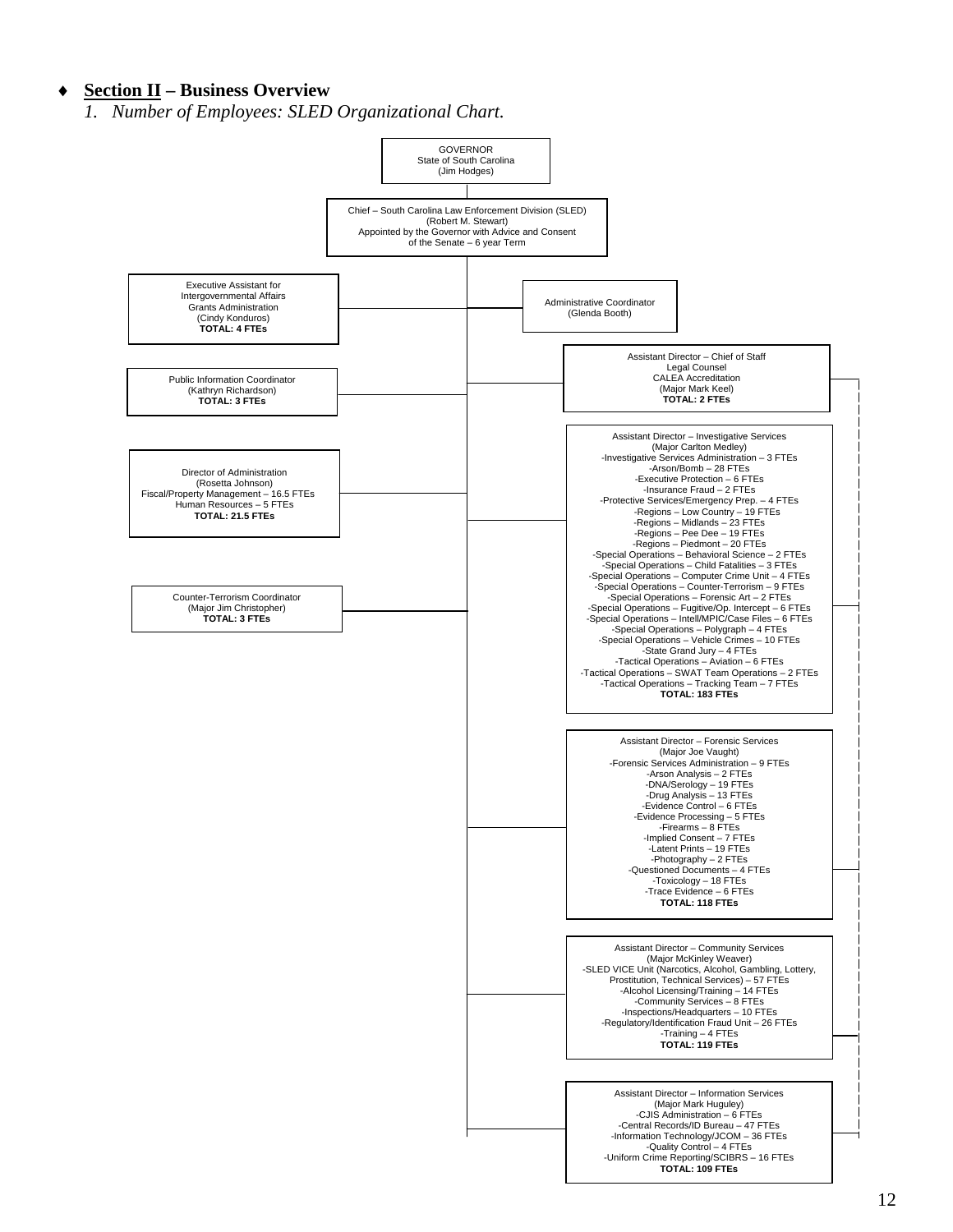#### *2. Operation Locations*

SLED Headquarters is located on Broad River Road in Columbia, S.C. – SLED also has four regional offices serving four areas of the state and includes the Piedmont, Low Country, Midlands and Pee Dee. These offices are located in Greenville, Charleston, Columbia, and Effingham, respectively.

#### *3. Appropriations/Expenditures Chart*

|                                                    |                              | <b>99-00 Actual</b><br><b>Expenditures</b> | 00-01 Actual<br>01-02 Actual<br><b>Expenditures</b><br><b>Expenditures</b> |                                | 02-03 Appropriations<br>Act  |                                |                              |                                |
|----------------------------------------------------|------------------------------|--------------------------------------------|----------------------------------------------------------------------------|--------------------------------|------------------------------|--------------------------------|------------------------------|--------------------------------|
| <b>Major</b><br><b>Budget</b><br><b>Categories</b> | <b>Total</b><br><b>Funds</b> | <b>General</b><br><b>Funds</b>             | <b>Total Funds</b>                                                         | <b>General</b><br><b>Funds</b> | <b>Total</b><br><b>Funds</b> | <b>General</b><br><b>Funds</b> | <b>Total</b><br><b>Funds</b> | <b>General</b><br><b>Funds</b> |
| Personal<br>Service                                | 21,335,672                   | 20,787,658                                 | 22,520,104                                                                 | 21,879,557                     | 22,923,785                   | 21,720,910                     | 21,535,502                   | 21,028,502                     |
| Other<br>Operating                                 | 13,743,024                   | 7,845,308                                  | 13,444,155                                                                 | 7,460,072                      | 17,726,651                   | 4,295,780                      | 12,045,463                   | 4,295,780                      |
| Special Items                                      | 2,026,670                    | 845,672                                    | 1,467,659                                                                  | 255,605                        | 1,590,131                    | 231,231                        | 742,531                      | 231,231                        |
| Permanent<br>Improvements                          | 608                          |                                            |                                                                            |                                |                              |                                |                              |                                |
| Hospital<br>Services                               | 3,016                        | 3,016                                      | 3,002                                                                      | 3,002                          | 3,173                        | 3,173                          | 3,173                        | 3,173                          |
| Fringe<br><b>Benefits</b>                          | 6,053,050                    | 5,916,294                                  | 6,689,814                                                                  | 6,473,387                      | 6,977,942                    | 6,817,725                      | 7,128,966                    | 6,990,093                      |
| Non-recurring                                      |                              |                                            |                                                                            |                                |                              |                                |                              |                                |
| <b>Totals</b>                                      | 43,162,040                   | 35,397,948                                 | 44,124,734                                                                 | 36,071,623                     | *49,041,682                  | *33,068,819                    | 41,455,635                   | 32,548,779                     |

#### **Accountability Report Appropriations/Expenditures Chart Example Base Budget Expenditures and Appropriations**

#### Other Expenditures

| <b>Sources of Funds</b> | 99-00 Actual Expenditures | 00-01 Actual Expenditures | 01-02 Actual Expenditures |
|-------------------------|---------------------------|---------------------------|---------------------------|
| Supplemental Bills      | N/A                       | N/A                       | N/A                       |
| Capital Reserve Funds   | N/A                       | N/A                       | N/A                       |
| <b>Bonds</b>            | N/A                       | N/A                       | N/A                       |

\*Does not include the mandated reduction of \$571,067 in SLED "other funds" as directed by Proviso 72.111 in FY01-02 Appropriations Act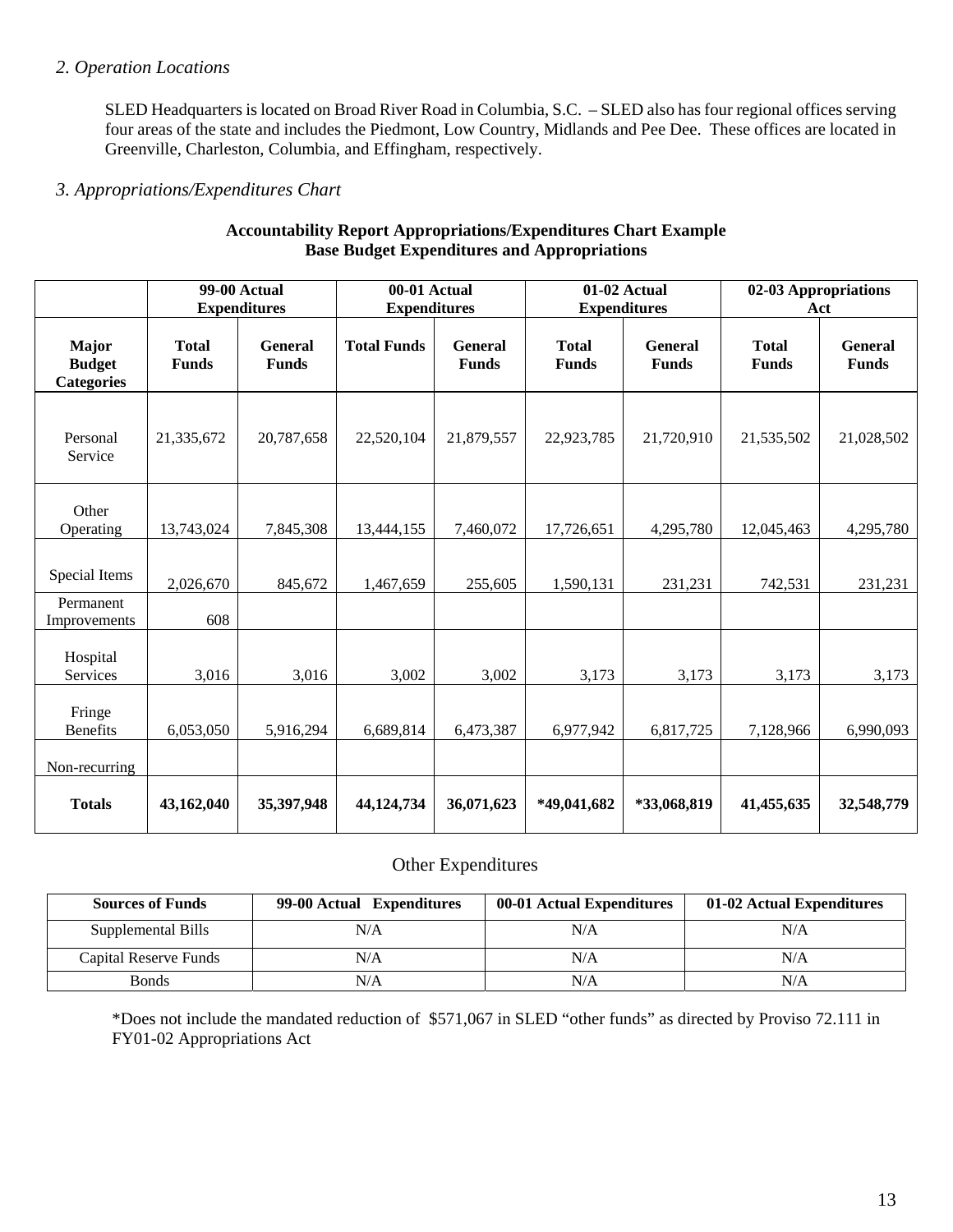*4. Key Customers –* Key customers of the South Carolina Law Enforcement Division are local, state, federal law enforcement and judicial agencies, sister state and federal agencies, citizens of South Carolina, and our employees. However, each department has specific customers in each respective area outlined below:

*Forensic Services Laboratory* - All laboratory departments serve local, state, and federal criminal justice agencies. In addition to law enforcement departments, key customers include coroners and solicitors. A significant function of laboratory departments also involves the support of other laboratory and non-laboratory departments at SLED. Forensic Administration is responsible for the overall management of the laboratory and, therefore, interacts with laboratory departments along with non-laboratory departments, and other criminal justice agencies. Analytical departments largely perform casework on evidential items.

*Criminal Justice Information System (CJIS)* – Local, state, and federal law enforcement and other criminal justice agencies, including corrections and probation agencies; military and civilian agencies involved with national defense or security; academic, regulatory, and licensing agencies; and private citizens use CJIS services and products. Police and prosecutors are the primary CJIS customers, and the group that created initial demand for CJIS services.

*Investigative Services* – The major external customers include, but are not limited to, the Governor, Attorney General, Sheriffs, Chiefs of Police, Coroners, Prosecutors, Judges, and citizens of South Carolina. Providing effective and efficient services to requesting entities is the basis for the Division's existence and the foundation for its success. Customer Service is a priority for attaining our mission. SLED reinforces its commitment to customers on an annual basis by allocating critical resources necessary to ensure customer requests and needs are met.

*Community Services -* serves the citizens of South Carolina; businesses applying for new and renewal commissions, licenses, permits and registrations; local, state, and federal law enforcement and other criminal justice agencies, including the Department of Revenue, the South Carolina Department of Corrections and South Carolina Department of Probation, Pardon and Parole Services, and the South Carolina Department of Alcohol and Other Drug Abuse Services (DAODAS); SLED employees; and elected officials.

*5. Key Suppliers–* Key suppliers of the State Law Enforcement Division are local, state, and federal law enforcement and judicial agencies, sister state and federal agencies, citizens of South Carolina, and our employees. However, each department has specific suppliers that are outlined below:

*Forensic Services Laboratory* - The key suppliers of the SLED Forensic Services Laboratory are: local, state, and federal criminal justice agencies and coroners who utilize these services.

*Criminal Justice Information System (CJIS)* - The key suppliers of the SLED Criminal Justice Information System are local, state, and federal law enforcement and other criminal justice agencies, including courts, corrections and probation agencies.

*Investigative Services* -- The key suppliers of the SLED Investigative Services' include, but are not limited to, the Governor, Attorney General, Sheriffs, Chiefs of Police, Coroners, Prosecutors, Judges, and citizens of South Carolina. Providing effective and efficient services to requesting entities is the basis for the Division's existence and the foundation for its success. Customer Service is a priority for attaining our mission. SLED reinforces its commitment to customers on an annual basis by allocating critical resources necessary to ensure customer requests and needs are met.

*Community Services –* The key suppliers of the SLED Community Services Unit include, but are not limited to, businesses applying for new and renewal commissions, licenses, permits and registrations; local, state, and federal law enforcement and other criminal justice agencies, including the Department of Revenue, the South Carolina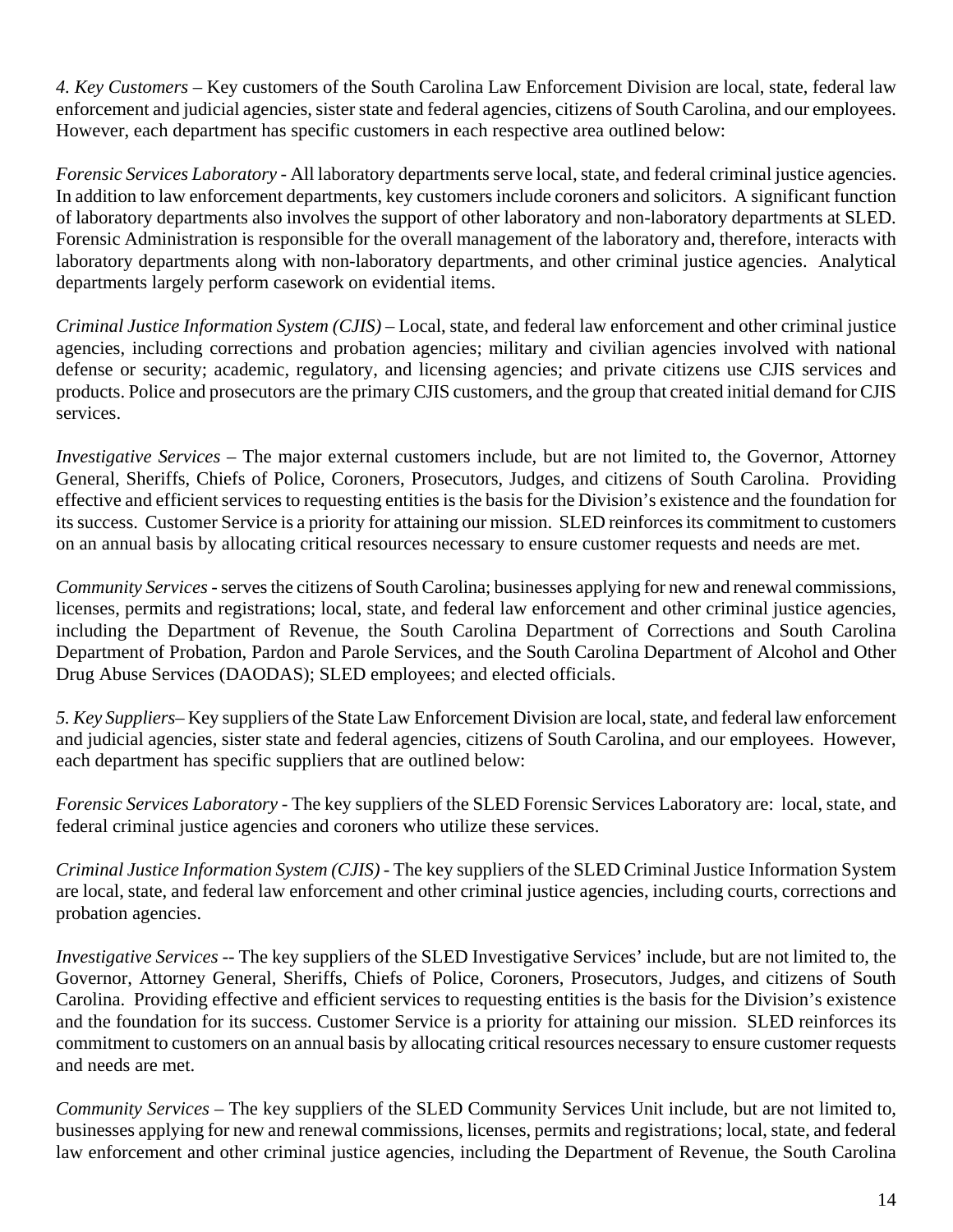Department of Corrections, the South Carolina Department of Probation, Pardon and Parole Services, and the South Carolina Department of Alcohol and Other Drug Abuse Services (DAODAS), SLED employees, elected officials, and the citizens of South Carolina.

## *6. Description of Major Products and Services*

*Forensic Services Laboratory* is composed of twelve departments that assist criminal justice agencies, maintain equipment, process evidence, provide laboratory reports, and/or furnish court testimony in matters related to laboratory work. Services are provided only for criminal, and not civil matters.

Arson Analysis – performs analysis of fire debris to determine the presence of accelerants. Drug Analysis – analyzes non-biological evidence for controlled substances. Evidence – receives and processes evidence for the laboratory. Firearms – examines firearms, tools, and related evidence. Forensic Administration– manages the overall operation of the laboratory. Implied Consent – maintains breath alcohol testing devices and videotaping systems. Latent Prints – develops and identifies latent fingerprints and processes crime scenes. Photography – provides photographic services to SLED and other agencies. Questioned Documents – examines authenticity of documents in question. Serology/DNA – performs serological and DNA analysis of biological evidence. Toxicology – analyzes biological fluids/tissues for alcohol, drugs, and poisons. Trace Evidence– analyzes fibers, paints, gunpowder/gunshot residue, and explosives.

*Criminal Justice Information System (CJIS)* - Major processes and services produced by CJIS include: fingerprints, both rolled and flat, and personal identifying data taken from subjects following arrest, correctional commitment, or supervision; corresponding records of offenses and dispositions; records of persons who are convicted sex offenders or violent predators, including photographs; records of persons wanted for criminal offenses; records of stolen property; records of orders of protection from domestic abuse; and records of criminal organizations.

*Investigative Services* - The departments and units that comprise Investigative Services are separated into functional areas in order to provide specialized services. The general capabilities of each unit are as follows.

The Arson Investigative Section/Bomb Squad is a team of highly trained agents who provide investigative assistance to local law enforcement and the fire service anywhere in the state. The agents provide crime scene and investigative assistance, and testimony and presentation of evidence in court. Their responsibilities include the investigation of arson and arson related crimes and response to calls involving explosive violations.

The Executive Protection Unit is charged with providing overall security and personal protection for the Governor and First Family of South Carolina. Their responsibilities include direct security arrangements for the Governor and First Family and advance security assessment as well.

The Emergency Preparedness/Protective Services Unit is charged with coordinating emergency planning and preparedness, and in coordination with the appropriate local, state, and federal agencies during emergency situations, and with providing dignitary protection and special event protective detail coordination.

The four regional investigative offices, located in the Piedmont, Midlands, Pee Dee, and Low Country regions, are charged with assisting local, state, and federal agencies with criminal investigations. Their responsibilities include investigations of homicides and questionable deaths, official misconduct, corruption of public officials, child fatality investigations, background investigations for positions of trust, and unusual occurrence assistance in their areas. In July 1993, the Department of Child Fatalities was established to address the increasing number of child deaths in the state. Prior to this, there was no unified approach towards the investigation of child deaths, especially in the infant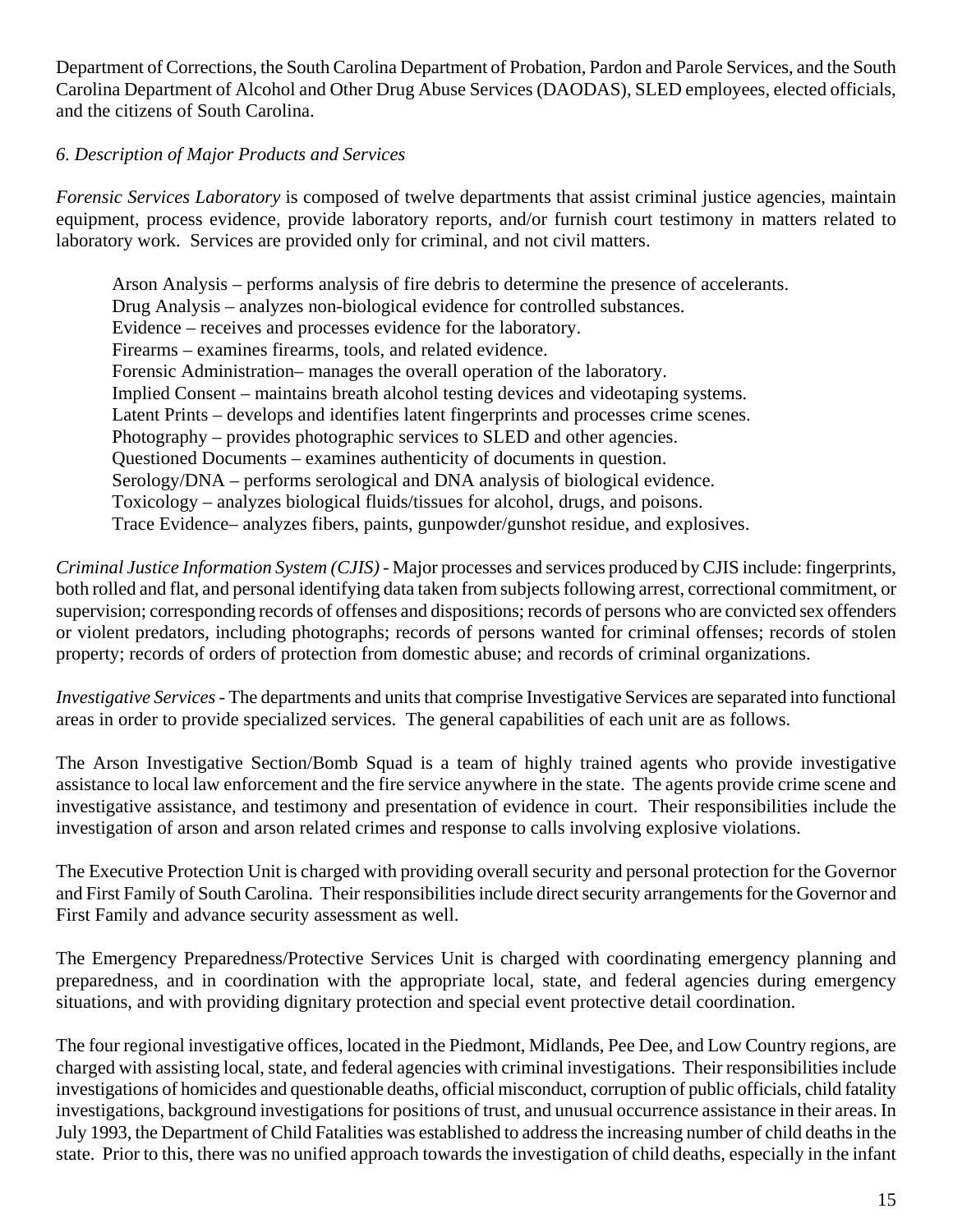or toddler stages where physical evidence is often very subtle in nature. The department provides assistance to coroners, pathologists, and local law enforcement officers statewide.

The Computer Crimes Center provides a Computer Evidence Recovery Facility, which helps investigators extract electronic digital evidence from computers in a manner necessary to preserve and present the evidence in court. Investigative assistance is provided to local, state, and federal law enforcement agencies to assist in the investigation of technology related crime.

The Forensic Art Department provides composite sketches, courtroom exhibits and skull reconstruction as requested by the various local, state, and federal criminal justice agencies operating in South Carolina. This section serves as an investigative aid to these agencies by producing images used to develop investigative leads in criminal cases.

The Polygraph Department provides polygraph examinations as requested by the various local, states, and federal criminal justice agencies operating in South Carolina. This section serves as an investigative aid to these agencies by providing examinations where there is conflicting information or no obvious suspect.

The Intelligence/Missing Person/Case Files Department is responsible for identifying active and violent criminal offenders/groups for SLED and other law enforcement agencies. This department also assists in the development of criminal cases by maintaining effective liaisons with select information sources, and assists in crime prevention efforts by monitoring the organized public activities of groups having a history of criminal behavior. Additionally, this department acts as the Interpol liaison for South Carolina. The Missing Person Information Center (MPIC) was established to serve as a clearinghouse for information pertaining to missing person's investigations. The Case Files Unit maintains closed investigative cases for the Division. Also, agents assigned to this Unit work large vehicle theft cases involving auto theft rings and chop shops.

Fugitive Task Force participates in the United States Marshal's Task Force for the apprehension of fugitives and has agents aggressively searching for felons that are wanted for crimes committed in the state of South Carolina.

Tactical Services is comprised of Aviation, the Bloodhound Tracking Unit, and the SWAT Team. The Aviation Unit provides air support to various law enforcement and search and rescue assignments. Their responsibilities include surveillance, marijuana eradication, special events, and unusual occurrences. The Bloodhound Tracking Unit responds to freshly committed crime scenes where the suspect(s) may have fled on foot, and also responds to requests for assistance regarding the search and rescue of missing persons. The Special Weapons and Tactics (SWAT) Team is responsible for providing support and assistance in effecting the arrest of armed suspects and provides assistance with other special events as directed by the Chief of SLED.

The State Grand Jury Unit investigates corruption allegations at the direction of the State Grand Jury. The Insurance Fraud Unit within the Attorney General's Office and requires SLED to investigate matters of insurance fraud referred to the agency by the Attorney General.

*Community Services* – The Community Services Units have the capabilities and services to reach all communities in the state through the areas of alcohol enforcement/licensing/training for businesses and local law enforcement, victim/witness assistance, chaplain services, and the internship program. The unit also investigates applications for and issues state constable commissions; investigates and acts on violations of law and policy by commissioned constables, licensed businesses and registered individuals for private security and private investigation businesses; investigates applications for, and issues and maintains records of Concealable Weapons Permits; issues, maintains records of, and regulates activities of firearms dealers; issues and maintains records of Special Weapons Permits and investigates applications for alcohol sales licenses and permits as requested by the South Carolina Department of Revenue; and conducts covert investigation of illegal activities pertaining to the interdiction of narcotics and other illicit substances.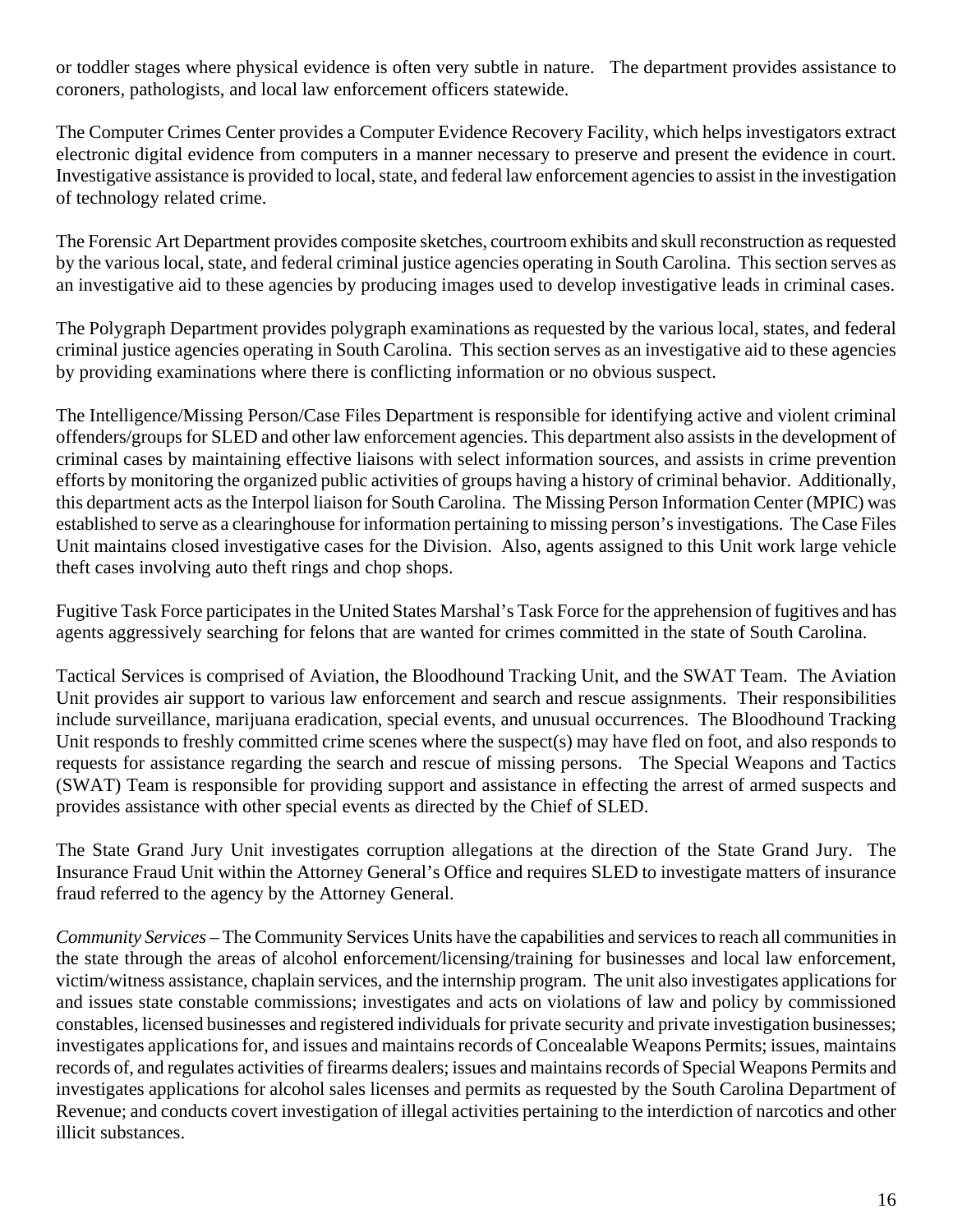## **Section III - Elements of Malcolm Baldridge Award**

## **Category 1 – Leadership**

The SLED philosophy creates an organizational environment in which our mission is realized through excellence in leadership. This environment is created through implementation of our mission statement. The South Carolina Law Enforcement Division requires that our leaders provide organizational vision to agency members and the people we serve through a positive attitude and an unparalleled desire to fulfill our mission and goals and which are demonstrated by continuous commitment to improvement of our agency and the services we provide; hands-on, day-to-day leadership which allows closeness to the essential activities of the agency and to the people performing them; and, professionalism and dedication that provides reinforcement and support to those individuals who offer contributions to a work environment that reflects dedication to agency values.

The SLED leadership team creates an enthusiastic and dedicated commitment within their fellow employees toward accomplishing the agency mission by promoting the desire in all department members to put forth their best effort by recognizing and celebrating their individual contributions; and, recognizing that more can be accomplished when individual actions are taken cooperatively rather than separately.

The primary responsibility of the leadership team is to provide law enforcement and support services to the people they serve by acknowledging the needs of those we service, by demonstrating a willingness to be of service and, by ensuring that all members of the agency understand the importance of their individual roles towards the accomplishment of the agency's mission. The leadership team within the South Carolina Law Enforcement Division is intimately involved in guiding the organization in setting direction, seeking future opportunities, and monitoring performance excellence.

Chief Robert Stewart has been the director since 1988 and has been with the agency as an agent since 1975. Senior staff consists of Chief Robert Stewart, Chief of Staff /Legal Counsel Major Mark Keel; Majors McKinley Weaver, Carlton Medley, Joseph Vaught and Mark Huguley; Counter Terrorism Coordinator, Major James Christopher; Director of Administration, Rosetta Johnson; Executive Assistant for Intergovernmental Affairs, Cindy Konduros, Public Information Coordinator, Kathryn Richardson. This group provides leadership and direction needed to carry out the mission, goals, objectives, strategic plan, and resource management initiatives for SLED. Senior leadership within the South Carolina Law Enforcement Division is intimately involved in guiding the organization in setting direction, seeking future opportunities, and monitoring performance excellence. Senior leadership is responsible for ensuring that SLED remains one of the Nation's premier law enforcement agencies, receiving and maintaining the coveted status for both the forensic laboratory and the agency as a whole. The agency was first accredited by CALEA in 1994 and re-accredited in 1999 and 2002. In addition, the SLED Forensic Laboratory was accredited by a separate organization (ASCLD/LAB) in 1994 and in 1999. The agency and the employees are required to establish, implement, and comply with approximately 330 written standards to achieve and retain CALEA accreditation and over 140 criteria to achieve and retain ASCLD/LAB accreditation. SLED must undergo extensive scrutiny by outside inspection teams that audit agency maintenance, implementation, and compliance with all standards. If the agency fails to meet these strict standards, accredited status is lost. Re-accreditation by these organizations requires a complete review of the agency and laboratory, respectively, including on-site inspections by the inspection teams.

Accreditation provides objective evidence from external peers of an agency's commitment to excellence in leadership, resource management, and service delivery resulting in governmental officials being more confident in the agency's ability to operate efficiently and meet community needs.

Senior leadership reviews written directives, policy, procedures, and practices with agency personnel on a continuous basis. The process for ensuring agent understanding and knowledge of agency policy and procedures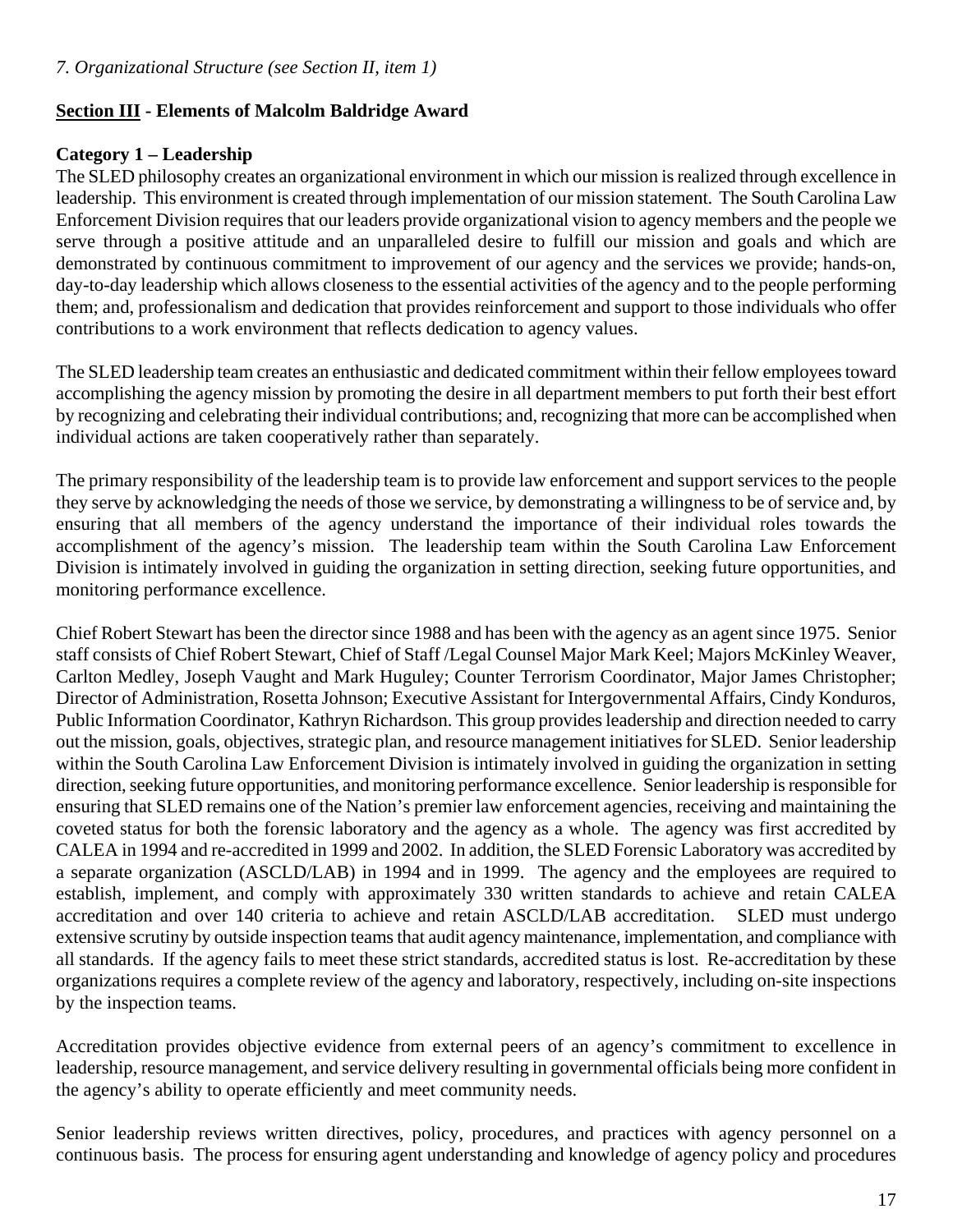has been instituted since 1994. In addition, continuous training is provided to ensure agents are updated with court rulings and statutory changes. Further training is required to maintain proficiency levels in the areas of tactical response, interpretation of law, vehicle operations, and forensic sciences continuing education. Empowering employees with critical information allows them to make informed decisions regarding agency mission, operations, principles, policies, practices, goals, and objectives.

Senior leadership at SLED continues to work with other state law enforcement agencies to increase inter-agency coordination. This facilitates a team-oriented approach to statewide law enforcement initiatives, reduces duplication of services, and ensures maximum use of the state's limited resources. This combined cooperative effort creates a positive environment for increased efficiency.

Senior leadership at SLED supports the accreditation initiative statewide and nationally by providing staff assistance to other law enforcement agencies seeking accreditation. SLED has 13 trained accreditation experts on staff that travels throughout South Carolina and the nation to provide accreditation evaluation. These individuals are trained to provide assistance to those agencies seeking CALEA and ASCLD/LAB accreditation

SLED also partners with law enforcement associations both statewide and nationally. Our collaboration with state partners includes the Sheriffs' Association, Police Chiefs' Association, and the South Carolina Law Enforcement Officers Association. In addition, SLED continues to work with the South Carolina Victims Assistance Network and Mothers Against Drunk Driving to implement preventive measures. SLED works closely with other governmental agencies which include, but are not limited to, the Budget and Control Board, Department of Revenue, Department of Alcohol and Other Drug Abuse Services, the Department of Corrections, the Department of Probation, Parole and Pardon Services, the Department of Education, the Department of Natural Resources, the Attorney General, the Adjutant General, the Department of Public Safety, the Department of Social Services, the Department of Health and Environmental Control, the Department of Juvenile Justice and, the Department of Transportation. Chief Stewart is a member of many state and federal law enforcement committees and commissions directed at increasing coordination, cooperation, and sharing of information and expertise. Those committees, commissions, councils, and advisory boards include:

- Governor's Security Council;
- State First Responders Advisory Committee;
- South Carolina Law Enforcement Training Council;
- South Carolina Law Enforcement Officer Safety Review Task Force;
- South Carolina Safe School Task Force:
- Child Fatality Advisory Board;
- Governor's Committee on Criminal Justice, Crime and Delinquency;
- South Carolina Prosecution Coordination Commission;
- South Carolina Commission on Racial Relations:
- South Carolina Law Enforcement Hall of Fame Committee;
- South Carolina Sentencing Guidelines Commission;
- South Carolina Public Safety Coordinating Council;
- Federal Law Enforcement Coordinating Committee;
- Federal Drug Task Force District Coordinating Committee;
- South Carolina Advisory Victim Services Coordinating Committee;
- South Carolina Attorney General's Task Force on Victimization;
- National White Collar Crime/Cyber-crime Advisory Board;
- Commission on the Advancement of Federal Law Enforcement
- Violent Crime Task Force Executive Coordinating Committee;
- Regional Expert, Technology Transfer Program, Office of National Control Policy, Counter-drug Technology Assessment Center;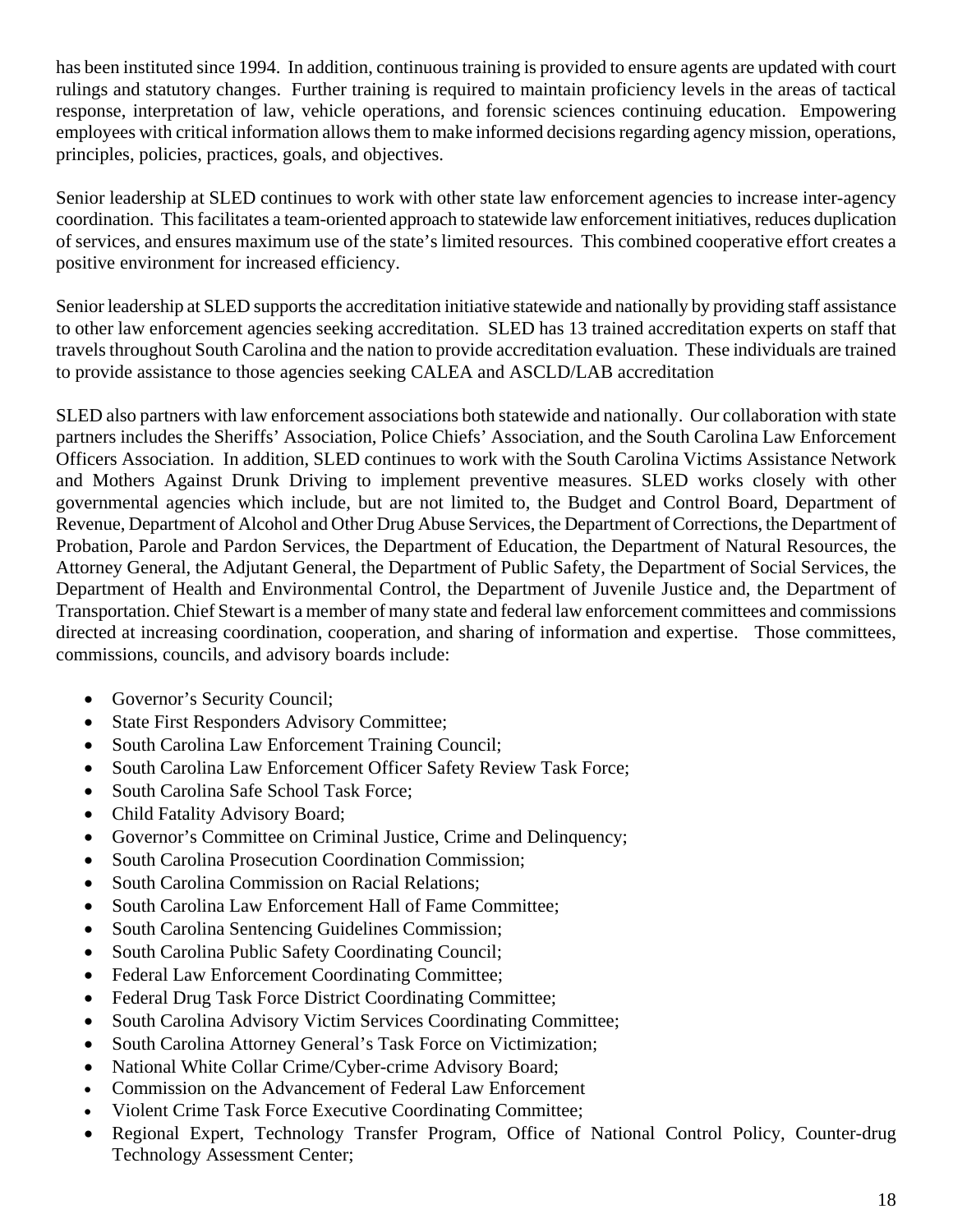- Governor's Council on Substance Abuse Prevention and Underage Drinking Task Force; and,
- South Carolina Department of Education's Persistently Dangerous Schools Committee.

# **Category 2 – Strategic Planning**

SLED developed a strategic plan, which outlined our major challenges, and strategies both short and long-term, for addressing these issues. Specifically, since September 11, 2001, complex demands for services and declining public resources require that the South Carolina Law Enforcement Division carefully research operational alternatives and methodically assess that need for limited resources. The Division has been in the formal planning business since 1993 with implementation of its first multi-year plan. This plan and the agency strategy were reworked in the wake of September 11.

SLED has a current, multi-year plan, which includes long-term goals and operational objectives, anticipated workload and population trends, anticipated personnel levels, anticipated capital improvements and equipment needs, and provision for review and revision as needed. The planning process and its end product are essential to effective agency management. The agency has a clear written articulation of goals and objectives and a plan for achieving them. The strategic plan covers successive years beyond the current budget year, and contains provisions for frequent updating.

CALEA directs that the agency must have a system for evaluating the progress made toward the attainment of goals and objectives. Further, a written directive requires the formulation and annual updating of written goals and objectives for the agency and for each organizational component within the agency. SLED requires the formulation, annual updating, and distribution of the written goals and objectives to members of SLED. The responsibility for the final preparation of goals and objectives rests with the Chief of Staff/Legal Counsel with input from all personnel levels. Once per year, the leadership of the agency offers all members the opportunity to contribute ideas or suggestions pertaining to goals and objectives, which are then reviewed and evaluated for inclusion. A final copy of the goals and objectives is available for all members to examine. An annual evaluation stating the progress made toward the attainment of goals and objectives is required by each functional area and is reported to the Chief.

In development of the strategic plan, SLED solicits and uses input from its customers when plotting its course for agency services and resource allocation. Information collected from our primary customers through our survey and routine discussions is used to identify demand, and determine strengths and weaknesses of agency services. With this information the leadership of the agency is best able to develop a strategic plan with realistic goals and objectives that plots agency direction, ensures proper resource allocation and targets opportunities for improvement. Providing quality services and tactical assistance to other law enforcement agencies is not only the primary mission of SLED but also allows the agency, in conjunction with other local, state, and federal law enforcement agencies, to work day in and day out toward the overall goal of ensuring that citizens are confident in the safety of their surroundings.

In planning for the 21<sup>st</sup> century, the leadership of the South Carolina South Carolina Law Enforcement Division has developed a strategic plan covering fiscal years 98-99 through 2002-03. SLED's strategic plan outlines issues and the major directions the Division will take to address these issues. Our current public safety environment and the actions the agency plans to take in anticipation of future changes to this environment are included in our strategic plan. SLED's strategic direction includes the use of technology to give our customers the best possible crime information and evidence analysis, the targeting of investigative resources to solve and prevent crimes, and involvement of the criminal justice community, as well as the public, in developing quality training for SLED officers.

## **Category 3 – Customer Focus**

SLED has an ongoing communications program whereby the management team systematically visits and/or calls Sheriffs, Chiefs of Police, and Solicitors. Any concerns and or complaints raised during visits or conversations are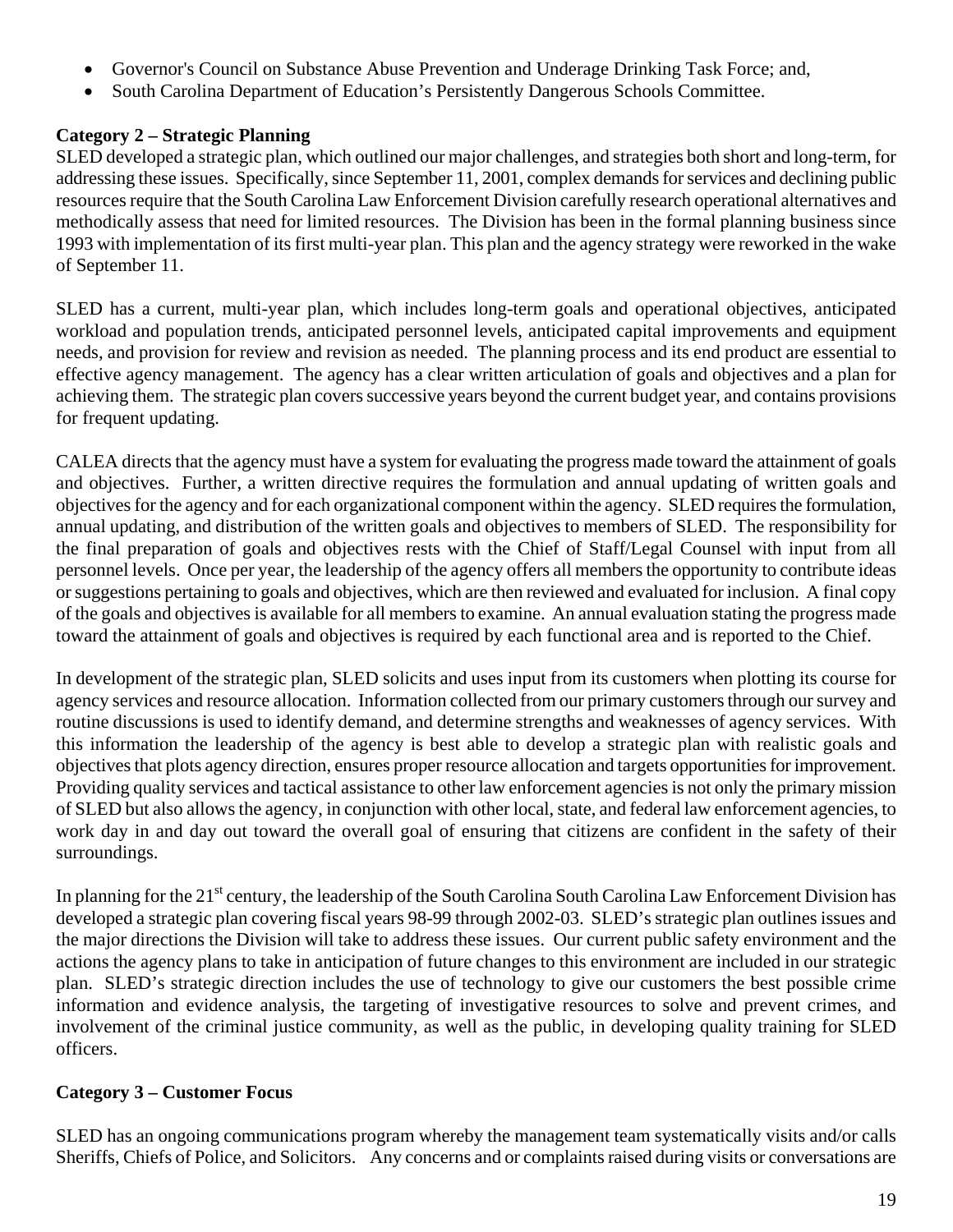handled immediately by the leadership of the agency. As a result, SLED customer surveys have been very positive. In addition, the management team attends annual statewide association meetings with the Sheriffs, Chiefs, and Solicitors, as well as other local law enforcement associations.

The South Carolina Law Enforcement Division conducts a triennial customer satisfaction survey of external users.

- 1995 customer satisfaction survey shows a 100% approval rating of SLED=s performance based upon those solicitors who responded to the survey (75% of the solicitors responded). Additionally, of the 85% of sheriffs responding to the survey, SLED received a 95% approval rating.
- 1997 customer satisfaction survey shows a 100% approval rating of SLED=s performance based upon those solicitors who responded to the survey (88% of the solicitors responded). Additionally, of the 83% of sheriffs responding to the survey, SLED received a 97% approval rating and of the 86% of chiefs of police responding, SLED received 98% approval rating for performance.
- 1999 customer satisfaction survey shows a 100% approval rating of SLED=s performance based upon those solicitors who responded to the survey (63% of solicitors responded). Additionally, of the 72% of sheriffs responding to the survey, SLED received a 97% approval rating and of the 69% of chiefs responding, SLED received a 99% approval rating for performance.
- 2001 Because of the national crisis involving terrorist activities and the budget limitations placed upon the South Carolina Law Enforcement Division, it became imperative for the agency to prioritize services. In November of 2001, Chief Stewart conducted a need assessment survey requesting Solicitors, Sheriffs, and Chiefs of Police to comment on SLED services to determine the level of use and importance of specific services. The survey resulted in very positive feedback, which was instrumental in the Division's prioritization of services and reorganization effort.

Chief Stewart developed and implemented a systematic approach of addressing complaints on personnel, services, and/or products. He is committed to receiving and accepting complaints about the actions and performance of all Division personnel. Chief Stewart is committed to providing the highest level of quality law enforcement service to all citizens. Policing is a difficult and complex job. He realizes that the actions of SLED personnel may sometimes be misunderstood and at times may fall short of expectations; however, sound policy, procedures, guidelines, and management techniques minimize these events.

The Chief of SLED has ongoing communications with Sheriffs, Chiefs of Police and Solicitors. In addition, the Chief attends many annual statewide association meetings with the Sheriffs, Chiefs, and Solicitors as well as other local law enforcement associations. Further, Chief Stewart requires each SLED Captain to make routine visits with local law enforcement officials in order to maintain a close working relationship. Any concerns and or complaints raised during visits or conversations are handled immediately by Chief Stewart and the leadership of the agency. The success of this effort is demonstrated by the positive feedback received through SLED customer surveys.

The leadership and the membership of SLED are aware of the important responsibilities and duties of being public servants. SLED operates under the constitutional guarantees afforded to everyone and under the laws that govern us. Therefore, the courteous receipt of complaints, thorough and impartial investigation, and just disposition are important in maintaining the confidence of our citizens. SLED distributes complaint process brochures for use by those having a complaint against the Division. The agency requires that investigations of complaints be completed within 180 days with the Chief of SLED receiving the results. The individual making the complaint is consulted for input and is notified of the disposition of the complaint. If dissatisfied with the finding, the complainant may make an appointment with the SLED Assistant Director for Community Services or Internal Affairs to discuss the case.

Chief Stewart ensures that SLED is open to external assessment by the public. As a part of the accreditation process, the agency is required to solicit comments from the public for input towards improvement in operations and attainment of expectation levels. SLED publishes a notice in the newspaper that invites comment through a toll free number monitored by our external inspectors. SLED has received positive comments since the inception of the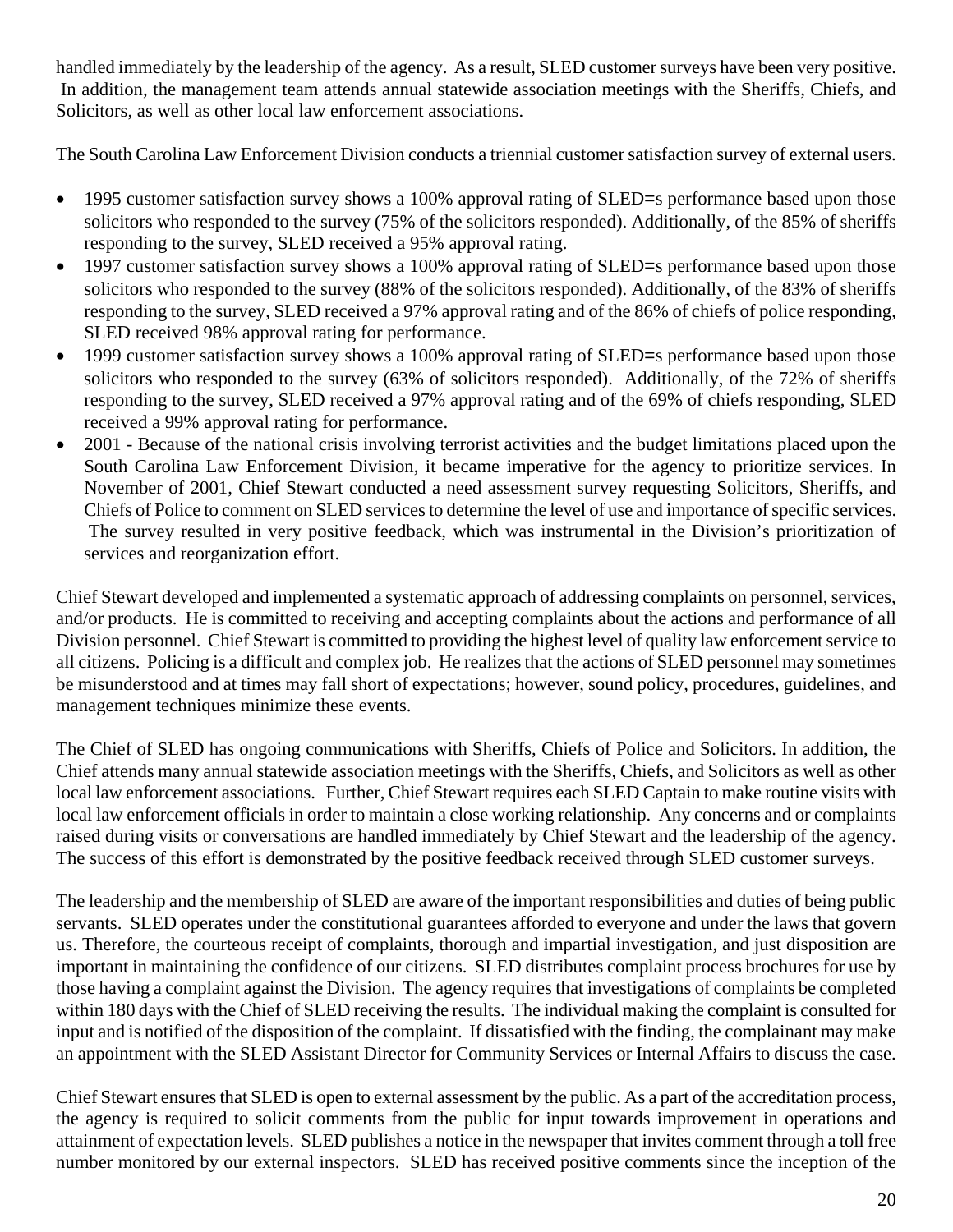#### program.

Under Chief Stewart's leadership, SLED continues to update information on the Internet for easy access by the public. Frequently asked questions are outlined and answered; the Sex Offender Registry is readily available for review; Criminal History Checks are available on-line; detailed Crime Statistics are provided; Implied Consent Data and other information relating to the SLED breath alcohol testing program, as well as other agency information is made available on the SLED website. SLED continues to address access issues in an effort to provide the citizens with timely and useful crime information.

The Chief continues to focus on customer conveniences, service delivery and wait-time reduction in the Forensic Services Laboratory, Criminal Justice Information System, Investigative Services, and Community Services. Customer wait-time is an issue SLED continues to monitor and work toward ways and means of improvement.

*Forensic Services Laboratory* – provides the criminal justice system of the State of South Carolina with a fullservice Forensic Laboratory having state-of-the-art capabilities in the analysis of evidence; employs persons of the highest possible ethical and educational standards and supplies them with sufficient training, equipment, and facilities to enables them to perform their analyses with the highest possible degree of competence and integrity; maintains a sufficiently large staff of skilled forensic experts so that courts of the State can be furnished with expert testimony on the analyses performed; and, provides results of analyses to aid the investigation and prosecution of criminal cases in a manner which is also consistent with the highest standards of quality and scientific reliability. Each of the Departments in the Forensic Services Laboratory has seen increased efficiencies and improved service delivery.

Arson Department – The case backlog has been reduced from approximately six months to two weeks; the training of a second arson examiner has largely been responsible for this reduction.

Drug Analysis Department – This department conducted approximately 11,279 requests for analysis in FY01-02, and represents an impressive 19% increase over the previous year. This group, in conjunction with the JTTF, conducted post 9/11 analysis on over 300 packages suspected to contain anthrax. Drug Analysis personnel also responded to three (3) clandestine laboratory scenes during FY01-02. The bench top infrared spectrometers continue to have a positive impact on case turn around time.

Firearms Department – This department conducted over 2900 analyses during this fiscal year. The Integrated Ballistic Identification System (IBIS) was provided by the Bureau of Alcohol, Tobacco, and Firearms (BATF) for South Carolina. IBIS is an instrument that performs automated bullet and cartridge case analysis and detects possible matches between previously unrelated cases. The current IBIS database contains approximately 1400 cartridge cases and projectiles.

Latent Prints (and Crime Scene Processing) Department – This department completed 14,824 analyses representing a incredible 31% increase over the previous year. In addition, over 325 crime scenes were processed during this same period of time. SLED is currently submitting latent fingerprints to the Federal Bureau of Investigation through newly implemented electronic technology. This improvement has resulted in substantially improved turnaround time. In order to improve evidence collection, SLED has developed an internship program to train officers from local jurisdictions in crime scene processing. In FY01-02, six officers from local departments completed a three-week internship in crime scene processing at the Forensic Services Laboratory.

Serology/DNA Department –The scope of Section 23-3-600 (DNA Database Act) has been expanded to require more offenders to submit samples; this action resulted in approximately 30,000 DNA samples being submitted to SLED for the offender database. During the past year 17,000 offender samples were added to the CODIS offender database. Currently, samples are collected from offenders convicted of most violent crimes along with other designated offenses. One high volume genetic analyzer was installed in the offender database laboratory. This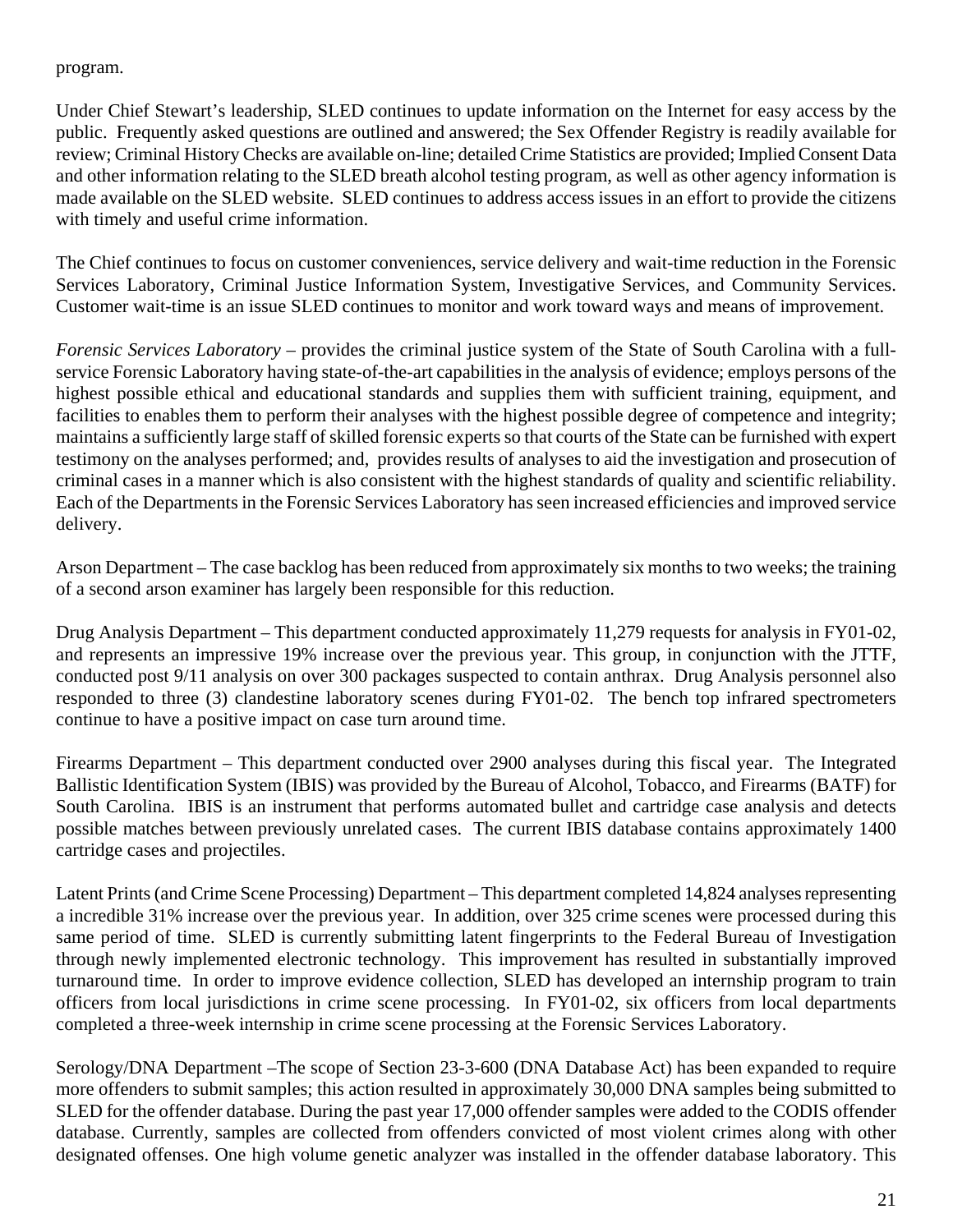analyzer will increase the throughput of samples for the offender database.

Toxicology Department – This department conducted over 10,879 analyses during FY01-02, an increase of 7% over FY00-01. The use of overtime, along with streamlining the entire analytical process reduced the case backlog and increased staff efficiency. At the same time, this allowed the other analysts to concentrate on the more difficult and time consuming cases; we have seen an improvement in the turn around times of these more complex cases as well. This group, in conjunction with the JTTF, also conducted post 9/11analysis on over 300 packages suspected to contain anthrax.

Trace Evidence Department – This department completed 859 cases during FY01-02 representing a 17% increase over FY00-01. A new analytical tool was acquired through a federal grant program. This new system will be used to distinguish colors in microscopic samples of fibers, paint, and other evidence.

Photography Department – This department completed 7,679 requests during FY01-02 representing a 37% increase in casework.

*Criminal Justice Information System (CJIS)* Since September 11, 2001 this department has used its Justice Communications (JCOM) network to furnish statewide law enforcement sensitive information regarding terrorism suspects, possible attacks and related information as supplied by the FBI. The network used to exchange terrorism and other criminal justice information is the National Law Enforcement Telecommunications System (NLETS). SLED pays the fees and provides the intrastate network (JCOM) to enable South Carolina law enforcement agencies to benefit from the use of NLETS and other systems. During this report period, CJIS installed the hardware and software for a law enforcement message switch (LEMS) that will interface with NLETS, the National Crime Information Center (NCIC) and related systems. Work to fully implement this switch continues, but initial interface connectivity with NLETS and NCIC was achieved. As part of a commitment to offer improved justice information services, CJIS has been developing its capacity to meet NCIC 2000 specifications. The deadline for NCIC 2000 compliance was July 11, 2002. CJIS achieved compliance by transitioning to TCP/IP for the SLED-to-FBI segment prior to June 30, 2002. Statewide compliance (i.e., TCP/IP extended to all JCOM end users) is required by SLED by December 31, 2003. Enabling the conversion to Transmission Control Protocol / Internet Protocol (TCP/IP) in the SLED to FBI segment required significant upgrades on the Unisys 2200 mainframe computer used by SLED. During FY 2002, an assessment of JCOM network infrastructure was conducted and an implementation plan developed, which is scheduled for FY2003. Several new laws have resulted in a significant work increase for the SLED State Identification Bureau (SIB) within CJIS. These include the federal Campus Sex Crimes Act requiring changes to the Sex Offender Registry program; a state mandate for background checks for direct care givers in nursing homes; a change in law requiring SLED to receive records for juveniles charged with any crime having a penalty of five years or more; a new state mandate to conduct a criminal record history from SLED for past conviction of any crime before the initial employment of a school bus driver or school bus aide; and a state required background check for persons legally changing their names. In addition, the federal "three strikes" law has resulted in increased fingerprint comparisons requested by federal law enforcement agencies. The transition of JCOM from a Uniscope Transmission Protocol to TCP/IP will allow the use of more common technologies and the exchange of images through the network. Normally, these images consist of photographs and fingerprints. Fingerprints are the most reliable and practical means used to identify people and are used to support all criminal history records maintained by SLED. Photographs are vital to police investigations and are immensely important to investigations where fingerprint or other biometrics identification is not available. In November 2001, the Computerized Criminal Histories (CCH) / Automated Fingerprint Identification System (AFIS) interface was completed, which permitted the initial operating capability (IOC) of livescan fingerprint devices properly connected and supported. Arresting agencies submit fingerprints in hardcopy, which results in a six to eight week turnaround time for identification results, unless using the "livescan" process. The use of "livescan" devices enable efficient identifications of criminal suspects through electronically scanned fingerprints, with results received the same day and often within minutes. The South Carolina Department of Corrections, the North Charleston Police Department, and the Greenville County Detention Center came on-line in FY2002 with livescan submissions, and SLED SIB staff members have trained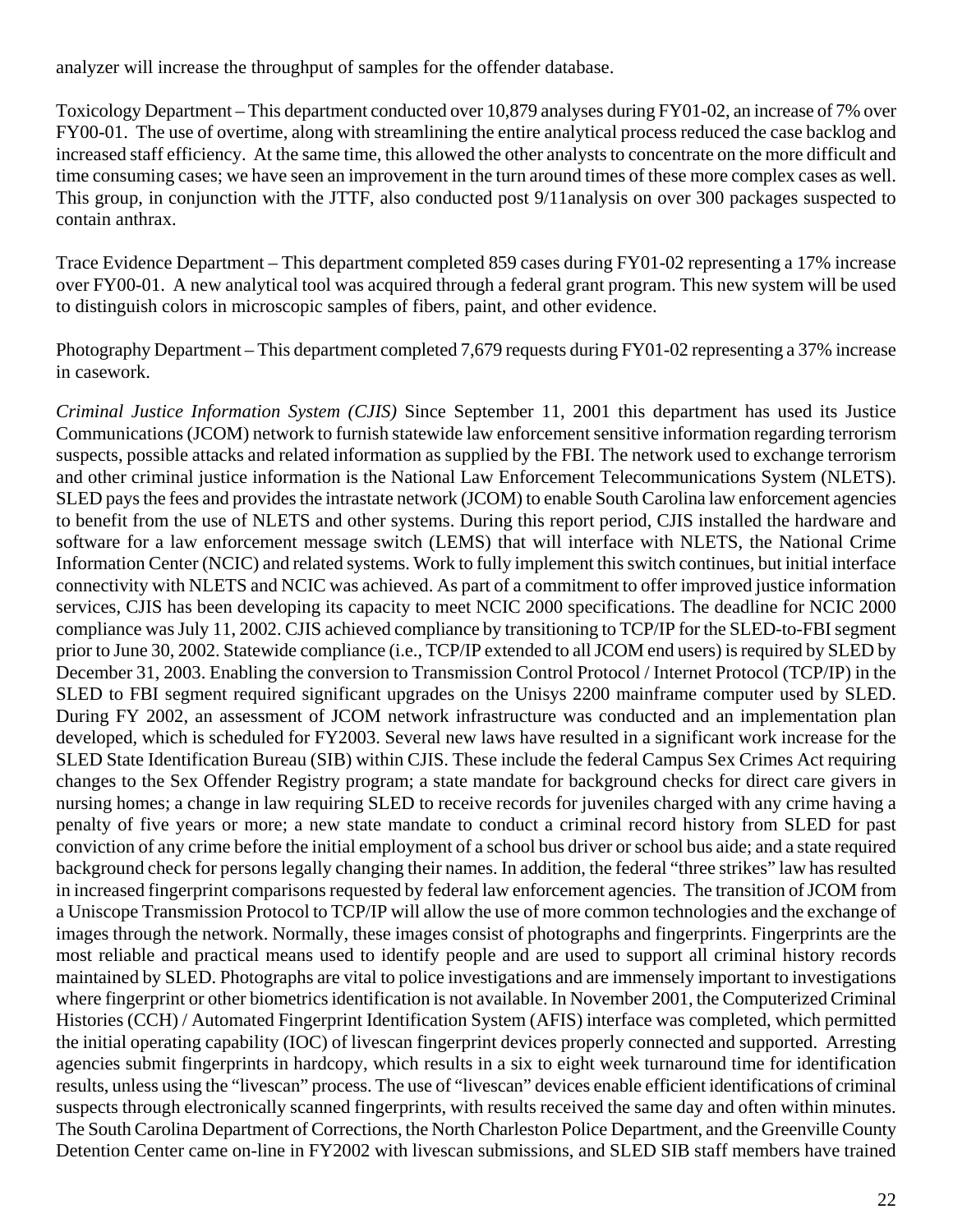personnel from several other agencies expected to go on-line with live scan in FY2003. In addition, latent fingerprint images began to be electronically submitted to the FBI during FY2002. A significant enhancement for state crime lab users was established during this period permitting the remote login of evidence being submitted to the lab for analysis or examination. The sex offender registry was modified to permit the presentation of juvenile sex offenders on the Internet, as allowable under state law. The Uniform Crime Reporting (UCR) section of CJIS implemented a policy requiring local law enforcement agencies to automate their record reporting systems or code their own reports (100,000 per month) before sending them to SLED CJIS. Finally, two very significant advances were developed and will begin to be implemented in FY2003. First, the project known as "LEMS.WEB" was developed allowing browser based access to NLETS and NCIC. Inquiry only capability will be available via the Internet at much less cost than using dedicated connectivity and with greater availability for law enforcement. Second, the Judicial Department and SLED CJIS have collaborated in an initiative to eliminate redundant data entry and ensure timely access to arrest warrants and orders of protection. Information from the court case management system will be automatically forwarded to SLED CJIS for NCIC entry and to the SIB for CCH use. In addition, sentencing information will be made available to the Department of Corrections. Initially, this project will encompass Pickens, Greenville, and Richland Counties. Eventually, all counties will benefit from this justice data integration effort.

*Investigative Services* – Each department and unit within Investigative Services has experienced major accomplishments in addition to achieving success in their primary missions and goals for the year 2001. Administratively, Investigative Services continues to examine management issues in an effort to provide customers the quality product that has become SLED's trademark. To this end Investigative Services strives to provide customers, the citizens of South Carolina, agents with the ability to conduct investigations by providing a foundation based on training, expertise, and management support.

The Arson/Bomb Squad continues to more than triple the national average in Arson cases cleared by arrest. Since the Oklahoma City Bombing, and the Terrorist Attack on September 11, federal agencies have stepped up their partnership with state and local authorities with regards to weapons of mass destruction.

Emergency Preparedness/Protective Services Unit, along with the SWAT team and Bomb Squad, has developed strategies and plans, and has implemented training to fulfill SLED's obligation as the lead law enforcement agency for the state in emergency responses. After September 11, 2001, a representative from the Terrorism Research Center stated that SLED was a model agency with regards to training, infrastructure and preparedness in dealing with Weapons of Mass Destruction.

Investigations *-* The four regional investigative units were tasked with investigating complaints of employee-inmate relations at the Department of Corrections. This resulted in an additional 149 cases investigated at the regional level. After September 11, 2001, SLED joined with the Federal Bureau of Investigation and the United States Attorney's Office as partners in the Anti-Terrorism Taskforce to include joint command post, training, and operations. This taskforce handled hundreds of calls concerning mail containing suspect material believed to contain anthrax.

The High-Tech Crime Center - The Computer Crimes Unit continues to receive federal grant monies in the amount of over \$4 million and is partnering with the U.S. Secret Service and the FBI in the formation of a Computer Crimes Center. This unit has now assisted in over 1,400 investigations and requests for service involving computer related crimes, including Internet child pornography, telecommunications fraud, and calling card fraud/theft. This unit has recently drafted a plan for response to cyber-terrorism incidents; any such response would take place in coordination with the agency's critical incident response plan.

The Intelligence/Missing Persons/Case Files Unit signed a Memorandum of Understanding with the FBI that allows direct computer access to the Violent Criminal Apprehension Program (VICAP) with the ultimate goal of including every law enforcement agency in the state.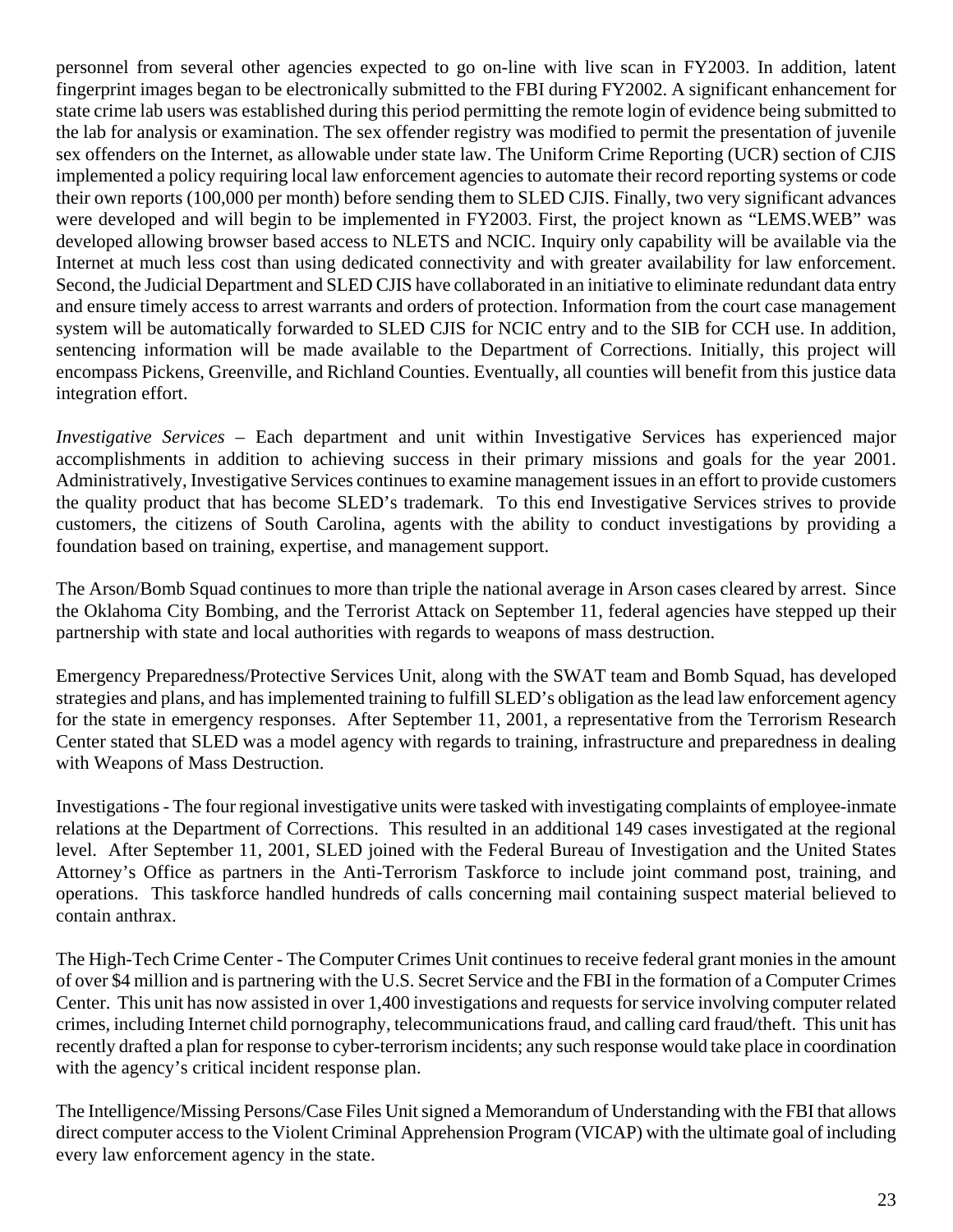Tactical Services Units provide a statewide response in the areas of SWAT, Tracking, Aviation, and Fugitive apprehension. It should be noted that in the year 2001, the Fugitive Task Force arrested 183 wanted felons out of 209 cases that were opened. Also, the Bloodhound Tracking Unit received 146 calls for assistance in the year 2001 of which 45 persons were apprehended. Forty-five percent of those calls for assistance involved weapons. Additionally the tracking team responded to 12 missing person calls and 9 of those persons were located.

*Community Services –*The South Carolina Law Enforcement Assistance Program (SCLEAP) was developed as a partnership between SLED, the South Carolina Department of Natural Resources (SCDNR), the South Carolina Department of Public Safety (SCDPS), and the South Carolina Department of Probation, Parole, and Pardon Services (SCDPPPS). The purpose of SCLEAP is to respond to and provide counseling services to all requesting law enforcement agencies and departments in the state that have experienced deaths or other tragedies involving law enforcement officers or other employees.

The Inspections Unit conducted 14 annual audits of evidentiary property and four unannounced inspections of evidence storage areas. Additionally, this unit trained 110 personnel on administrative procedures regarding OSHA/Safety, vehicle accidents, workers' compensation, and evidence procedures.

The SLED Training Department provided 185 self-conducted training sessions on various subject matters for SLED employees and for the agency's personnel. Approximately 275 training requests were processed for training externally. A total of 2,753 personnel participated.

The Alcohol and Tobacco Enforcement Unit, in cooperation with the Department of Alcohol and Other Drug Abuse Services (DAODAS), received grant funding for a Tobacco Enforcement Program in an effort to lower tobacco product sales to underage teens. Obtaining this grant was critical in this enforcement effort. The Alcohol Enforcement Unit, DAODAS, and DOR have identified components of and are developing a comprehensive training program for local law enforcement involving alcohol sales to minors. During FY01-02, the Alcohol Enforcement Unit and the Narcotics Unit combined to form a VICE Unit. This new unit was responsible for over 2,736 arrests, 12,060 inspections and over \$21,257,288 in drugs purchased / seized. The unit continues to actively enforce laws governing alcohol sales to minors.

The Regulatory Services and Alcohol Licensing units performed / processed over 32,000 investigations, issuance and renewals of licenses and concealed weapons permits while maintaining staffing at existing levels. All applications and special investigations requested by the Department of Revenue, members of the public, and members of regulated industries were conducted. Investigations were initiated on all complaints by citizens against regulated industry members.

## **Category 4 – Information and Analysis**

*1. How do you decide which operations, processes and systems to measure? (Explain how management in each program area selects the data to be tracked and monitored. Concentrate on the data that is crucial to the decision making process.)*

*Forensic Services Laboratory -* Operations, processes, and systems are selected for measurement based on the functions of a particular program. Since all departments, except the Implied Consent Department, work on laboratory cases, measurements are made laboratory wide for the number of cases and service requests assigned and completed. A case involves all analyses performed by a given department for a collection of evidence. Service requests are the analyses performed on the case. Cases have varied number of service requests. The Latent Prints Department also monitors crime scenes processed since this task is vital to its mission.

The mission of the Implied Consent Department involves the maintenance of breath alcohol testing devices and videotaping systems. Therefore, specialized data relating to these functions is maintained.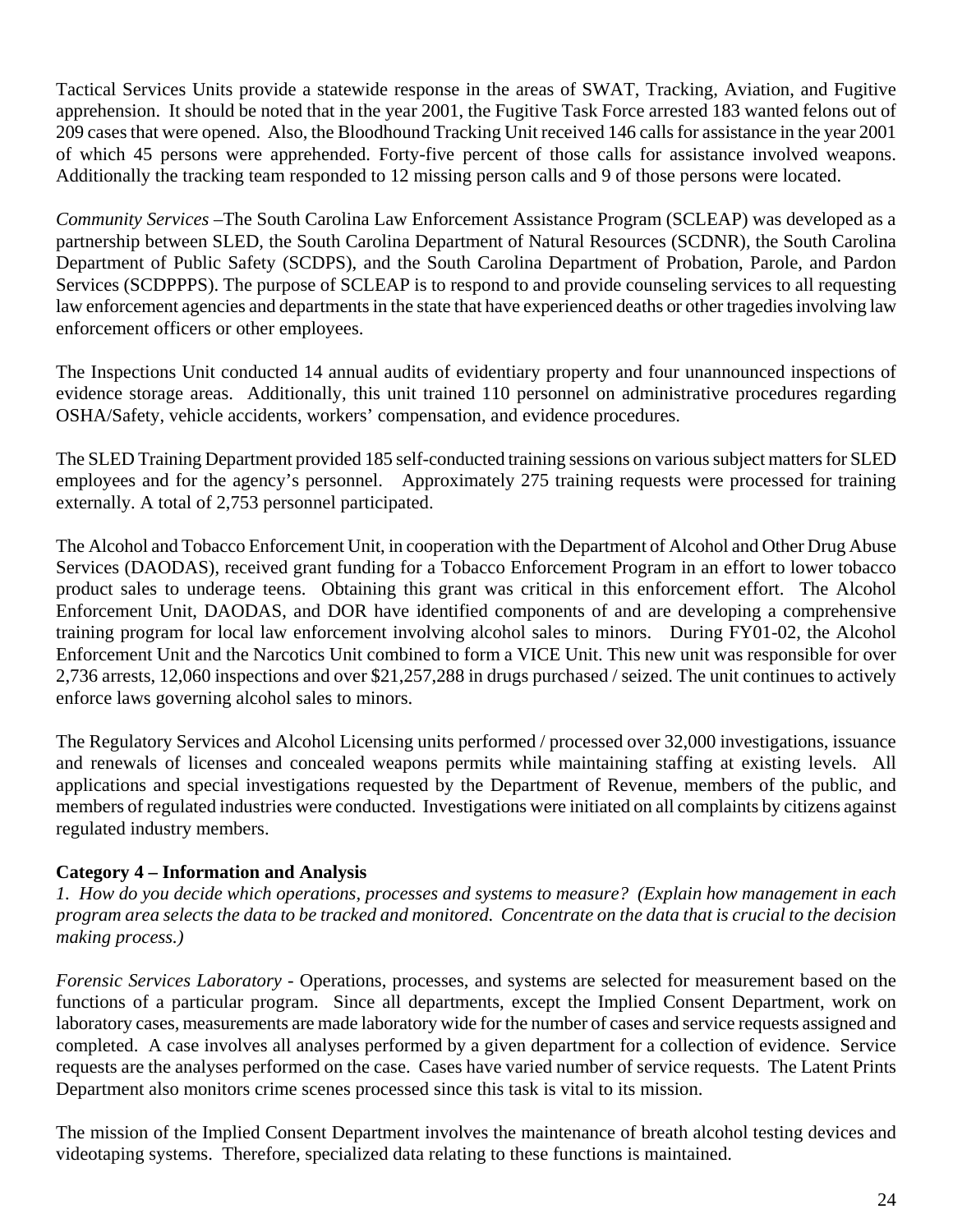In addition, data is collected concerning the quality of the laboratory's output. While the amount of work produced is critical, it is equally important that the work performed is of the highest quality. Our laboratory has a Laboratory Quality Manager who oversees data collection for the quality assurance process. Competency tests are utilized for new employees and proficiency tests are used for established employees. These tests assist in the verification of the quality of their work. Alleged discrepancies in evidence analysis and/or handling are investigated thoroughly by a laboratory committee. Documentation is maintained by the Laboratory Quality Manager on all alleged discrepancies and, if necessary, remedial action is taken. Yearly quality audits are performed and random samples of cases are reviewed. Individual cases are subjected to reviews (administrative and/or technical) to assure the highest quality. Testimony of each employee is monitored yearly. Laboratory accreditation also involves many other quality assurance standards, and requires that we comply with over 140 criteria to retain accredited status with ASCLD/LAB.

*Criminal Justice Information System (CJIS) -* At the heart of all CJIS functions and purposes is the need to ensure data that is accurate, complete, and timely. The reliability and utility of CJIS processes, products, and services are diminished when any of these elements (i.e., accuracy, completeness, or timeliness) is missing and the liberty and safety of citizens could be compromised without good data. Therefore, CJIS monitors measurements that best correspond to the accuracy, completeness, and timeliness of data and records that it processes, stores, and exchanges.

*Investigative Services* - Investigative Services uses performance-based measurements as well as accreditation standards to form a base line for management decisions. The set of standards established by the Commission on the Accreditation of Law Enforcement Agencies (CALEA) is an important tool to access the services, methods, and products as they relate to other Law Enforcement Agencies. Performance-based measurements are a direct reflection of the work product generated by the components that make up Investigative Services. Feedback from our customers as well as the number of cases assigned and completed is essential to the decision making process that management uses to measure component performance.

Investigative Services uses trend analysis for projecting and planning resource allocation for routine caseload/requests and inquiries as well as for peak work periods such as the annual hurricane season and Myrtle Beach and the Atlantic Beach bike weeks. When the agency is able to predict workload, adequate resource allocation and deployment is relatively straight forward, and the agency is able to use historical information to assist in determining potential resource allocation. However, unpredictable situations, including protests, marches, complex murder investigations, public corruption investigations, SWAT calls, bomb calls, natural disasters and other acute efforts are not easily predicted. Therefore, it was necessary for the agency to develop systems that provide the leadership with extensive flexibility for resource allocation and deployment. This allows leadership to efficiently re-prioritize agency operations and reallocate resources during these events.

The daily reporting and overtime reporting systems are used to determine workload and resource allocation. Management personnel monitor caseload and overtime to determine proper staffing levels in each functional area. If warranted, staffing levels are changed when substantive change occurs in workload and/or overtime.

Because Investigative Services is customer driven it has become paramount to use any and all data available to reallocate and re-prioritize agents and programs to meet the challenge of the dynamics involved in responding to requests by our customers.

*Community Services –* The Community Services Units use performance-based measurements as well as accreditation standards to form a base line for management decisions. The set of standards established by the Commission on the Accreditation of Law Enforcement Agencies (CALEA) is an important tool to access the services, methods, and products as they relate to other Law Enforcement Agencies. Performance-based measurements are a direct reflection of the work product generated by the components that make up Community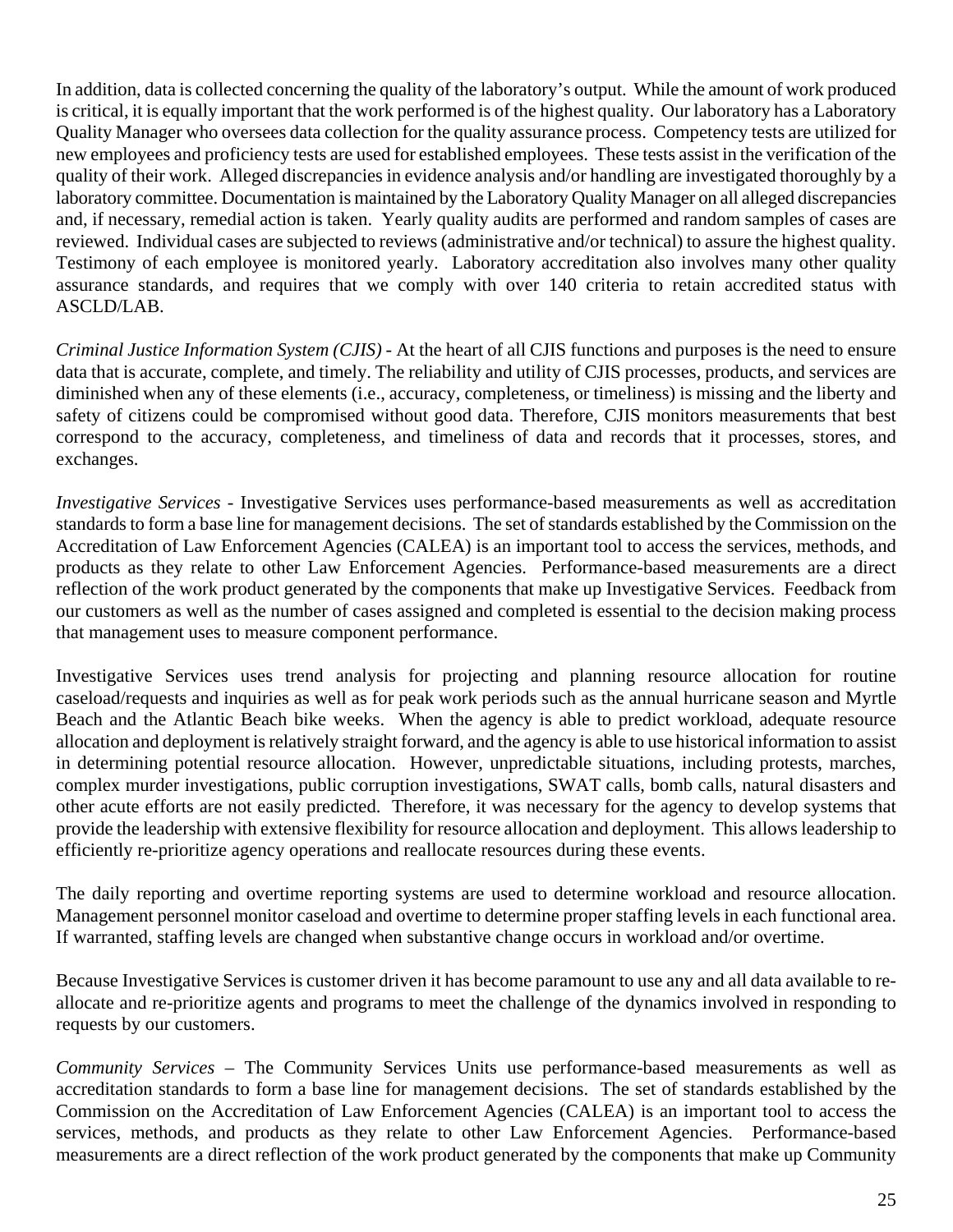Services. Feed back from our customers, the number of investigations assigned and completed, and the number of requests received and completed are essential to the decision making process that management personnel use to measure component performance. Background investigation reports and site inspection reports for businesses applying for licenses and permits are monitored for timeliness and reviewed for quality. If acceptable timeframes and quality of reporting standards are not met, a review is conducted to determine where improvements can be made.

*2. How do you ensure data quality, reliability, completeness and availability for decision-making? (How does each program area ensure the data is valid? What quality control measures are used to verify the final data?)*

*Forensic Services Laboratory -* Much of the laboratory data is maintained in the SLED Laboratory Information Management System (SLIMS). The SLED Information Technology Department and Forensic Services Laboratory personnel periodically verify selected data. Any problems with data encountered are to be reported and each case is investigated to determine if other data may be involved. Data problems are discussed during the laboratory staff meetings so all departments can be aware of the issues. The Laboratory Quality Manager distributes a quarterly departmental quality report and so all supervisors then verify these records.

*Criminal Justice Information System (CJIS) -* System users are trained and certified to promote data quality. Certain NCIC record entries require second party verification. Records are retained in the system in accordance with FBI established schedules and must be periodically validated. Agents conduct investigations of federal law and user agreements as it pertains to the integrity of data. Information security requirements address personnel, and physical and technical security. Staff members review NCIC, GangNET®, and sex offender registry records based on questions from customers and citizens, and conduct periodic audits of all suppliers. In addition, operating rules require confirmation of records regarding wanted persons and property prior to making an arrest or seizing property. Staff members also monitor the quality of fingerprints submitted to the state identification bureau through human verification of both automated and non-automated submissions. State regulations promulgated by SLED control and provide a process for resolving record disputes or challenges. Records are corrected as soon as an error is identified, and records are expunged based on proper orders from courts of competent jurisdiction.

*Investigative Services* **-** Investigative Services utilizes a computer-based program to track case assignments. Each case is assigned a case number and is tracked by a supervisor until it has been properly composed, organized, completed, and closed. Investigative Services has implemented necessary procedures and related forms specifically used by agents and case supervisors to ensure completeness, thoroughness, and timeliness of every investigation. Casework is reviewed throughout the investigative process to ensure a quality product. The number of cases assigned to a particular agent is managed through this system to ensure an equitable distribution of work.

*Community Services –* Clearly outlined policy and procedures are used to receive, review, and maintain data affecting the final work product. Management personnel use data generated by the unit, along with customer feedback, to determine performance criteria. When necessary, adjustments are made to improve any identified work product or delivery issue.

#### *3. How do you use data/information analysis to provide effective support for decision-making? (How does management in the program areas use the data in the decision-making process?)*

*Forensic Services Laboratory -*The use of data/information analysis allows the laboratory to determine the relationship between the number of work requests received and the amount of work produced. To accomplish this purpose, the number of laboratory cases and individual service requests are monitored by department and by individual employees. For the Implied Consent Department, the number of maintenance calls is tracked for the department and also for each employee. This data/information analysis allows management to determine if equipment and personnel need to be reallocated. This data also demonstrates the amount of work performed by each employee and analysis of this data assists the departmental supervisor in management and supervision of the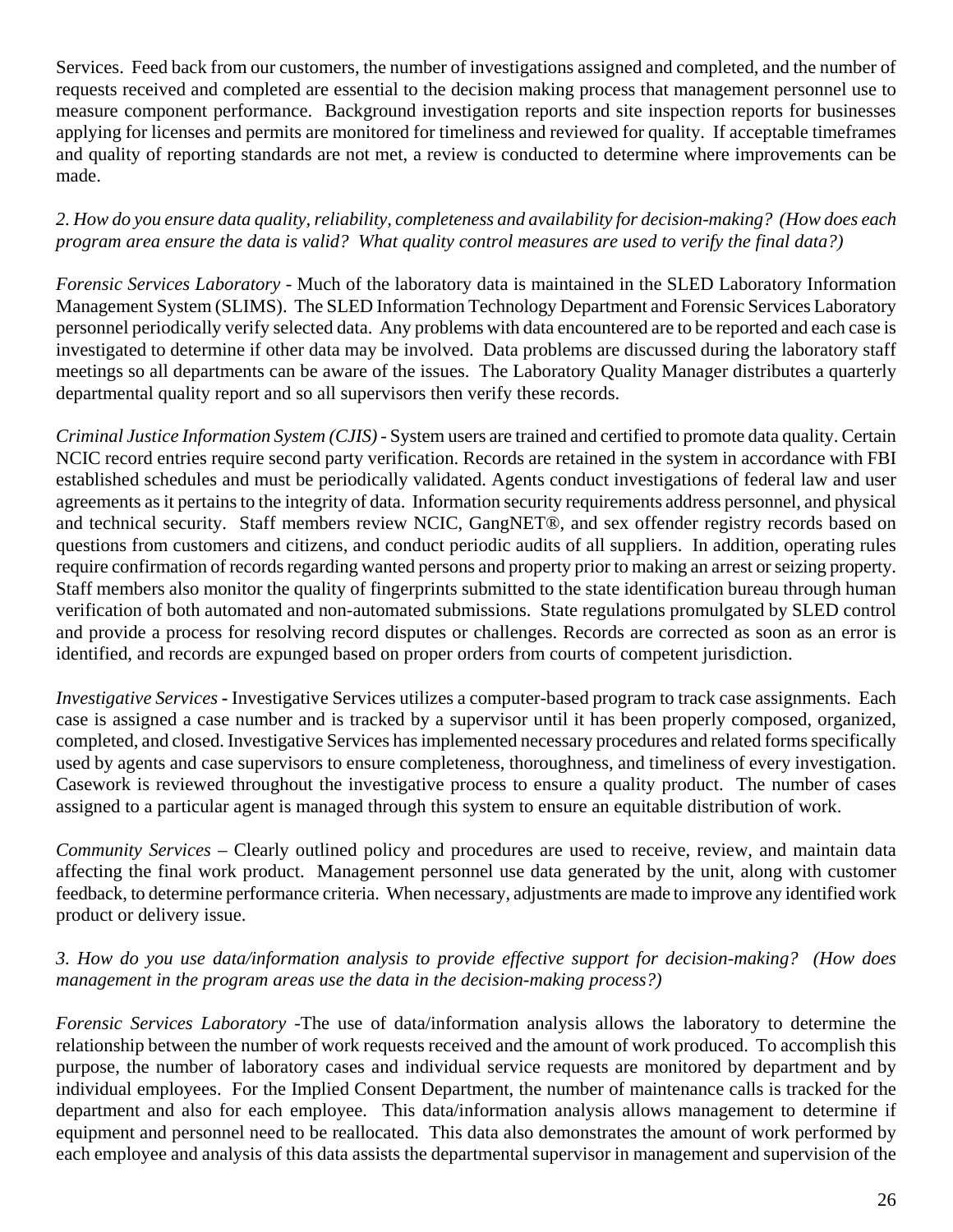department. Quality information is routinely reviewed by departmental supervisors, the Laboratory Quality Manager, and Forensic Administration personnel. A yearly quality system review is performed. During this review, laboratory management personnel review quality audits and other pertinent information. Based on this review, appropriate actions and/or decisions are made.

*Criminal Justice Information System (CJIS) -* In mission critical areas, monthly reports are prepared and disseminated to the assistant director in charge of CJIS and the chief of SLED. These reports are reviewed for evidence of trends or significant changes. A significant change is analyzed for indications that suppliers may be experiencing variations in workload or processes, may be having production problems, or may not be complying with reporting requirements. If a deficiency is noted as a result of this analysis suppliers are asked to take corrective action.

*Investigative Services* - Monthly reports from departments are prepared and disseminated to the Assistant Director in charge of Investigative Services. These reports are reviewed for evidence of trends or significant changes. Any significant changes are analyzed for indications that departments/personnel may be experiencing variations in workload or other problems. If a deficiency is noted as a result of this analysis, agents are asked to take corrective action.

*Community Services -* The Community Services Units use clearly outlined policy and procedures for receiving, reviewing, and maintaining data affecting work product. Management personnel use data generated by the unit, along with customer feedback, to determine performance and make adjustments as deemed appropriate.

#### *4. How do you select and use comparative data and information? (What data sets do the management of each program area compare and what is the purpose of this comparison? What data trends are monitored and why are they monitored?)*

*Forensic Services Laboratory -* Analysis includes trends, projections, comparisons, and cause-effect correlations intended to support performance reviews and the setting of priorities for use of resources. Analysis draws upon many types of data including customer related, financial, mission requirements, operational, competitive, and others. (Results are reported in Category 7.) Sets of laboratory production data for various time periods are compared to each other. Comparison of data over months or even years can demonstrate whether case backlogs are being reduced or created. The numbers of laboratory cases and service requests are monitored for all departments, except Implied Consent, and trends are noted. For the Implied Consent Department, trends in the number of service calls are important in deciding allocation of resources. Comparative analysis is performed on quality assurance data to determine if the quality of the work produced is maintained at a high level. Additionally, SLED Forensic Services units are subject to standards set forth by the American Society of Crime Laboratory Directors/Laboratory Accreditation Board (ASCLD/LAB). Forensics Services units have passed all applicable standards.

*Criminal Justice Information System (CJIS) -* Comparative data is identified through membership in professional bodies such as SEARCH, the consortium for criminal justice information and statistics. SEARCH regularly contracts with the United States Department of Justice to survey and analyze similar functions in all states. Such comparisons indicate strengths and areas that require attention.

*Investigative Services* - Comparative data is identified through membership in professional associations throughout the investigative arena allowing the various units to draw on critical information. Investigative Services is also subject to the standards of the Commission on Accreditation of Law Enforcement Agencies (CALEA). Investigative Services has passed all necessary CALEA standards.

*Community Services -* Comparative data is identified through membership in professional bodies which provide trend analysis, projections, comparisons, and cause-effect correlation intended to support performance reviews and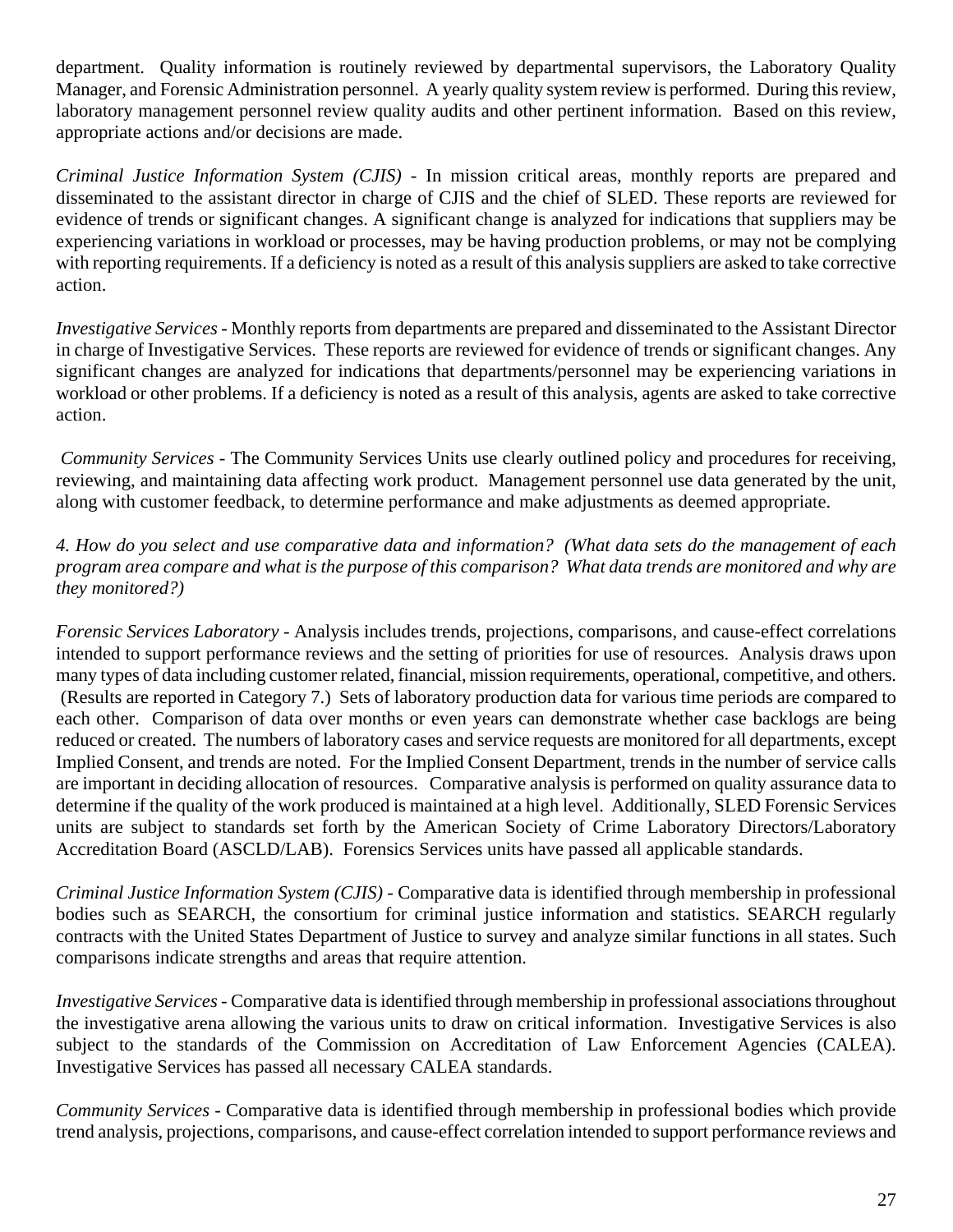the setting of priorities for resource use. Analysis draws upon many types of data including customer related, financial, mission requirements, operational, competitive, and others.

## **Category 5 – Human Resources**

This Category describes how your organization enables employees to develop and utilize their full potential, aligned with the organization's objectives. It also describes how work environment and organizational climate improvement efforts are used to ensure full employee participation, growth, and satisfaction.

*1. How do you and your managers/supervisors encourage and motivate employees (formally and/or informally) to develop and utilize their full potential? (Describe any motivational initiatives that are used at a program area level.)*

*Human Resource Focus:* The Chief developed an organizational structure and job design that promotes flexibility through cross-training personnel; multi-layering of systems for customer service; multi-shifts to ensure access; and a stringent hiring and promotion policy which is geared toward hiring, promoting, and retaining excellent employees.

The Chief implemented a promotional track for SLED agents to move through a pay plan based on performance and tenure. After six years of being an Agent, the agent is eligible to move to an Agent II and after 10 years to an Agent III. Once an Agent III, the individual is eligible for a supervisory position within the agency. As for Criminalists, after three years they are eligible to become a Criminalist II and after five years, a Criminalist III; Criminalist IIIs then become eligible for supervisory positions. The promotional track has been in place for approximately 12 years and is currently maintained.

Chief Stewart continuously relays budget updates to supervisory SLED agents in an effort to allay any fear of lay offs, furloughs, or pay reductions. He also assures employees that he would continue to work very hard to protect them, their families, and the agency through this difficult time. Under Chief Stewart's direction, a retirement incentive program for FY02-03 was developed during FY01-02; however, additional legislative authority was necessary to implement the strategy. Chief Stewart met with legislative leadership to share his thoughts regarding a cost savings retirement incentive. The legislation making the FY02-03 SLED Retirement Incentive possible was signed into law in June 2002.

Employee compensation is important to the leadership of SLED. Parity with our southeastern counterparts and among our other state level law enforcement agencies regarding compensation is extremely important to recruiting, hiring, and retention. The Division is committed to its dedicated employees, as well as to attracting well-trained and experienced officers. Chief has implemented several approaches toward attaining this goal. SLED developed and established a stringent hiring and promotion policy, which is geared toward hiring, promoting, and retaining excellent employees. SLED, in conjunction with the Budget and Control Board, Office of Human Resources, routinely reviews our hiring and promotion policies and procedures for any improvements. The Division is in the process of updating the policies and procedures in an effort to streamline, reduce subjectivity, and increase integrity of the process.

The Chief maintains a well-being program called "Project Readiness" which is designed to ensure that all agents receive a medical screening on an annual basis. Many agents have benefited as a result of this health program. Numerous health-related issues that would not have been detected without this program have been recognized and appropriate measures taken. This program is at no cost to the agents. Further, the Chief has included several other law enforcement agencies in the program to include, DPS, DNR, and staff members of the House and Senate Sergeant at Arms.

The Chief initiated a Chaplaincy program whereby the South Carolina Law Enforcement Division responds to and provides counseling services to all requesting law enforcement agencies and departments in the state which have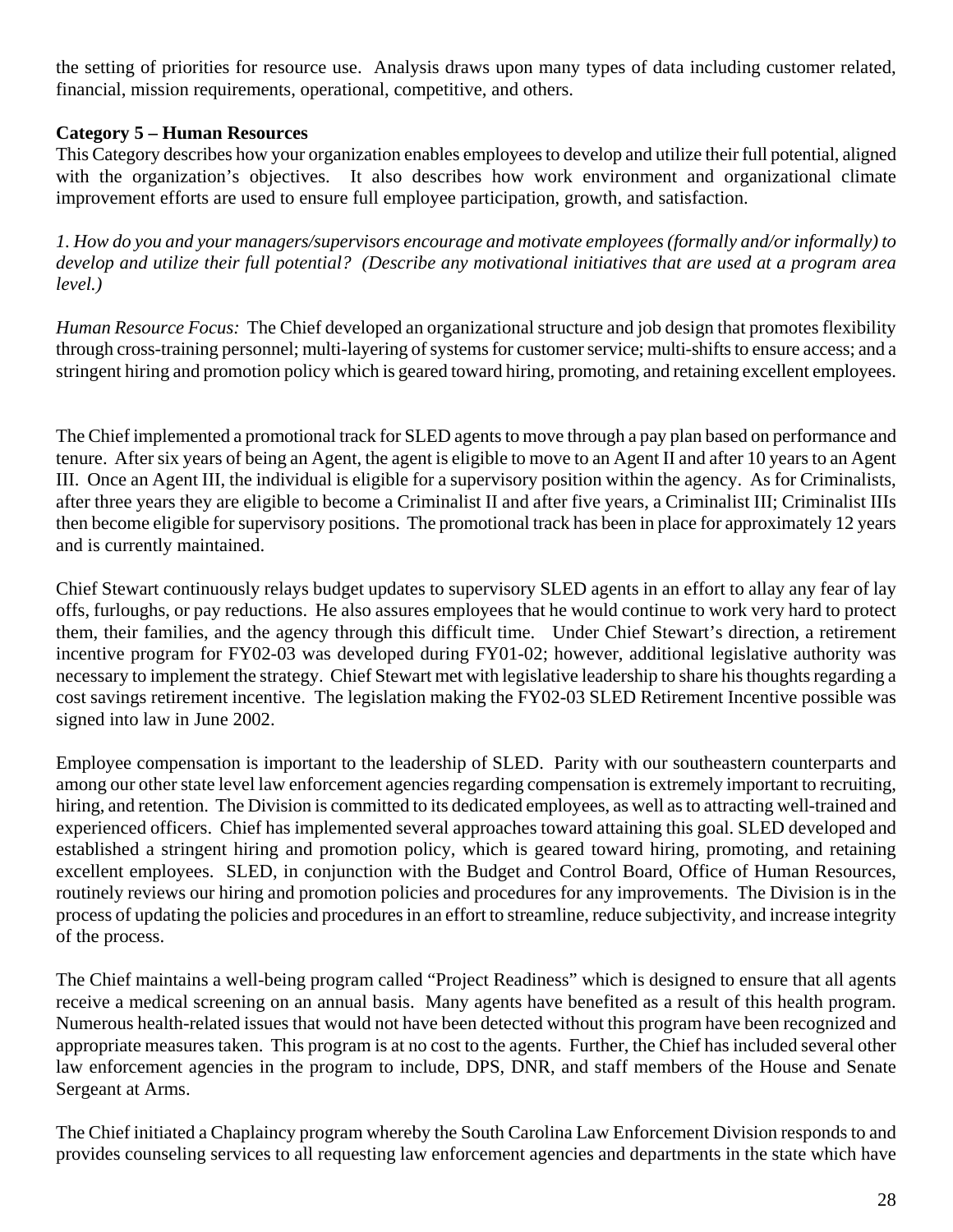experienced deaths or other tragedies involving law enforcement officers or other employees; this program also provides critical incident support services for all South Carolina law enforcement agencies and departments upon their request. The Chaplaincy program was later established statutorily (S.C. Code Section 23-3-65) as the South Carolina Law Enforcement Assistance Program (SCLEAP).

Because morale, loyalty, commitment, dedication, and innovation are very important to the success of SLED, the Chief established an Awards Program to recognize individual accomplishments, both for our internal and external customers. SLED expects and receives a high level of commitment from all of its employees. We recognize the employees that serve the state with longevity, integrity, distinction, and innovation. SLED provides for Service Awards, Superior Accomplishment Awards, the Distinguished Associate Award, and Meritorious Service Awards. Each award is designed to recognize an individual for specific accomplishments. A special awards committee was established in 1994 and is composed of 12 members, appointed by the Chief for a term of two years. The committee reviews all "Letters of Recommendation for the Superior Accomplishment Award." The committee makes recommendations to the Chief for recognizing excellence in performance. Also, SLED recognizes individuals that are not employed by SLED for significant contributions to SLED or to the law enforcement community. These coveted awards include the "Distinguished Associate Award" and "Meritorious Service Award."

Attraction and retention of quality employees in an economically prosperous environment is becoming more and more difficult. The Division must continue to attract both law enforcement and civilian personnel who possess unique skills and talents. Law enforcement officers need additional computer expertise to meet criminal and operational challenges for the future. Information technology, forensic, and psychological personnel, and other highly trained and experienced individuals, must be continually recruited and offered adequate benefits in order for the agency to compete in a high-tech arena. Salaries and benefits of both law enforcement and civilian employees must be continuously monitored as we compete with industry, government, and other law enforcement agencies for top quality employees. Ensuring our workforce is representative of the citizens we serve will continue to be a top priority.

*Forensic Services Laboratory -* The management of the Forensic Services Laboratory uses the SLED Awards Program to recognize extra effort and/or achievement by laboratory employees. During heavy workload times such as accreditation inspection years, many employees may be recognized. Awards are typically given to individual employees, but some departments themselves have also been recognized for their outstanding collective efforts.

Special achievement is also noted through the use of the SLED newsletter, memoranda, and staff meetings. In addition, laboratory management encourages the use of informal commendations for exceptional performance of employees. The Agency Assistant Director for Forensic Services sends handwritten notes to acknowledge exceptional work.

Forensic Services Laboratory employees also sponsor an annual social gathering at Lake Murray and is held for laboratory employees at no cost to the agency. This gathering fosters better communication among employees throughout the laboratory. Forensic administration is present and available for informal discussions.

*Criminal Justice Information System (CJIS) –* Leadership practices used in the CJIS program practices situational leadership in which each action or inaction is evaluated on its own merits and the readiness of the subordinate employee to act independently. Employees that require more direction are given proper assistance, but are constantly monitored for opportunities to delegate greater decision-making authority. Generally, this approach resonates with employees who respond accordingly and begin to achieve their potential. Since this program includes technical responsibilities, training is essential for employees to remain proficient and continue to develop. Further, daily staff meetings, which last no longer than five minutes, require each responsible supervisor to report any issue that affects another supervisor's area of assignment. Monthly group lunches, occasionally prepared on-site, have also been effective for morale. The greatest motivating factor has been grant money that enables employees to accomplish the agency's mission.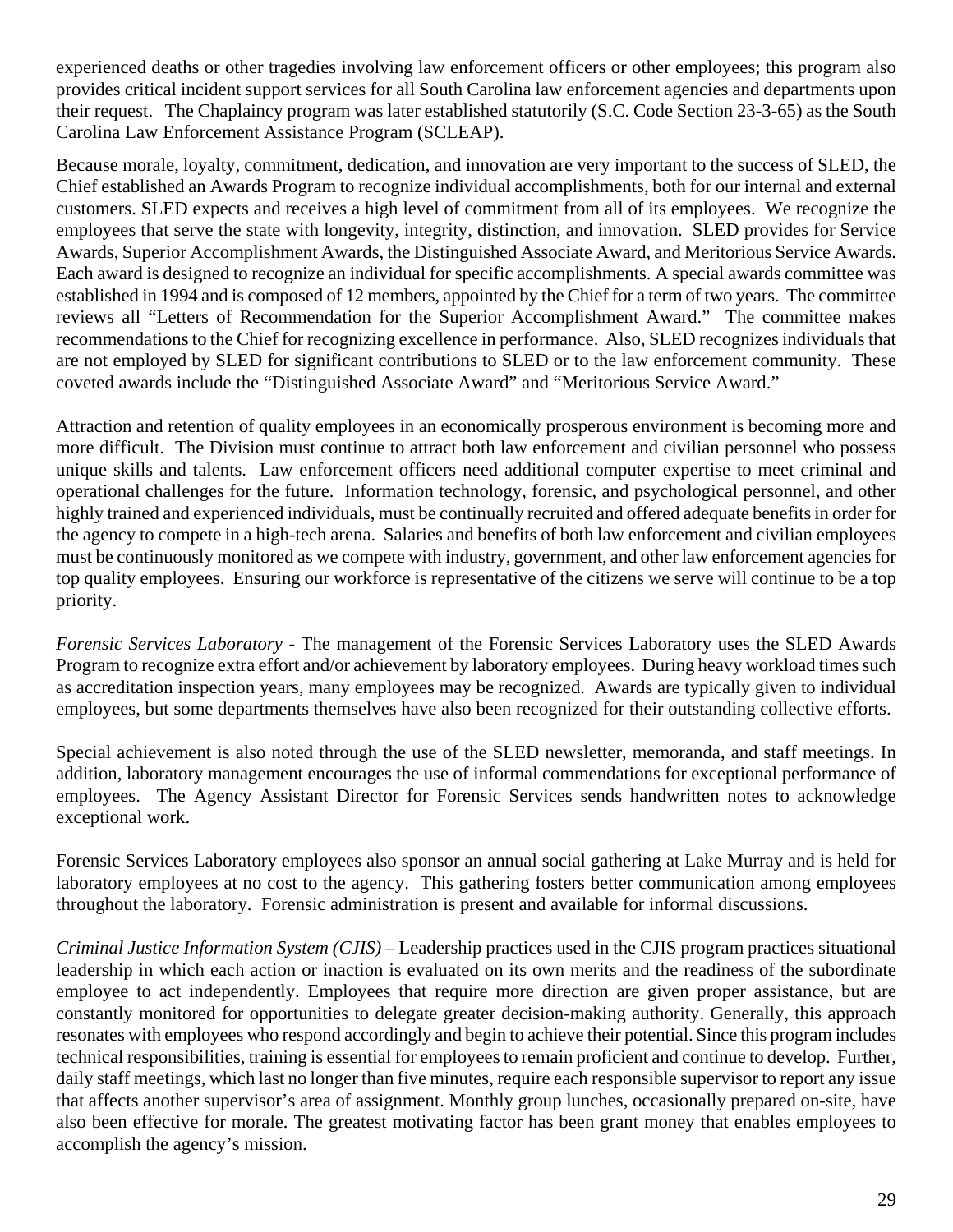*Investigative Services* - The agents assigned to Investigative Services are its greatest assets. Customer satisfaction by superior work product is a testament to the agents and associates assigned to this department. The different components that make up the Investigative Services department allows for employee growth and diversity. In some cases agents with little or no law enforcement experience may be hired and assigned to departments, such as narcotics, to develop the skills necessary to become a SLED investigator. In other cases experienced agents (such as retired FBI Agents) may be hired for positions such as those assigned to the State Grand Jury Corruption Unit. This diversity allows Investigative Services to maintain a cadre of experience coupled with the exuberance of youth. This formula has worked well to fuel development of agents. The agency rewards initiative and encourages innovation through our recognition, reward, and compensation system. SLED has also implemented a stringent hiring and promotion policy, which is geared toward hiring, promoting, and retaining excellent employees. The establishment of a progressive pay plan enables eligible officers to move through a pay program based on performance and tenure. After four years of being an Agent I, the agent is eligible to move to an Agent II; after 10 years the agent is eligible to move to an Agent III. Once an Agent II, the individual is eligible for a supervisory position within the agency. Additionally, every supervisor is encouraged to prepare each employee under him/her to become the next supervisor.

*Community Services* – Managers and supervisors encourage and motivate their employees to reach their full potential by encouraging participation in dialog and feedback. Meetings, both formal and informal, are scheduled with employees on a regular basis. Managers and employees have an opportunity to discuss goal setting, career paths, training opportunities, and other employment related objectives.

## *2. How do you identify and address key developmental and training needs, including job skills training, performance excellence training, diversity training, management/leadership development, new employee orientation and safety training? (Describe any training issues at a program area level.)*

*Forensic Services Laboratory -* New employees are assigned to a laboratory training officer who is responsible for their scientific training. There is also a checklist to ensure that new laboratory employees receive needed policies, etc. General employee development courses are largely handled through the use of courses provided by the SLED Training Department. Supervisors and employees are encouraged to attend these training opportunities. Supervisors, in consultation with their employees, are responsible for identifying the specific courses that are needed by each employee. In-house and outside training opportunities are used. An in-house class on courtroom testimony is held once or twice each year. Grant funded training is used whenever available. The laboratory also has a monthly forensic seminar in which departments provide updates on their areas of responsibility.

All safety training required by Occupational Health and Safety Administration (OSHA), such as blood borne pathogens, is provided regularly. Specialized safety training is provided for employees with certain job duties (e.g. hazardous materials training for clandestine laboratory response team). Each department has a safety officer and the laboratory strives to provide them with added safety training opportunities. The safety officer is responsible for relaying this information to his/her department.

*Criminal Justice Information System (CJIS) -* Managers base training needs on functional requirements. Basic training is conducted for new employees during the probationary period of employment and consists of both informal on the job training and formal training with a structured curriculum given in a classroom setting. If the employee works with NCIC, they must attend NCIC training and become certified as an NCIC operator. If the employee is assigned to the state identification bureau, he or she must attend instruction in receiving and processing fingerprints. Training must also follow or precede technology refreshment with particular attention to specific new skill sets required. This training is normally obtained from commercial schools or a contractor. Training for technical staff is extensive and mostly funded through federal grants.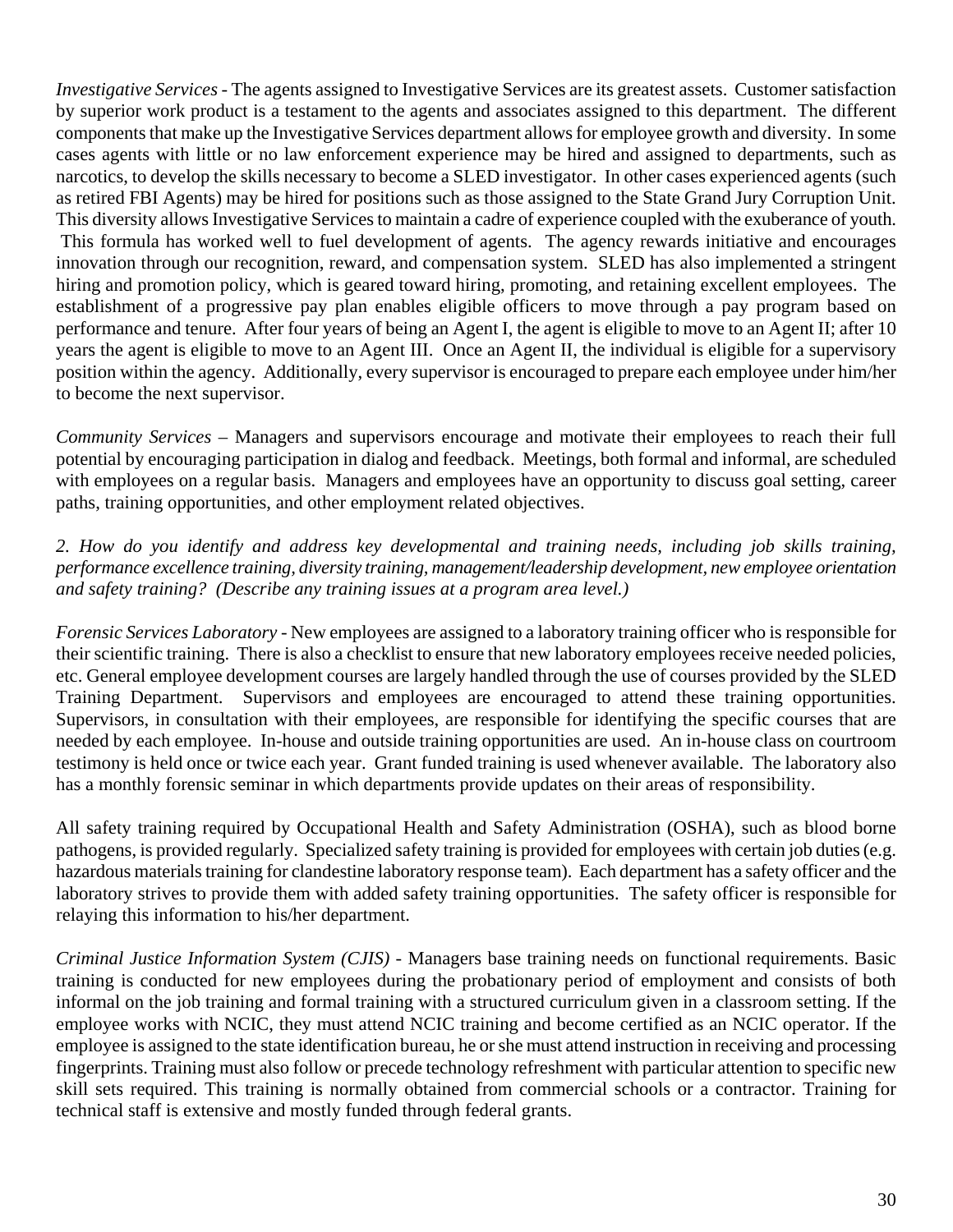*Investigative Services* - Chief Stewart ensures that all personnel, sworn, and non-sworn receive training as needed. He has implemented in-service training to include legal and enforcement updates, and weapons and vehicle qualification. Other employee training includes: Operational and Management - Training for sworn and non-sworn personnel to include skills training, supervisory training, customer service, quality training, interviewing techniques, policy and procedures updating, etc. and are received by personnel through the training program established by the SLED Human Resource Office. SLED uses a train-the-trainer approach when possible. This method allows the agency to receive training at a reduced cost by sending a limited number of personnel to attend classes and then return to the agency to teach to others. Chief Stewart also solicited assistance from the National Guard to train personnel in quality training (Baldridge Criteria). SWAT training - the SWAT team is a specialized rapid response tactical unit consisting of approximately 40 sworn agents. These agents receive additional tactical training necessary to address critical incidents and WMD incidents. This training has been accelerated after the Terrorist Attack on September 11, 2001. Aviation training - SLED pilots continuously train with aviation equipment to remain certified. This training is in addition to in-service training. Tracking training for personnel and animals - Tracking team continuously trains with the bloodhounds to keep skills current. Bomb Squad training - the Arson/Bomb squad at SLED is extensively trained to provide arson and arson-related investigative assistance and to respond to requests involving explosive devices. Further, the SLED Bomb Squad is the first civilian bomb squad in the United States to be invited to attend the British Bomb School located at the Banbury Army Installation new Oxford, England. This year represents SLED's third year of training in England. Other training includes the Naval School Explosive Ordnance Disposal, Counter Terrorism, Law Enforcement Response to WMD Incidents, and Hazardous Materials. Training is critical to safety.

*Community Services –* Key training and developmental needs are identified through job performance evaluations (EPMS), field observations, regularly scheduled meetings, routine review of unit reports, line inspections, and staff inspections. This information is compiled and submitted to the SLED Training Council for their consideration and analysis.

## *3. What formal and/or informal assessment methods and measures do you use to determine employee well being, satisfaction, and motivation? (Describe any assessment methods used at a program area level.)*

*Forensic Services Laboratory -* Departmental supervisors are mainly responsible for determining the well being, satisfaction, and motivation of employees. These supervisors typically use informal conversations in deriving this information. In addition, Forensic Administration personnel make unofficial visits throughout the laboratory to determine the well being, satisfaction, and motivation of employees.

*Criminal Justice Information System (CJIS) -* Mostly informal methods are used to assess employee well being. The CJIS staff is small enough that managers know when conditions influence employees either favorably or adversely. As the annual report on goals and objectives is updated, there is a specific effort for outreach to employees to obtain their input in this process. This opportunity alone may reveal both positive and negative feedback to identify areas where satisfaction exists and improvements can be made.

*Investigative Services* - Employees are encouraged to take advantage of both horizontal and vertical lines of communications. The doors to all supervisors, up to and including the Chief, are always open. This provides an informal mechanism for employees to express concerns and gives management a direct conduit to employees.

*Community Services* – Formal and informal assessment methods and measures are used to determine employee well being, satisfaction, and motivation. Supervisors receive both formal and informal complaints and concerns from employees. These concerns are usually handled at the supervisory level, and when necessary, through the upper management team. The doors to all supervisors, up to and including the Chief, are always open. This provides an informal mechanism for employees to express concerns and gives management a direct conduit to employees.

*4. How do you maintain a safe and healthy work environment? (Describe any safety programs used at a program*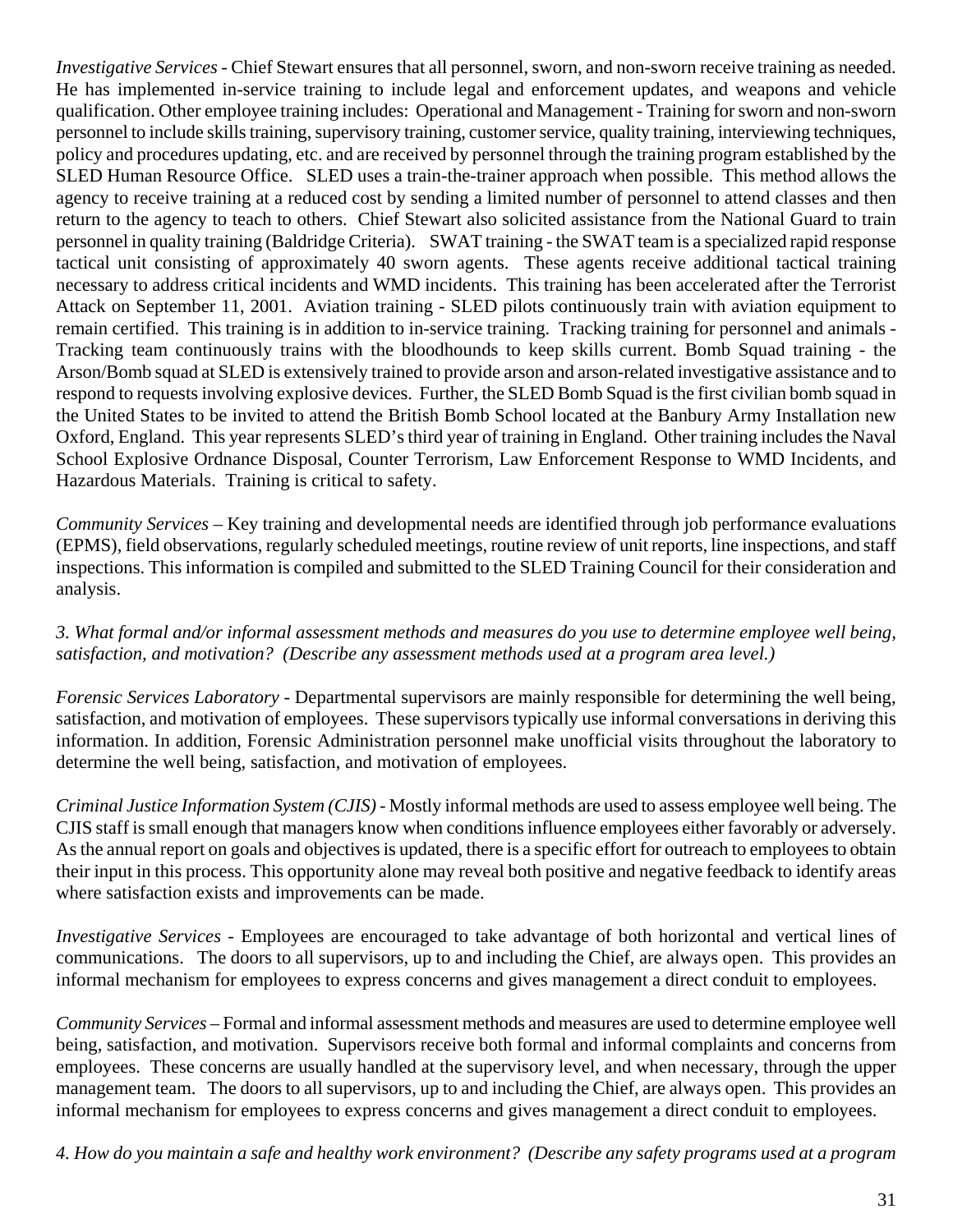#### *area level.)*

*Forensic Services Laboratory –* We employ a Laboratory Safety Manager and a technician that assists the Safety Manager. The Safety Manager and technician work solely with the Quality and Safety Programs and are not involved in casework analysis. Additionally, one analyst in each department is charged with being the safety officer, and is given the added responsibility of monitoring departmental safety issues. The Safety Manager and departmental safety officers meet formally together on a quarterly basis to discuss safety issues. Minutes of these safety meetings are generated and posted. Also, safety information is regularly disseminated by the Safety Manager and departmental safety officers.

*Criminal Justice Information System (CJIS) -* Line and staff inspections present the opportunity to report any health or safety issues that may affect employees. CJIS participates fully in all agency safety programs and all employees can avail themselves of state wellness programs.

*Investigative Services* - Safety is always a concern as any law enforcement agent, by the nature of the job, may be put in harms way at a moment's notice. Training is critical to safety. Through the "Project Readiness" program, workplace safety training programs, and supplemental health services, SLED provides a comprehensive health and safety program for all personnel.

*Community Services -* A safe and healthy work environment is maintained through safety training and inspections of facilities. Also, the Inspections Unit located in the Community Services Section is responsible for ensuring that employees adhere to all OSHA/safety standards. Several Headquarters personnel have been trained to operate a centrally located automated external defibrillator (AED), and several members of the SWAT team are certified Emergency Medical Technicians (EMT).

#### *5. What is the extent of your involvement in the community? (List any community involvement at a program area level.)*

*Forensic Services Laboratory -* Due to the high workload of the Forensic Services Laboratory, community involvement is limited to training essential to law enforcement, medical and other personnel, involved in forensic cases. When workloads permit, forensic personnel assist the SLED Community Services Department with outreach programs.

*Criminal Justice Information System (CJIS) -* CJIS participates fully with national and state justice data and law enforcement communities on behalf of CJIS. CJIS maintains active membership in a justice information committee that is comprised of numerous criminal justice organizations from both the state and local levels. CJIS participates in the NCIC advisory process and represents the State of South Carolina in the SEARCH organization, the criminal justice information and statistics consortium, and the NCIC. In addition, each user agency is required to designate a "terminal agency coordinator" to act as a liaison between CJIS and the user agencies. Periodic meetings are held with these groups and these meetings represent excellent opportunities for CJIS to receive community input. A CJIS user group conference is planned for FY2003. Finally, the SLED SIB maintains frequent contact with "qualified entities"; these are governmental entities authorized under U.S. Public Law 92-544 to receive the results of national criminal history record checks. These qualified entities include these in the education, assisted living, and legal communities.

*Investigative Services* - Due to the high workload of the Investigative Services Unit, community involvement is limited. This function is coordinated by SLED's Community Services Department and investigative personnel assist when workloads permit. However SLED participates in various training exercises/schools for law enforcement agencies and personnel, forensic scientists, licensees, and permit holders. Chief Stewart has developed a program for providing Officer Survival Schools for local, state, and federal level law enforcement (in state and out-of-state) representing approximately 80 personnel trained in 2001; Child Fatality training programs for medical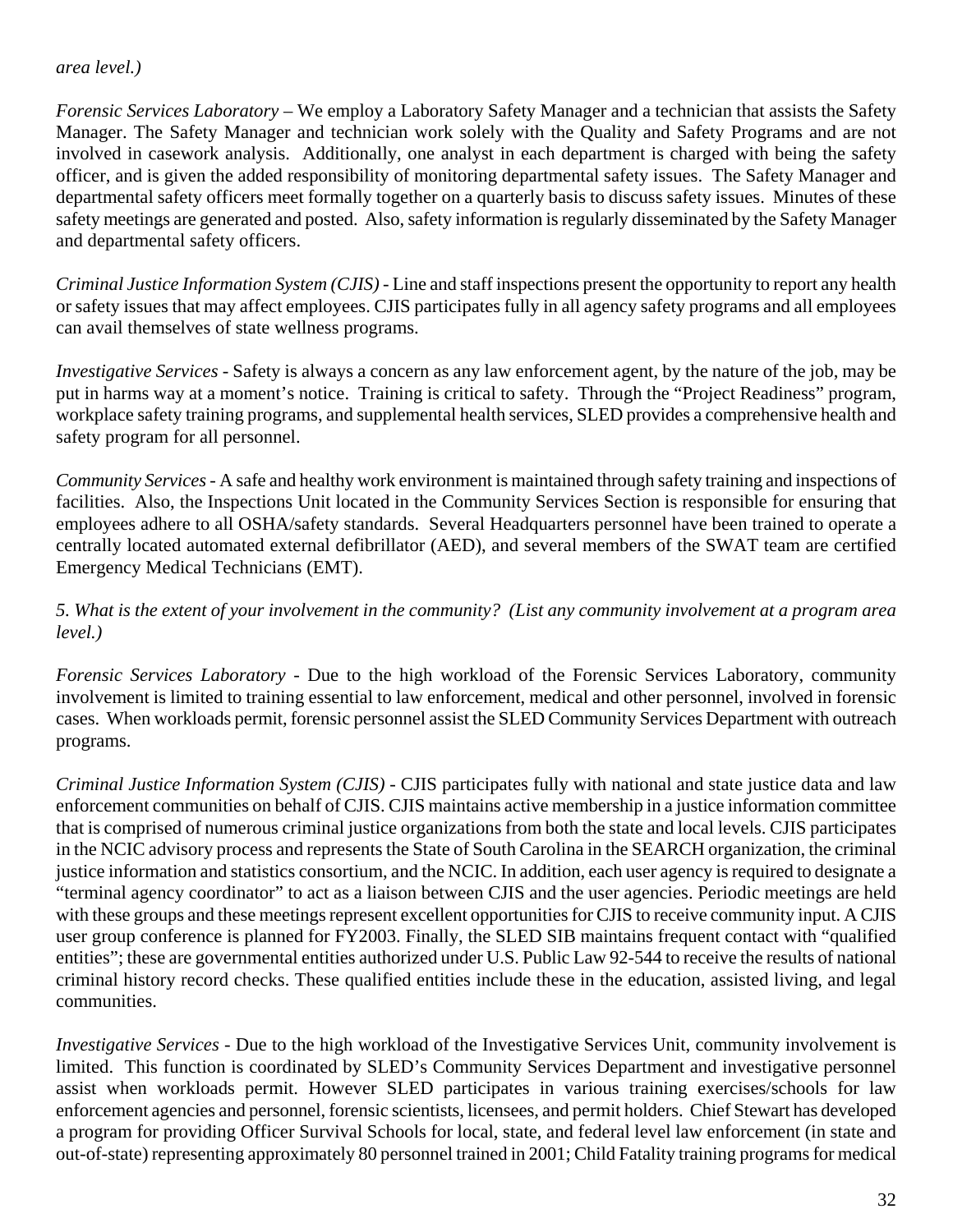personnel, attorneys, and law enforcement personnel representing approximately 600 are trained annually regarding child abuse, child neglect, and child death investigations; Polygraph training for law enforcement personnel to receive or maintain certification representing approximately 150 personnel trained/served annually; an internship program in coordination with the University of South Carolina on an annual basis, representing approximately 15 interns annually; Bloodhound Tracking training for local law enforcement agencies representing approximately 5 tracking teams trained annually. A Cadet Academy (one week in summer) for 60-70 rising high school seniors annually (the academy/camp is used to provide awareness regarding law enforcement and careers in law enforcement); law enforcement presentations to Palmetto Boys State participants each summer; global training efforts for members of the Moscow Police Department and the Samara (Russia) Police Department by training 100 law enforcement officers in investigative techniques over a period of five years; Behavioral Sciences provides training for psychological profilers nationwide and worldwide. SLED's two Behavioral Scientists are part of the current curriculum for Behavioral Scientist in training through the International Criminal Investigative Analysts Fellowship. Training provided for local law enforcement officers at the Criminal Justice Academy on an annual basis; psychological profiling training provided for prosecutors on an annual basis (100 per year); training on the Sex Offender Registry for approximately 100 officers; training SLED officers annually on psychological profiling techniques; training to state agencies to include: Department of Social Services (DSS); Health and Human Services (HHS); and the Attorney Generals Office regarding financial exploitation of vulnerable adults; providing reciprocal management and supervisory training to a variety of state agencies; providing training to other states regarding Child Abuse and Homicide representing approximately 100 officers trained; and, Forensic Art training for officers at the FBI Academy in Quantico, Virginia; and lecturing at the University of South Carolina and the Medical University of South Carolina on an annual basis.

*Community Services* – The Community Services Section is heavily involved in the community by providing law enforcement services to federal, state, and local agencies, and direct services to the civilian community. Much of the community involvement includes providing training on law enforcement matters; providing counseling during and after critical incidents; providing crowd control assistance during marches and other demonstrations.

#### **Category 6 – Process Management**

*1. What are your key design and delivery processes for products/services, and how do you incorporate new technology, changing customer and mission-related requirements, into these design and delivery processes and systems? (Explain how key services in each program area are provided. In addition, explain any recent changes in how these services are provided (e.g. use of technology).*

The *Forensic Services Laboratory* continuously looks for ways to utilize technology to assist in the delivery of services. Our customers are requesting the expanded use of new technology to provide faster service and access to information. The laboratory has utilized a laboratory information management system since 1993; however, extensive improvements have been made to this system within the last year. The SLED Laboratory Information Management System (SLIMS) has historically been utilized to track evidence from the point of intake to the point of disposal. However, with these recent improvements, more laboratory reports are generated through the use of SLIMS. Examiners are even entering their data directly onto SLIMS worksheets which then can be used to generate the report. In addition, the statistical reporting capabilities of SLIMS are being expanded. As of January 2000, case completion information was entered into SLIMS. With this new capability, production reports can now be generated for departments and/or individual examiners.

The Forensic Services Laboratory has also expanded its use of the SLED web site within the last year. Increased use of the web site streamlines information delivery for our customers and allows laboratory employees to spend more time on casework analysis. The Implied Consent Department now has records for breath alcohol testing devices and videotaping systems on the web site. This action has greatly reduced the number of Freedom of Information Act (FOIA) requests for this department, thereby allowing this department to concentrate on other duties. The laboratory intends to continue the expanded use of the SLED web site. Possible future projects include capabilities/services for each department and an on-line evidence submission manual.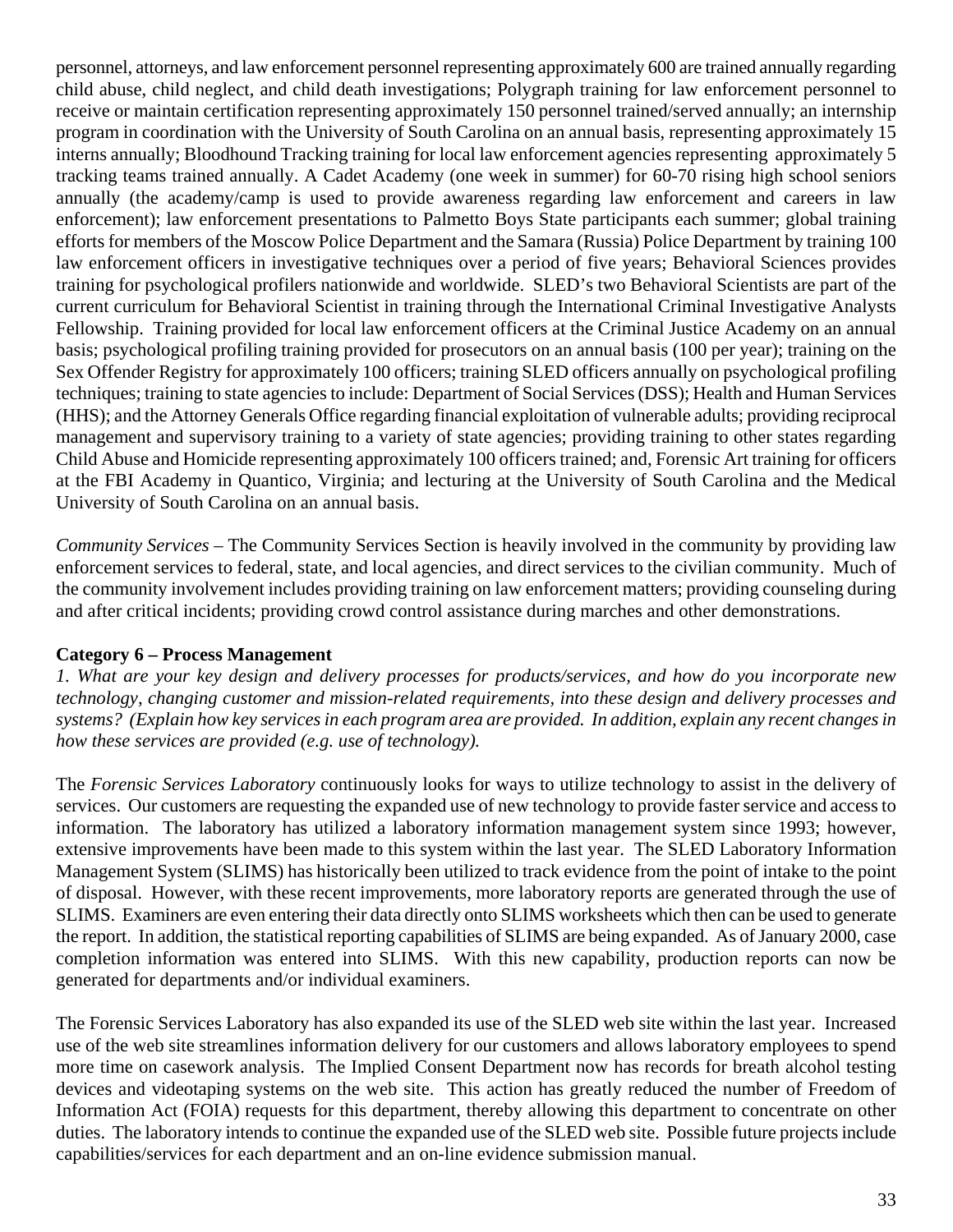The Implied Consent Department continues to use remote access capabilities to assist in maintenance of breath alcohol testing devices. Remote access is often used to diagnose the condition of the devices and to perform remote inspections.

New equipment and techniques such as laser ablation analysis of trace evidence were introduced in the last year. The laboratory constantly attempts to incorporate technological advancements that can assist with processing of casework.

*Criminal Justice Information System (CJIS) -* The key design and delivery processes used by CJIS are not developed independently but are established either by long standing discipline standards or by federally mandated protocols. In the state identification bureau, manual classification follows a standard that is established within the field of fingerprint identification known as the "Henry" system. While most police agencies in the United States subscribe to the Henry system, for all intents and purposes, an automated process that follows ANSI-NIST standards has replaced the manual system of classification. These standards control identification product design. Because criminal history records are maintained in a distributed system with local agencies reporting to a state identification bureau (SIB) in each state and SIBs reporting to the FBI, the delivery system is mandated from the top down. The FBI sets the initial requirement and SLED CJIS passes it down to its customers. The same is true with crime reporting. The FBI sets national standards in its National Incident Based Reporting System (NIBRS) and the CJIS Uniform Crime Reporting (UCR) section passes it down to its suppliers/customers. This is also true for the CJIS JCOM data network. JCOM is an independent network, but it has interfaces with national systems (NLETS and NCIC) that drive the design and delivery processes. Changes are developed through a membership group with NLETS and an advisory process for NCIC. Once approved through these processes, CJIS begins to implement the changes through programming and technology enhancements. Simultaneously, our suppliers/customers are informed of the changes; quality assurance and training staff members then work to implement these changes in the field.

*Investigative Services* - The use of computers in the field has increased productivity by allowing agents to type reports, memos to file, and complete forms in less time and without additional administrative support. This greatly enhances our ability to deliver a timely product to our customers.

By upgrading radio communications, providing alphanumeric pagers and use of wireless communications systems, the agency has increased its ability to quickly respond to critical incident, investigative, and crime scene requests, as well as streamlining internal communications. This system has also provided management with the flexibility to realign resources during emergencies.

Also, Investigative Services has revised how case reports and files are generated and presented to customers. Based on this review, a comprehensive report format is being developed as a guideline for each component of Investigative Services. Additionally, cost saving measures such as inserting attachment pages instead of tabbing pages, and printing a case cover instead of using loose-leaf notebooks are being implemented. These measures will save money as well as standardize case files in an aesthetic and practical package.

Additionally, management review continues to ensure that key performance requirements are met. All investigative functions are subject to continuous monitoring and extensive management review. Tactical units are constantly training to ensure that operational requirements are safely met.

*Community Services* **-** The Community Services Units provide services to local, state, and federal law enforcement agencies, and to the community and businesses upon request. Requests are received, reviewed, and assigned to appropriate personnel. Reports are generated and data collected to assess resource needs to determine adequate resource allocation.

2. How does your day-to-day operation of key production/delivery processes ensure meeting key performance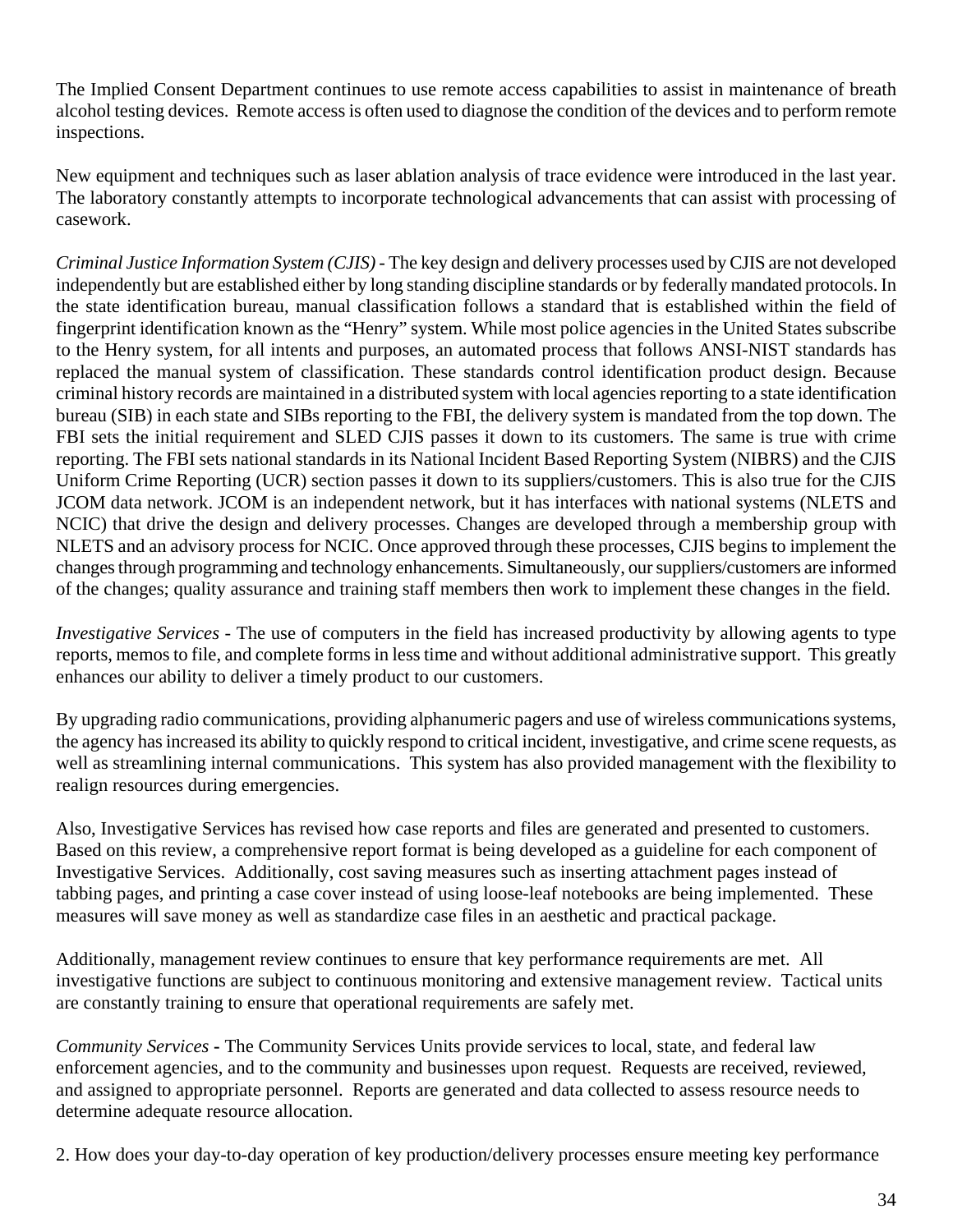requirements? (How do program areas ensure efficient operation on a daily basis?)

*Forensic Services Laboratory -* Many initiatives are used to ensure efficient delivery of daily services. The use of SLIMS and increased use of laboratory automation aids greatly in this pursuit. The laboratory attempts to use analytical instrumentation that allows for automated operation (e.g. auto samplers). This automated operation means the instrumentation can be performing analyses while the examiner is performing other casework and can produce data to be reviewed at a later time. Another initiative involves the assignment of cases. New cases are typically rotated among examiners, but due to the specific demands of drug analysis, examiners are assigned cases by county. Each department evaluates the best methods to deliver services in the most efficient manner. The Toxicology Department now has a rotation system to improve turnaround times for traffic fatality samples. On a daily basis, the quality of reports is verified through the use of administrative and technical reviews.

*Criminal Justice Information System (CJIS) -* operates a 24-hour by 7-day control room to monitor network activity. Since local law enforcement cannot efficiently or safely perform most of its duties without CJIS, our customers immediately notify the control room of any network or system difficulties. Keeping the system operating at acceptable levels requires contractor maintenance for hardware and software, and system monitoring.

*Investigative Services* – Service delivery ranges from immediate response by tactical units resulting in capture and arrest to major case investigations lasting months and possibly years. Response times by tactical units have been made more efficient through the use of Aviation services. With SLED's helicopter, depending on the mission, tracking or SWAT units can be airlifted to distant parts of the State in minutes rather than hours. Also, the use of Forward Looking Infrared (FLIR) and "night sun" devices significantly increase the capabilities of our aircraft. Integration of new technology into the tactical units has increased our ability to safely apprehend suspects or locate missing persons.

*Community Services* – This section is directed to provide law enforcement services whenever requested by local, state, and federal law enforcement, and to the community and businesses. The Community Services Units monitor and assess cutting edge service delivery methods and techniques for potential use. Two such methods are used in the SLED Vice Unit. The Alcohol Enforcement Unit, DAODAS, and DOR have identified components of and are developing a comprehensive training program for local law enforcement involving alcohol sales to minors. During FY01-02, the Alcohol Enforcement Unit and the Narcotics Unit combined to form a VICE Unit. This new unit was responsible for over 2,736 arrests, 12,060 inspections and over \$21,257,288 in drugs purchased / seized. The unit continues to actively enforce laws governing alcohol sales to minors.

# **Category 7 – Results**

This Category describes your organization's performance and improvements in: customer satisfaction, product and service performance, financial, mission accomplishment, employee results, supplier and partner results, and operational performance. Information is typically displayed by the use of performance measures.

*1. What are your performance levels and trends for the key measures of customer satisfaction? (Mention factors such as the numbers of commendation letters from customers or awards received in the program areas. If possible, provide specific data.)*

*Forensic Services Laboratory -* During the last year, laboratory personnel received 58 commendation letters from various elements of the scientific community. While not a scientific measure of customer satisfaction, the volume of these letters definitely indicates excellent service. A breakdown per department is:

| <b>DEPARTMENT</b> | <b>COMMENDATION LETTERS</b> |
|-------------------|-----------------------------|
| Arson             |                             |
| Drug Analysis     |                             |
| Evidence          |                             |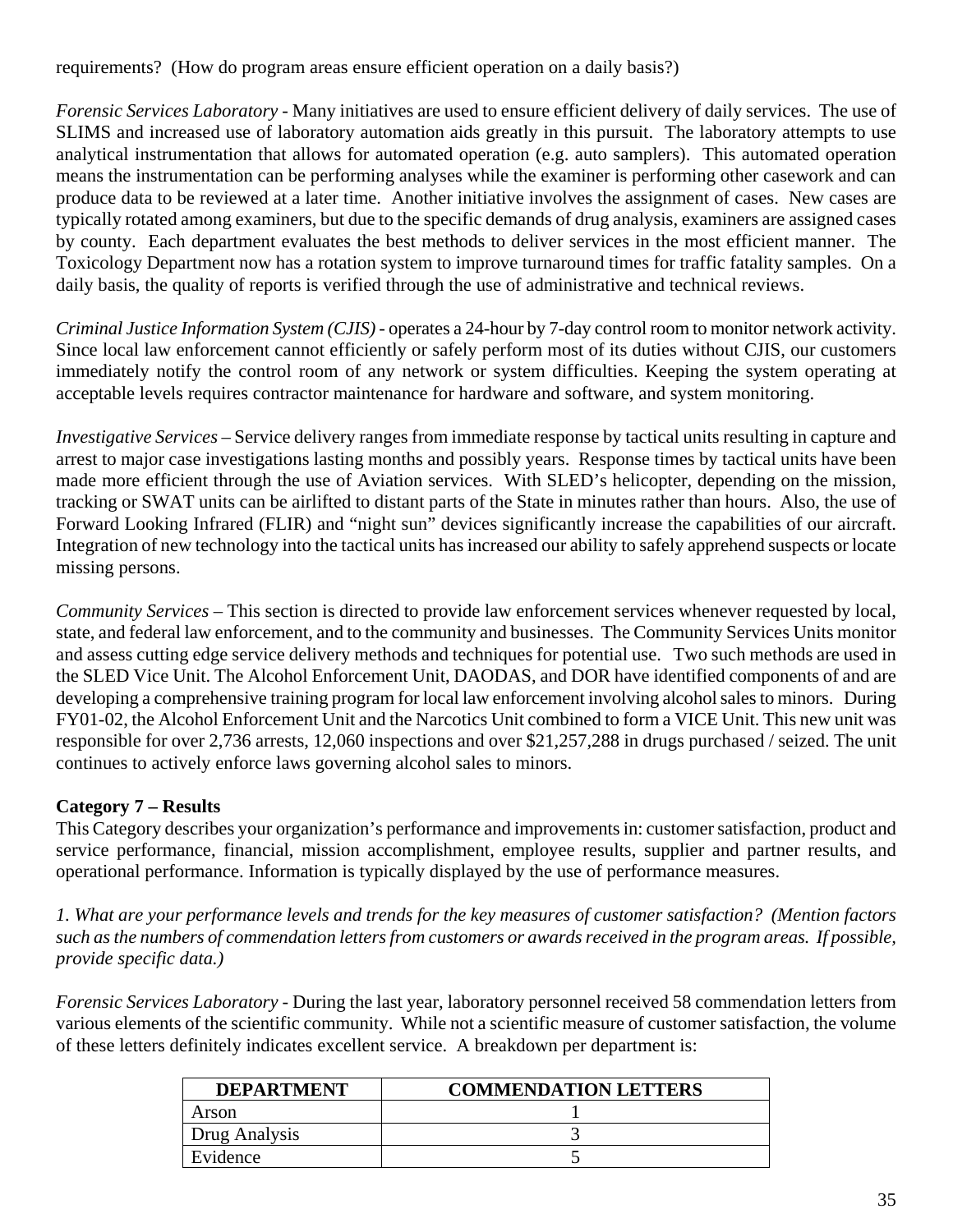| Firearms                    | 9                      |
|-----------------------------|------------------------|
| Forensic                    | 2                      |
| Administration              |                        |
| <b>Implied Consent</b>      | 3                      |
| <b>Latent Prints</b>        | 15                     |
| Photography                 | $\mathfrak{D}_{\cdot}$ |
| <b>Questioned Documents</b> | 0                      |
| Serology/DNA                | 10                     |
| Toxicology                  | 2                      |
| Trace Evidence              |                        |
| <b>Total</b>                | 58                     |

Another measure of customer satisfaction involves court testimony reviews. Accreditation standards of the American Society of Crime Laboratory Directors/Laboratory Accreditation Board (ASCLD/LAB) require that each employee who testifies be monitored. The laboratory has designed a form to evaluate the quality of the expert witness testimony provided. These forms are completed by SLED personnel, but also are completed by other criminal justice personnel (prosecutors, defense attorneys, etc.). The person testifying is given an overall rating of excellent, satisfactory, or needs improvement. These completed forms, both internal and external, consistently rate the performance of our employees as excellent.

*Criminal Justice Information System (CJIS) -* The most critical measure of customer satisfaction is the response time for messages moving through the two primary network interfaces. When a trooper, deputy sheriff, or police officer approaches a suspicious vehicle or other dangerous situation, it is imperative that the system is in operation and is operating efficiently. The central site processor is in "up" condition nearly 100% of the time and the message response time is 3 to 5 seconds for both intrastate and interstate messages. While changes at the interface sites can affect interstate times, they are beyond the control of CJIS. CJIS functions and products are essential to the law enforcement community. The last approval ratings for CJIS, as taken from a survey conducted every two or three years, are sheriffs, 97%; chiefs of police, 99%; and solicitors, 100%.

*Investigative Services* - Employee satisfaction is first measured by the outstanding work product produced. In the year 2001, agents assigned to Investigative Services components received over 80 letters of commendation from our customers. Additionally, letters from solicitors regarding case review for prosecution often mention the thoroughness of case reports.

*Community Services* – Performance levels and trends for key measures for customer satisfaction is knowing that all complaints and requests for service are dealt with in a timely and professional manner. Also, repeat requests for services are a measure of customer satisfaction. Approximately 26 letters of commendation and satisfaction are received annually.

*2. What are your performance levels and trends for the key measures of mission accomplishment? (At the program* level, what are your performance measurements and what has been the recent trend in this data? Where applicable, *accreditation information should be included. If possible, provide specific data.)*

*Forensic Services Laboratory* - Various measures are used to gauge performance in accomplishing our mission. One significant measure of mission accomplishment involves laboratory accreditation. The laboratory has been accredited since 1994 by the American Society of Crime Laboratory Directors/Laboratory Accreditation Board (ASCLD/LAB). These accreditation standards currently include 141 criteria of which 75 are "Essential" criteria. Accredited laboratories must achieve 100% compliance with "Essential" criteria. Compliance is measured both during external inspections conducted every five years and annual internal inspections. The laboratory has 100% compliance with "Essential" criteria.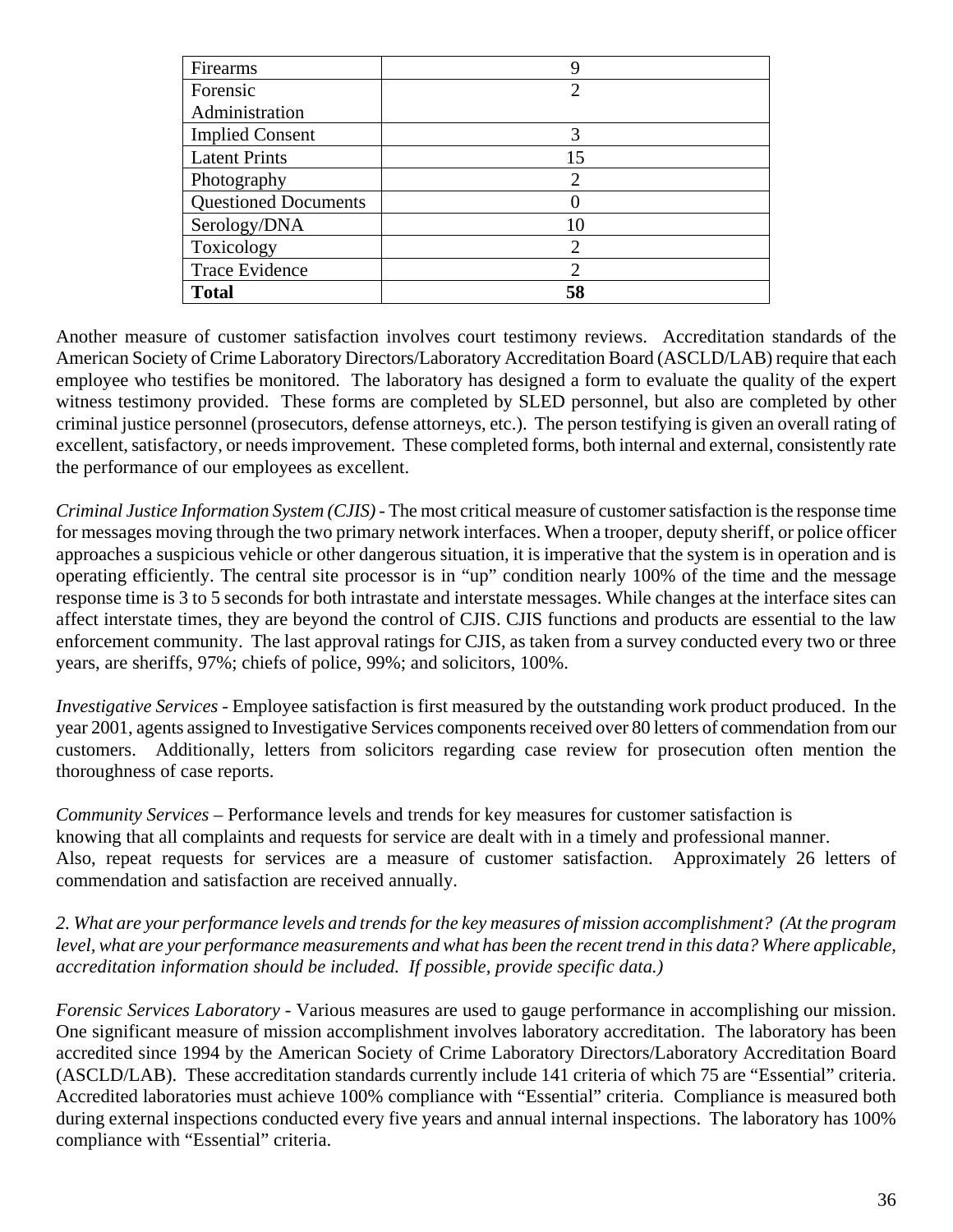| <b>ASCLD/LAB</b><br><b>ESSENTIAL</b><br><b>CRITERIA – 1999</b><br><b>PERCENTAGE</b><br><b>PASSED</b> | <b>ASCLD/LAB</b><br><b>ESSENTIAL</b><br><b>CRITERIA – 2000</b><br>PERCENTAGE PASSED | <b>ASCLD/LAB</b><br><b>ESSENTIAL</b><br>$CRITERIA - 2001$<br>PERCENTAGE PASSED |
|------------------------------------------------------------------------------------------------------|-------------------------------------------------------------------------------------|--------------------------------------------------------------------------------|
| 00                                                                                                   | 100                                                                                 | 100                                                                            |

The laboratory is also subject to various standards of the Commission on Accreditation of Law Enforcement Agencies (CALEA). The laboratory has passed all necessary CALEA standards.

A measure of mission accomplishment involves the laboratory cases assigned and closed by a department for a given time period. During the last year, the laboratory received 19,256 cases and completed 17,779 cases. It should be noted that some completed cases in the table below were submitted in prior years. Another important factor to note is that simple and less cumbersome cases may be completed within acceptable timeframes, however, more complex cases requiring extensive testing may take substantially longer. The length of time required to complete a case is dependent on many factors, some of which are not controlled by the laboratory (e.g. submission of proper subject standards). Other important factors effecting case turnaround time are the complexity and number of service requests per case. However, the laboratory's ability to complete cases at a rate comparable to the cases submitted is very important.

| <b>DEPARTMENT</b>    | <b>CASES</b>    | <b>CASES</b>    | <b>CASES</b>     | <b>CASES</b>     |
|----------------------|-----------------|-----------------|------------------|------------------|
|                      | <b>RECEIVED</b> | <b>RECEIVED</b> | <b>COMPLETED</b> | <b>COMPLETED</b> |
|                      | 2000-2001       | 2001-2002       | 2000-2001        | 2001-2002        |
| Arson                | 331             | 309             | 454              | 330              |
| Drug Analysis        | 8,159           | 7,939           | 7,606            | 8,381            |
| Evidence             | 664             | 577             | 500              | 476              |
| Firearms             | 743             | 660             | 426              | 435              |
| <b>Latent Prints</b> | 2,565           | 2,511           | 2,005            | 2,120            |
| Photography          | 599             | 571             | 514              | 657              |
| Questioned           | 191             | 186             | 187              | 149              |
| Documents            |                 |                 |                  |                  |
| Serology/DNA         | 1,395           | 1,573           | 1,119            | 634              |
| Toxicology           | 3,716           | 4,040           | 3,574            | 3,738            |
| Trace Evidence       | 794             | 890             | 736              | 859              |
| <b>Totals</b>        | 19,157          | 19,256          | 17,121           | 17,779           |

In addition, the number of service requests per department is monitored. Each laboratory case may involve multiple service requests. During the last year, the laboratory received 71,483 service requests and completed 66,993 service requests. It should be noted that the length of time to complete a service request can vary greatly and depends on many factors. A service request may be held pending submission of appropriate standards from the submitting agency, or completion of analysis by another laboratory department. It should also be noted that some completed service requests shown in the table below were submitted in prior years. However, similarly to statistics concerning laboratory cases, the laboratory's ability to complete service requests at a rate comparable to the service requests received is very important.

| <b>DEPARTMENT</b> | <b>REQUESTS</b> | <b>REQUESTS</b> | <b>REQUESTS</b> | <b>REQUESTS</b> |
|-------------------|-----------------|-----------------|-----------------|-----------------|
|                   |                 |                 |                 |                 |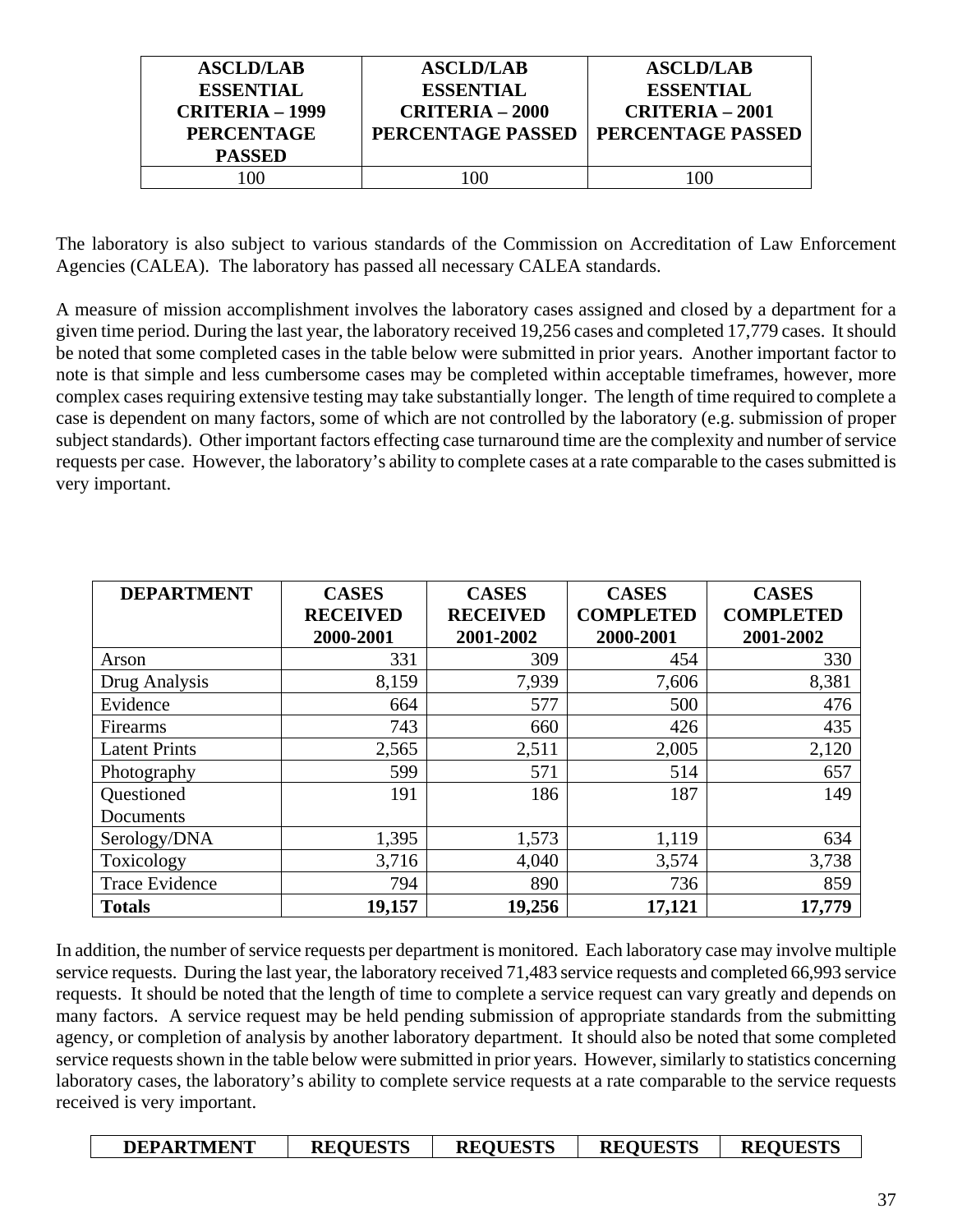|                             | <b>RECEIVED</b> | <b>RECEIVED</b> | <b>COMPLETED</b> | <b>COMPLETED</b> |
|-----------------------------|-----------------|-----------------|------------------|------------------|
|                             | 2000-2001       | 2001-2002       | 2000-2001        | 2001-2002        |
| Arson                       | 996             | 896             | 1,470            | 977              |
| Drug Analysis               | 9,626           | 10,618          | 9,477            | 11,279           |
| Evidence                    | 5,439           | 3,180           | 4,752            | 3,827            |
| Firearms                    | 4,236           | 3,620           | 3,435            | 2,916            |
| <b>Latent Prints</b>        | 13,642          | 16,439          | 11,259           | 14,824           |
| Photography                 | 5,538           | 5,244           | 5,604            | 7,679            |
| <b>Questioned Documents</b> | 7,738           | 5,788           | 9,658            | 3,917            |
| Serology/DNA                | 12,047          | 11,701          | 8,169            | 7,815            |
| Toxicology                  | 10,746          | 11,228          | 10,139           | 10,879           |
| Trace Evidence              | 2,662           | 2,769           | 2,926            | 2,880            |
| <b>Totals</b>               | 72,670          | 71,483          | 66,889           | 66,993           |

The Latent Prints Department is responsible for the laboratory's crime scene responses. Other departments assist this department when added manpower or specialized expertise is needed. These responses occur throughout the state on 24 hours a day, 7 days a week basis. On-call personnel must begin response within 30 minutes of the call. Some scenes may take a few hours to process, but most scenes take many hours due to their complexity and the necessity to collect many types of evidence.

| LATENT PRINTS DEPARTMENT – CRIME SCENE RESPONSES |        |  |  |  |
|--------------------------------------------------|--------|--|--|--|
| FY2001                                           | EY2000 |  |  |  |
| 330                                              |        |  |  |  |

For the Implied Consent Department, statistics concerning maintenance, inspection, and certification records are maintained. This department does not receive laboratory cases, but maintains breath alcohol testing devices (153 BAC DataMasters) and breath site videotaping systems (154 VDS-2s) at 114 certified breath alcohol testing sites through the state. During the last year, 19,466 implied consent breath alcohol tests were administered throughout the state. Most services are provided at the field locations; however, the department does conduct some remote inspections via use of a computer modem. This department handles all aspects of support for the BAC DataMasters, while it only handles inspections and certifications for the VDS-2s. Maintenance of the VDS-2s is currently contracted with the W.H. Platts Company; however, SLED conducts numerous inspections to verify this company's work.

| <b>BAC DATAMASTER</b><br><b>MAINTENANCE VISITS</b> |      | <b>BAC DATAMASTER</b><br><b>CERTIFICATIONS</b> |                  | <b>BAC DATAMASTER</b><br><b>REMOTE INSPECTIONS</b> |      |
|----------------------------------------------------|------|------------------------------------------------|------------------|----------------------------------------------------|------|
| FY <sub>01</sub>                                   | FY02 | FY01                                           | FY <sub>02</sub> | FY01                                               | FY02 |
| 1,057                                              | .068 |                                                |                  | 150                                                | 16   |

| <b>VDS-2 ON-SITE INSPECTIONS</b> |      |      | <b>VDS-2 CERTIFICATIONS</b> |
|----------------------------------|------|------|-----------------------------|
| <b>FY01</b>                      | FY02 | FY01 |                             |
| ロビク                              | 991  |      |                             |

The SLED Drug Analysis Department trains non-SLED criminal justice personnel to conduct marijuana testing. One measure of the Drug Analysis Department's mission accomplishment is the number of marijuana analysts certified and re-certified. This arrangement results in a reduced workload for SLED and improved response time for the customers.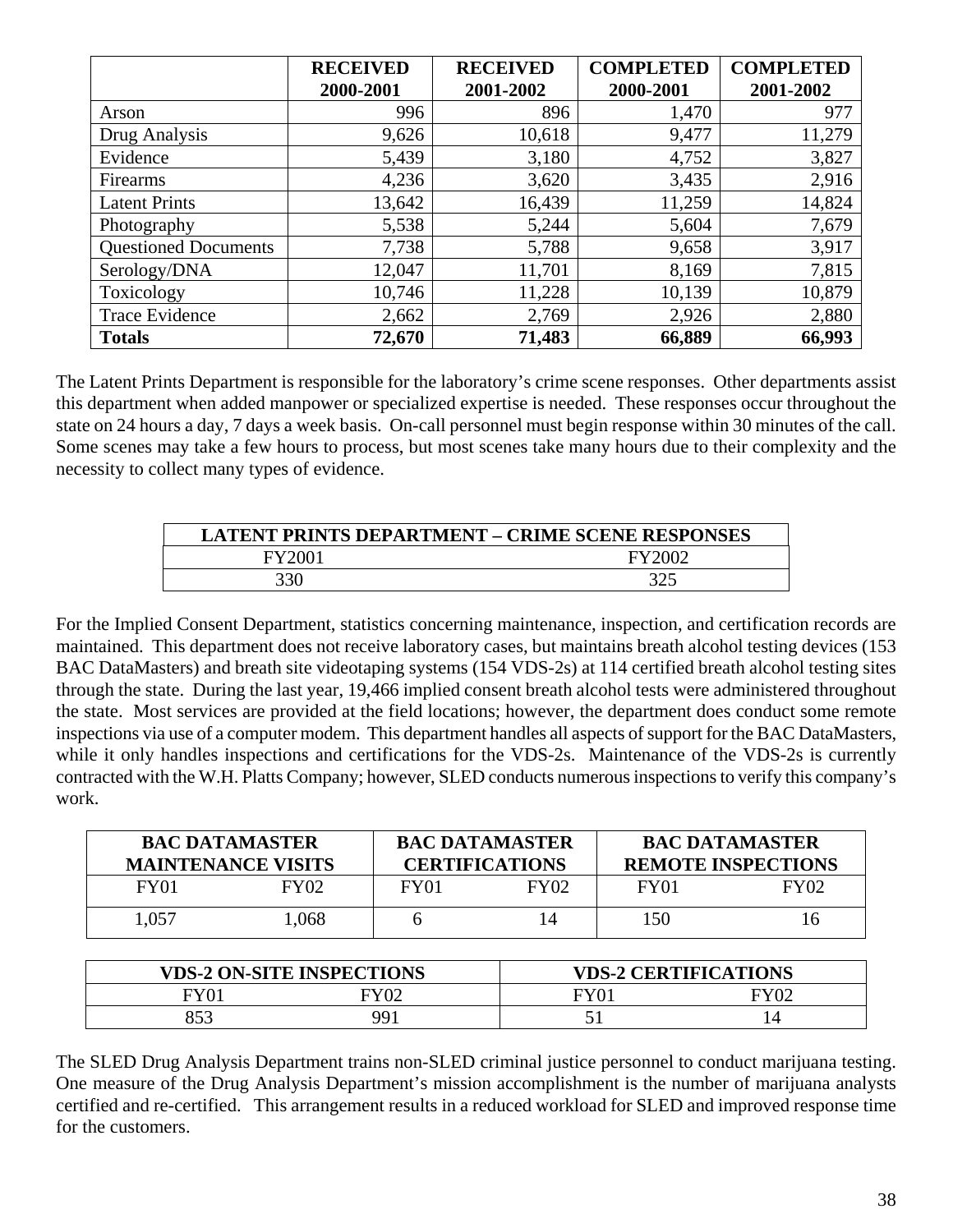|    | <b>MARIJUANA ANALYSTS CERTIFIED</b> |      | <b>MARIJUANA ANALYSTS RECERTIFIED</b> |
|----|-------------------------------------|------|---------------------------------------|
|    |                                     | FY01 |                                       |
| 0C | 88                                  |      |                                       |

Another measure of the forensic laboratory service's mission accomplishment is the number of expert witness requests provided by SLED forensics laboratory personnel.

| <b>DEPARTMENT</b>           | <b>COURT TESTIMONIES</b> | <b>COURT TESTIMONIES</b> |
|-----------------------------|--------------------------|--------------------------|
|                             | 2000-2001                | 2001-2002                |
| Arson                       | 12                       | 12                       |
| Drug Analysis               | 51                       | 37                       |
| Evidence                    | 40                       | 22                       |
| Firearms                    | 40                       | 48                       |
| Forensic Administration     | 6                        | $\Omega$                 |
| <b>Implied Consent</b>      | 6                        | 10                       |
| <b>Latent Prints</b>        | 57                       | 56                       |
| Photography                 | 2                        |                          |
| <b>Questioned Documents</b> |                          | $\overline{2}$           |
| Serology/DNA                | 85                       | 54                       |
| Toxicology                  | 33                       | 28                       |
| <b>Trace Evidence</b>       | 35<br>43                 |                          |
| <b>Total</b>                | 380                      | 305                      |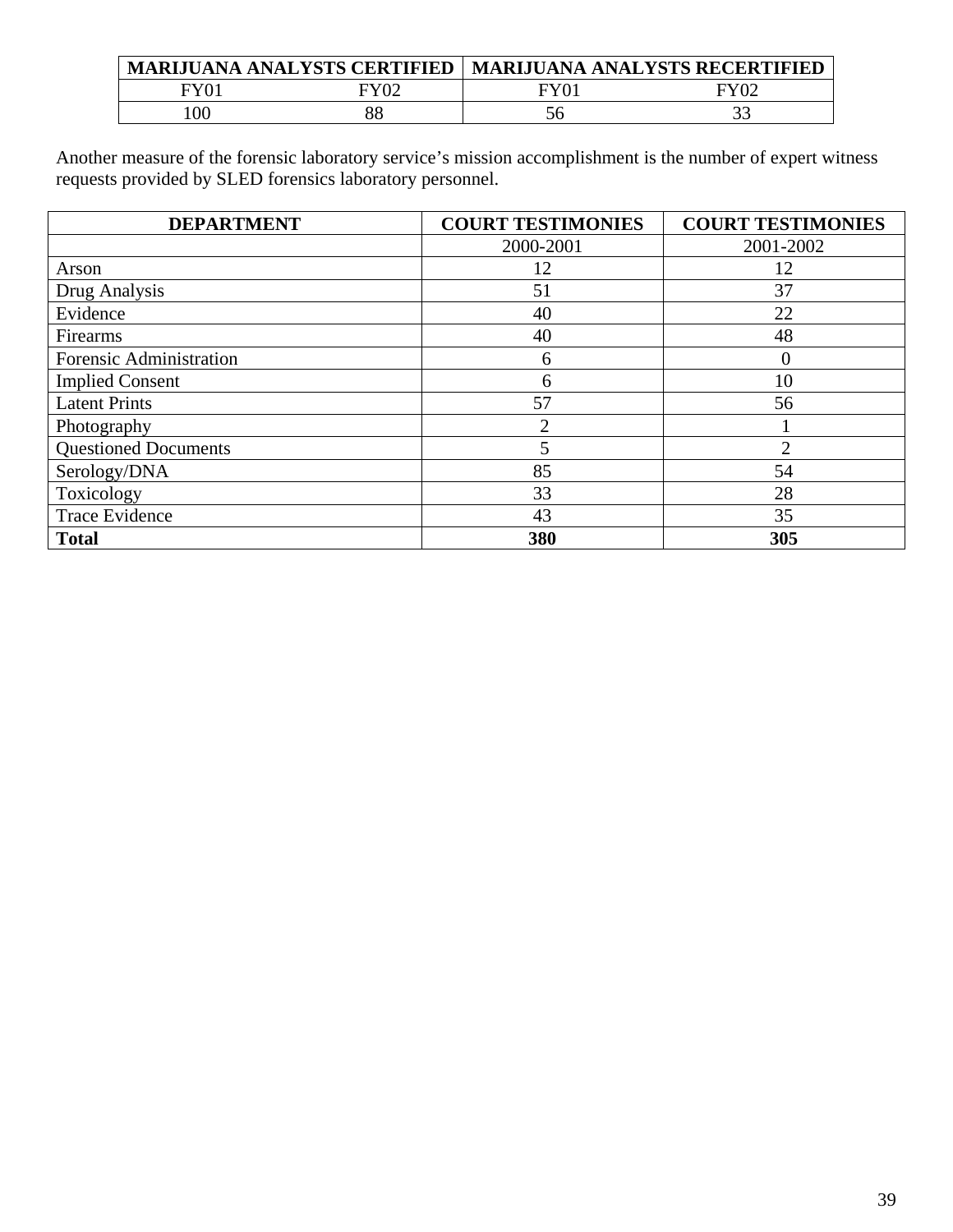An additional measure of mission accomplishment is the number of training opportunities attended by laboratory employees. Because of the nature of forensic laboratory work, on-going training is crucial. This training includes both scientific and non-scientific courses. During the last year, the average employee attended 8 training opportunities. Due to budget constraints, every effort is made to attend free or low cost training. Grants are extensively used along with in-house training. Very often, laboratory employees are involved in providing training classes for other laboratory employees. For example, during each month, a department will present a forensic seminar and seminars are regularly attended by a majority of laboratory employees.

| <b>DEPARTMENT</b>           | <b>TRAINING EVENTS ATTENDED</b> | <b>TRAINING EVENTS ATTENDED</b> |
|-----------------------------|---------------------------------|---------------------------------|
|                             | 2000-2001                       | 2001-2002                       |
| Arson                       | 19                              | 10                              |
| Drug Analysis               | 113                             | 79                              |
| Evidence                    | 66                              | 64                              |
| Firearms                    | 69                              | 59                              |
| Forensic Administration     | 155                             | 88                              |
| <b>Implied Consent</b>      | 88                              | 40                              |
| <b>Latent Prints</b>        | 163                             | 141                             |
| Photography                 | 24                              | 11                              |
| <b>Questioned Documents</b> | 49                              | 18                              |
| Serology/DNA                | 113                             | 162                             |
| Toxicology                  | 178                             | 152                             |
| <b>Trace Evidence</b>       | 36                              | 17                              |
| <b>Total</b>                | 1,073                           | 841                             |

In addition to training made available to laboratory employees, SLED Forensic Services personnel provide extensive training to local, state, and federal law enforcement officers and to court officials on a frequent basis. Due to the nature of many forensic topics, the bulk of the training is provided in person, however, we have been able to maximize delivery efficiency of some training topics via videotape production and dissemination.

| <b>Forensic Services Training to Outside</b><br><b>Agencies</b> | 1998-1999     | 1999-2000 | 2000-2001 | 2001-2002 |
|-----------------------------------------------------------------|---------------|-----------|-----------|-----------|
| Training Hours Provided to Outside Agencies                     | Not Available |           | 25,128    | 32,020    |

A measure of mission accomplishment related to the scientific training program is the use of competency and proficiency tests. Competency tests are given to new employees while proficiency tests are given to trained employees. These tests also serve to measure the effectiveness of the quality assurance program. This program is administered on a calendar year basis so statistics for a fiscal year are not fully indicative of the extent of the program.

| <b>COMPETENCY TESTS PERFORMED</b> |             |      | <b>PROFICIENCY TESTS PERFORMED</b> |
|-----------------------------------|-------------|------|------------------------------------|
| FY01                              | <b>FY02</b> | FY01 | FY02                               |
|                                   |             |      |                                    |

*Criminal Justice Information System (CJIS) -* Mission accomplishment is best represented by the number of user agencies and devices with approved connectivity to our Intranet and the ability of citizens to access important data. Without access, the data is not used and serves no purpose. The use of wireless devices and the Internet reflect two technology changes embraced by CJIS but only recently authorized for use. Together they help account for a tremendous rise in system use that will increase in FY2003. Criminal justice agencies accessing the network include 5571 terminal devices, 494 agencies, 82 local area networks, four wide area networks, and 1,111 wireless devices.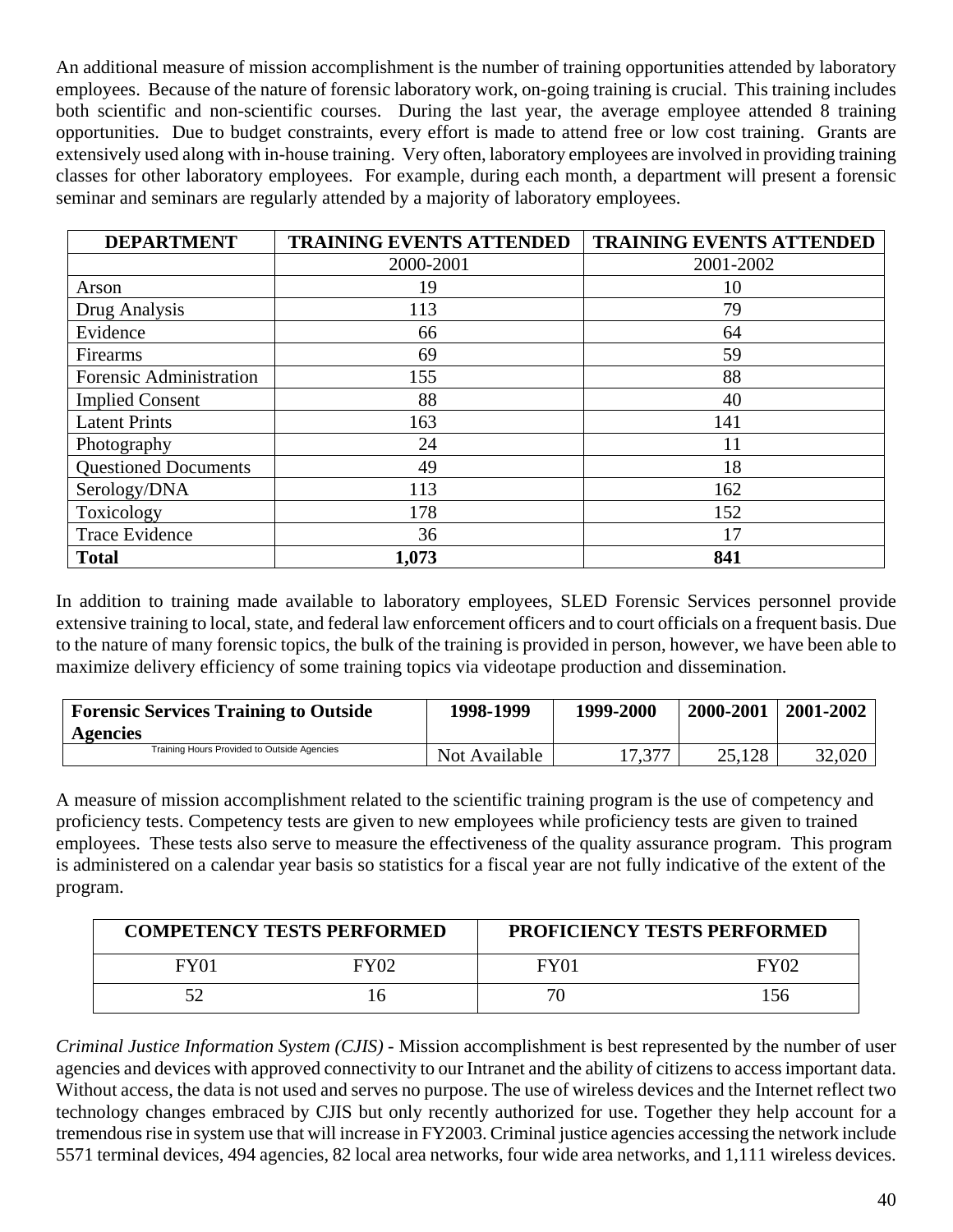Public access for non-criminal justice purposes via the Internet is virtually limitless. Beginning in FY2003, CJIS plans to roll out a thin client application that will allow secure access for limited criminal justice purposes via the Internet and full function access via an Intranet. This should prove to expand access even further. There are fingerprints for approximately 1,095,184 subjects stored on AFIS. In the year 2002, 194,789 fingerprint cards were received and in excess of 588,925 total criminal history records were processed as additions, arrests, adjudications, expungements, and correctional commitments.

*Investigative Services* - responses to customer requests resulted in the following achievements in the year 2001:

- The Arson/Bomb Unit responded to 604 calls for assistance; of those calls, 54.08% of the Arson calls were cleared by arrest. This percent is more than triple the national average of 17%.
- The Computer Crimes Unit has assisted in over 1,400 investigations and requests for service involving computer related crimes, including Internet child pornography, telecommunications fraud, and calling card fraud/theft. This unit has recently drafted a plan for response to cyber-terrorism incidents; any such response would take place in coordination with the agency's critical incident response plan.
- The Forensic Art Unit was requested to prepare a total of 90 composites for facial reconstruction, and 28 graphics for courtroom presentation.
- The Intelligence/Missing Persons/Case Files Unit handled over 26,610 requests for assistance.
- The Polygraph Section scheduled 1,632 tests, conducted 1,103 tests, and found deception in 335 of those tests.
- The Behavioral Science Unit opened 87 cases. Fifty-two of those were threat assessments.
- The Tactical Units provide immediate support. The Tracking Team responded to 146 calls and arrested 45 suspects. The Fugitive Task Force opened 209 cases and arrested 183 fugitives. The SWAT Team responded to 18 calls in 2001. The Aviation Unit made 458 flights. The Insurance Fraud Unit opened 2,699 cases resulting in 497 convictions and 257 civil remedies.
- The four Regional Investigative Units responded to over 3,500 requests, including criminal investigations, child fatality investigations, jury sequestration, and special events. Statewide Special Event Planning, including marches, high profile conferences, and natural disaster management require coordination between the Emergency Preparedness Unit and the other units of Investigative Services, especially the Regional Investigative Units. In the year 2001, units of Investigative Services responded to 47 special events requiring the deployment of large numbers of manpower assets, and provided technical support using communications and aviation resources.

| <b>Investigative Services</b>               | 1997-1998 | 1998-1999 | 1999-2000 | 2000-2001 | 2001-2002 |
|---------------------------------------------|-----------|-----------|-----------|-----------|-----------|
| <b>Requests for Criminal Investigations</b> |           |           |           |           |           |
| and assistance                              | 2,490     | 3,140     | 3,582     | 3,810     | 3,563     |
| <b>Requests for Bloodhound Tracking</b>     | 201       | 192       | 135       | 134       | 146       |
| <b>Requests for Aviation Services</b>       | 328       | 326       | 291       | 351       | 458       |
| <b>SWAT Team calls</b>                      | 53        | 39        | 35        | 44        | 18        |
| <b>Fugitive Task Force Investigations</b>   | 317       | 270       | 157       | 178       | 209       |
| <b>Arson/Bomb Investigations</b>            | 748       | 557       | 731       | 558       | 604       |
| <b>Totals</b>                               | 4,137     | 4,524     | 4,931     | 5,075     | 4,998     |

Because SLED is an assisting agency, the investigations and services aforementioned are usually a result of supplier, partner, and customer participation. The Chief has always maintained that SLED should be viewed as an extension of the customer's assets.

*Community Services* – Mission accomplishment is determined by a measurable reduction in the number of establishments selling alcohol/tobacco to minors and a measurable increase in enforcement efforts of minors in possession of alcohol. During FY01-02, the Alcohol Enforcement Unit and the Narcotics Unit combined to form a VICE Unit. This new unit was responsible for over 2,851 arrests, 12,060 inspections and approximately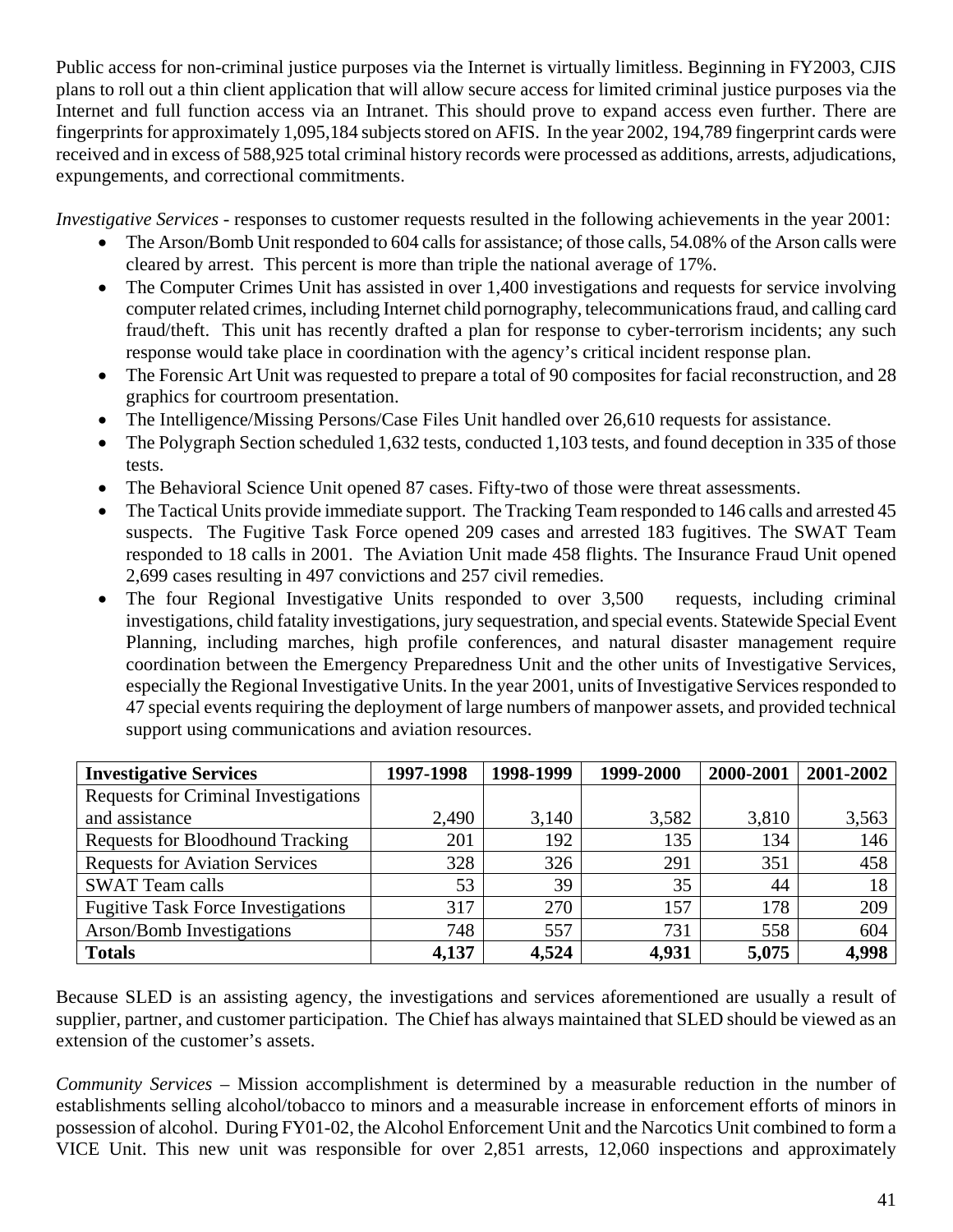\$21,000,000 in drugs purchased / seized. The unit continues to actively enforce laws governing alcohol sales to minors. Timely action on applications and CWP permit processing; meeting CALEA and South Criminal Justice Academy standards for training and re-certification requirements; providing requested counseling to the statewide law enforcement community statewide as it relates to critical incidents; timely response and adequate resource allocation to requests for services; routinely auditing compliance with CALEA standards, SLED policy and procedures, statutes, regulations; and other requirements were accomplished.

| <b>VICE Enforcement</b>                     | 1997-1998     | 1998-1999      | 1999-2000     | 2000-2001      | 2001-2002 |
|---------------------------------------------|---------------|----------------|---------------|----------------|-----------|
| <b>Administrative Violations (alcohol)</b>  | 914           | 827            | 1,446         | 1,414          | 1,347     |
| <b>Administrative Violations</b>            |               |                |               |                |           |
| (video poker)                               | 392           | 314            | 1,024         | $\Omega$       | $\theta$  |
| <b>Administrative Warnings Issued</b>       | 362           | 394            | 631           | 1,089          | 1,174     |
| Arrests                                     | 1,286         | 1,613          | 2,202         | 2,681          | 2,435     |
| <b>Administrative Inspections Conducted</b> | 21,848        | 22,970         | 32,604        | 12,005         | 12,192    |
| <b>Administrative Orders Processed</b>      | (unavailable) | (unavailable)  | 90            | 39             | 12        |
| <b>Complaints Investigated</b>              | (unavailable) | (unavailable)  | 762           | 543            | 530       |
| <b>Alcohol Locations Checked</b>            | 1,531         | 1,413          | 2,720         | 3,699          | 3,837     |
| <b>Alcohol Violations Detected</b>          | 564           | 586            | 952           | 841            | 915       |
| <b>Lottery Complaints</b>                   | N/A           | N/A            | N/A           | N/A            | 185       |
| <b>Lottery Arrests</b>                      | N/A           | N/A            | N/A           | N/A            | 46        |
| <b>Narcotics Complaints</b>                 | (unavailable) | (unavailable)  | (unavailable) | (unavailable)  | 195       |
| <b>Narcotics Arrests</b>                    | (unavailable) | (unavailable)  | (unavailable) | (unavailable)  | 370       |
| <b>Tobacco Locations Checked</b>            | N/A           | N/A            | N/A           | 775            | 1,459     |
| <b>Tobacco Violations Detected</b>          | N/A           | N/A            | N/A           | 185            | 357       |
| <b>Liquor Stills Destroyed</b>              | 13            | $\overline{4}$ | 3             | $\overline{2}$ |           |
| <b>Requests for Technical Services</b>      | (unavailable) | (unavailable)  | (unavailable) | (unavailable)  | 1,018     |
| Video Gaming Cases made after 7/1/00        | N/A           | N/A            | N/A           | 48             | 216       |
| <b>Totals</b>                               | 34,270        | 29,060         | 44,579        | 24,806         | 24,475    |

| <b>Charges – Alcohol</b> | 1997-1998 | 1998-1999 | 1999-2000   | 2000-2001 | 2001-2002 |
|--------------------------|-----------|-----------|-------------|-----------|-----------|
| <b>Enforcement</b>       |           |           |             |           |           |
| Use of Altered ID        | 10        |           | 16          | 16        |           |
| Use of Another's ID      | 31        | 91        | 130         | 219       | 78        |
| Poss. Of Liquor under 21 | 64        | 85        | 134         | 231       | 120       |
| Use of Fake ID           | 28        | 49        | $7^{\circ}$ | 72        | 34        |
| Poss. Of Beer under 21   | 391       | 652       | 679         | 746       | 497       |
| <b>Totals</b>            | 524       | 884       | 1,030       | 1,284     | 735       |

| <b>Regulatory Services (CWP, Alcohol)</b> | 1997-1998 | 1998-1999 | 1999-2000 | 2000-2001 | 2001-2002 |
|-------------------------------------------|-----------|-----------|-----------|-----------|-----------|
| <b>Licensing, Private Detectives,</b>     |           |           |           |           |           |
| <b>Security</b> )                         |           |           |           |           |           |
| <b>Investigations Conducted</b>           | 30,553    | 29,001    | 29,890    | 29,858    | 32,499    |
| Licenses Issued                           | 17,452    | 17,510    | 16,839    | 15,106    | 17,609    |
| <b>Concealed Weapons Permits Issued</b>   | 7.523     | 5,843     | 5,531     | 11,725    | 13,740    |
| <b>Totals</b>                             | 55,528    | 52,354    | 52,260    | 56,689    | 63,848    |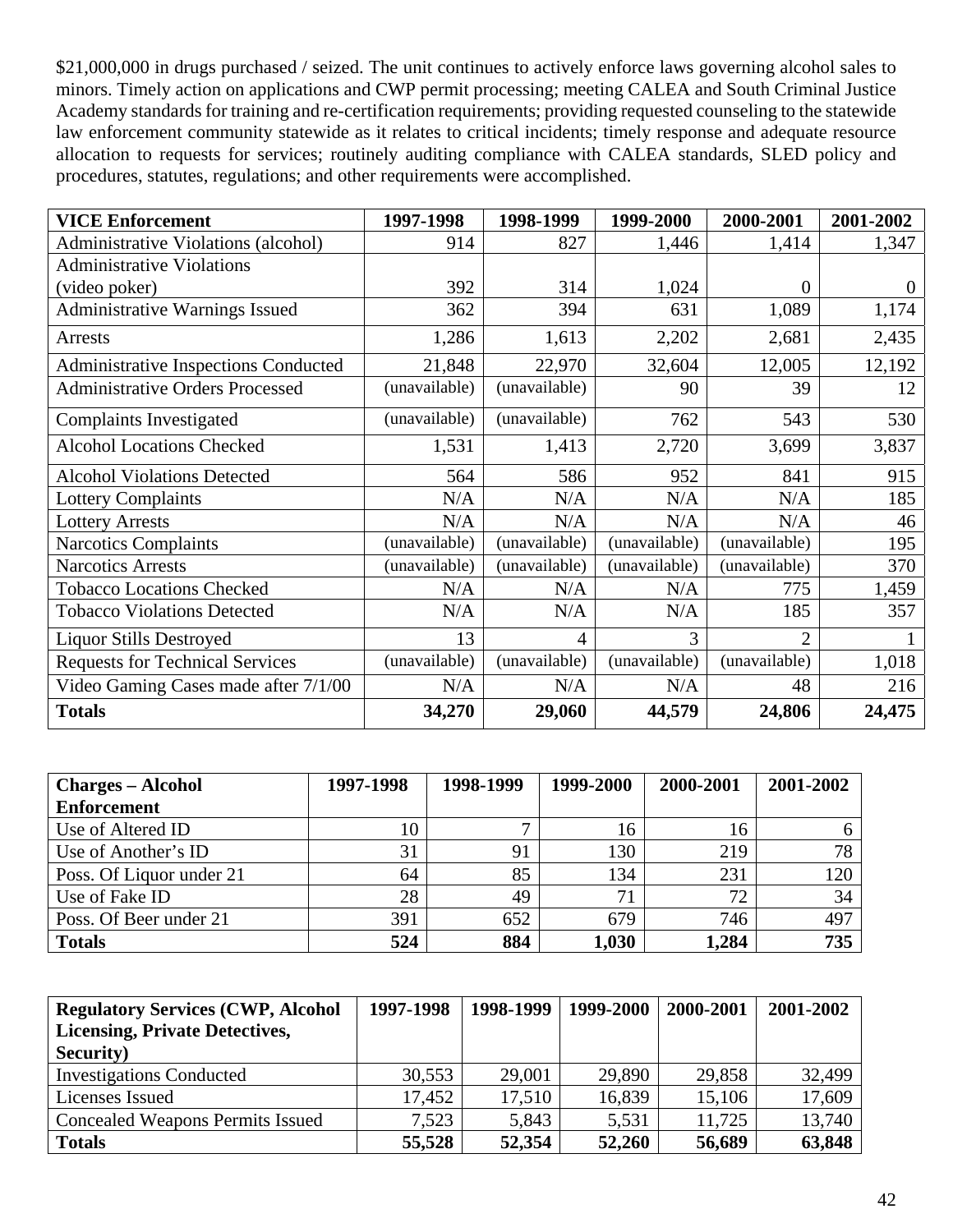| <b>Community Services</b>    | 1997-1998     | 1998-1999 | 1999-2000 | 2000-2001 | 2001-2002 |
|------------------------------|---------------|-----------|-----------|-----------|-----------|
| <b>Cases Opened</b>          |               | 28        | 221       | 679       | 308       |
| <b>Career Days Attended</b>  | Not Available | 20        |           | 62        | 117       |
| Internship/Mentoring Program |               |           |           |           |           |
| Participants at SLED         | 50            | 50        | 104       | 66        | 34        |
| <b>Totals</b>                | 60            | 98        | 392       | 807       | 459       |

| <b>Training Department</b>         | 1997-1998     | 1998-1999 | 1999-2000 | 2000-2001 | 2001-2002 |
|------------------------------------|---------------|-----------|-----------|-----------|-----------|
| Training Provided for SLED Agents  |               |           |           |           |           |
| by SLED Instructors (hours)        |               |           |           |           |           |
|                                    | Not Available | 20,028    | 22,619    | 18,114    | 21,453    |
| Training Provided for Other Law    |               |           |           |           |           |
| <b>Enforcement Agencies</b>        | Not Available | 4,616     | 4,306     | 4,324     | 3,572     |
| <b>CWP Instructor Lesson Plans</b> |               |           |           |           |           |
| Approved                           | 300           | 45        | 22        | 83        | 88        |
|                                    |               |           |           |           |           |
| <b>Totals</b>                      | 300           | 24,689    | 26,947    | 22,521    | 25,113    |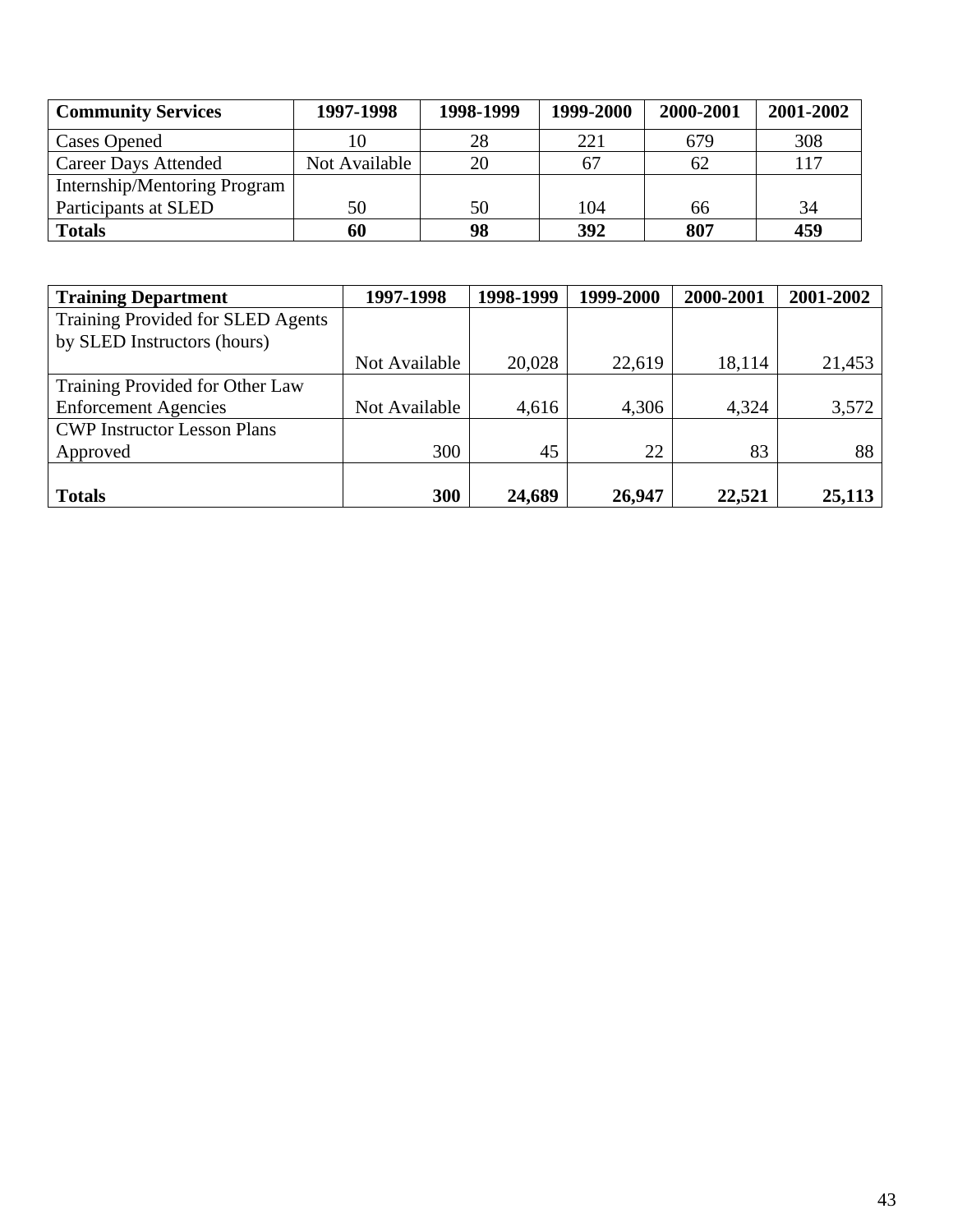*3. What are your performance levels and trends for the key measures of employee satisfaction, involvement and development? (At the program level, what are your performance measurements that related to the employees and what has been the recent trend in this data? If possible, provide specific data.)*

*Forensic Services Laboratory -* All employees are encouraged to voice any comments, suggestions, and/or complaints through several mechanisms. Comments are encouraged on the Employee Personnel Management System (EPMS) evaluations. In addition, departmental supervisors and laboratory administration maintain an open door policy for employees. The laboratory also has a suggestion box that is checked regularly. Indications from these areas demonstrate a high level of employee satisfaction and involvement.

The development of each employee is promoted through training opportunities. These opportunities involve training by SLED personnel and also outside entities. Each departmental supervisor evaluates the training needed for the employees under his/her supervision and attempts to obtain such training. Due to budgetary constraints, grants are used extensively to fund training needs. The Laboratory Quality Manager maintains an employee development book on each laboratory employee. Accreditation criteria of the American Society of Crime Laboratory Directors/Laboratory Accreditation Board (ASCLD/LAB) address the employee development program.

*Criminal Justice Information System (CJIS) -* Employee satisfaction is reflected in anecdotal information expressing gratitude for the opportunity to improve the CJIS system and their level of training. Both improvements have been made possible with grant funding and are necessary in order to continue access to NCIC and NLETS. Every member of the CJIS IT communications and applications units received formal training during FY2002. This is a level of training that must be sustained to realize progress and accomplish goals.

*Investigative Services –* Employee satisfaction is first measured by the outstanding work product produced. In the year 2001, agents assigned to Investigative Services components received over 80 letters of commendation from our customers. Additionally, letters from solicitors regarding case review for prosecution often mention the thoroughness of case reports.

*Community Services* - Formal and informal assessment methods and measures are used to determine employee satisfaction. Supervisors receive both formal and informal complaints and concerns from employees. These concerns are usually handled at the supervisory level. Management personnel are available to employees to assist them when necessary. This provides an informal mechanism for employees to express concerns and gives management a direct conduit to employees.

*4. What are your performance levels and trends for the key measures of regulatory/legal compliance and citizenship? (List any significant statutes or regulations affecting any departments within the program areas and define our level of compliance. Explain how our compliance level is measured. If possible, provide specific data.)*

*Forensic Services Laboratory -* Due to the nature of forensic laboratory work, many regulatory and legal aspects are involved. In Chapter 73 of the South Carolina Code of Regulations, the following laboratory departments have regulations: Drug Analysis, Implied Consent, Serology/DNA, and Toxicology. SLED remains in compliance with these regulations. In addition, many statutes concerning drug and alcohol testing affect the work of the Implied Consent and Toxicology Departments. The main statutes are Sections 23-3-15(A)(2), 17-7-80, 23-31-410, 50-21- 114, 55-1-100, 56-1-10, 56-1-286, 56-1-2130, 56-5-2941, 56-5-2950, and 56-5-2953. The Serology/DNA Department continues to comply with the effect of Section 23-3-600 (DNA Database Act). More offenders are now required to submit samples for inclusion in the DNA database.

*Criminal Justice Information System (CJIS) -* Federal privacy laws and FBI rules distinguish between NCIC access for criminal justice purposes and access for non-criminal justice purposes. Access for a non-criminal justice purpose is limited. These restrictions are enforced through use of a closed network, requirements to certify the purpose of each inquiry, and other controls. Audits are conducted to ensure compliance with requirements, and investigations